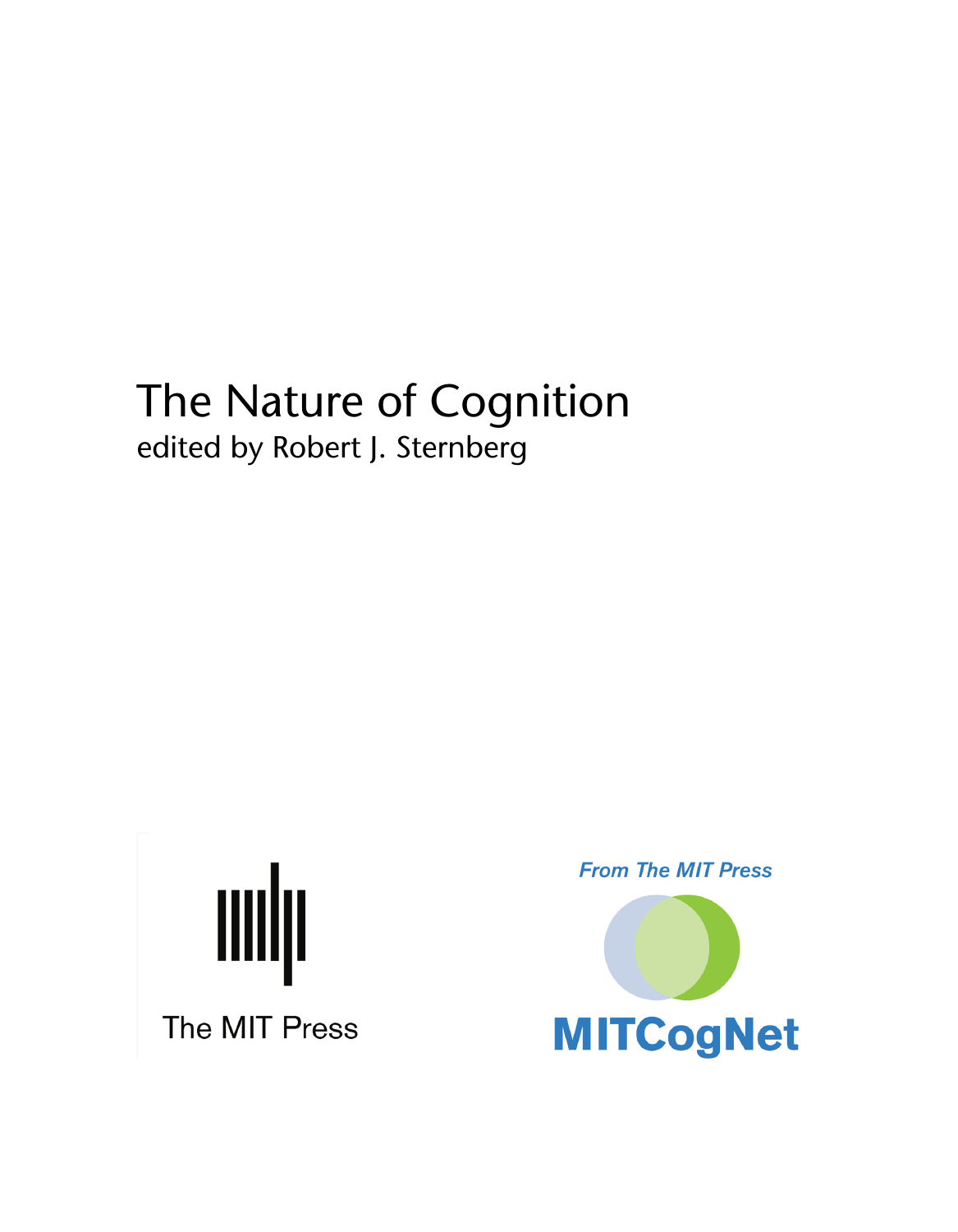1999 Massachusetts Institute of Technology

All rights reserved. No part of this book may be reproduced in any form by any electronic or mechanical means (including photocopying, recording, or information storage and retrieval) without permission in writing from the publisher.

This book was set in Sabon by Achorn Graphic Services, Inc. and was printed and bound in the United States of America.

Library of Congress Cataloging-in-Publication Data

The nature of cognition / edited by Robert J. Sternberg.

p. cm. ''A Bradford book.'' Includes bibliographical references and indexes. ISBN 0-262-19405-8 (hardcover : alk. paper).—ISBN 0-262-69212-0 (pbk. : alk. paper) 1. Cognition. 2. Mental representation. I. Sternberg, Robert J. BF311.N37 1998 97-47622 CIP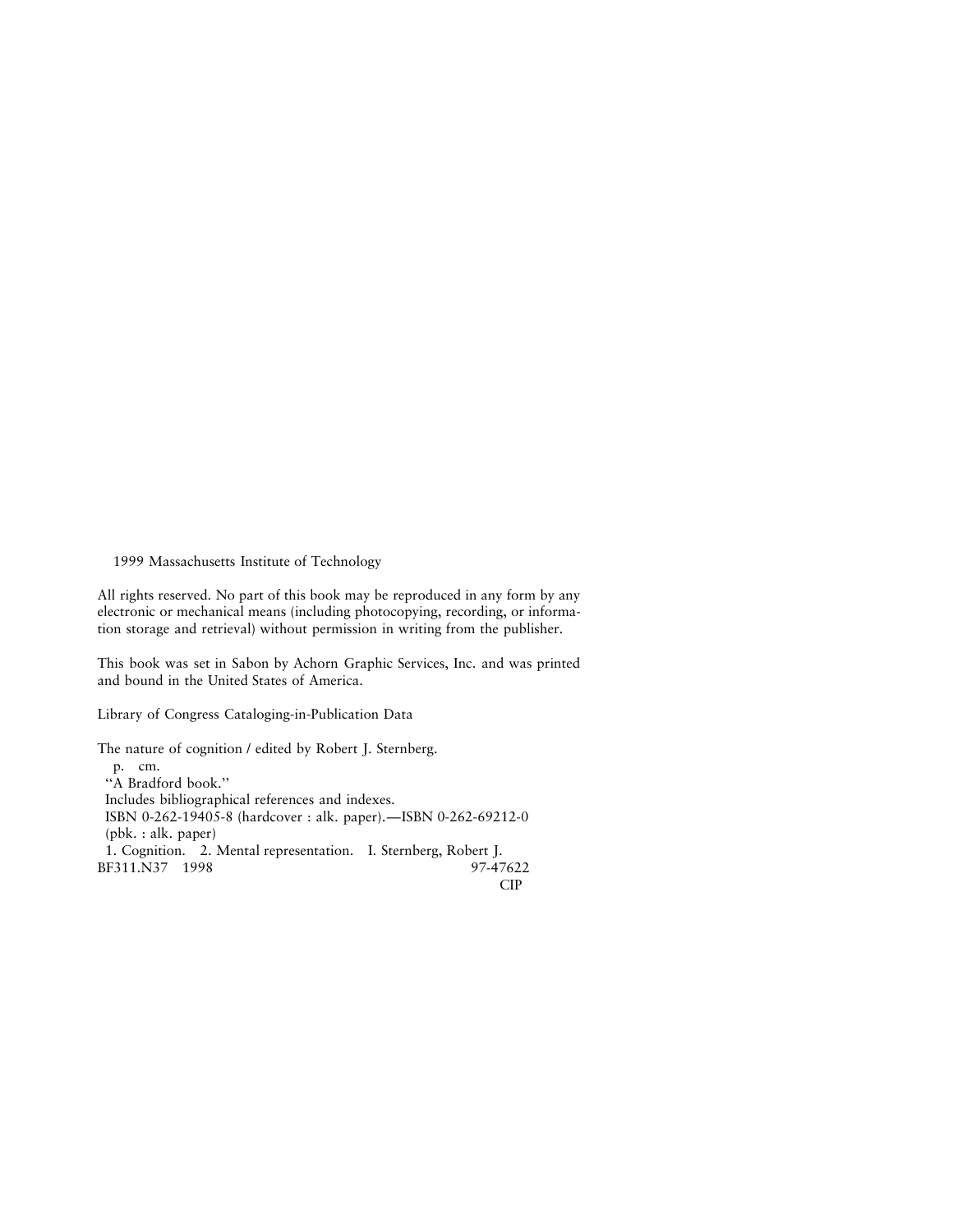# 10 **Response Time versus Accuracy in Human Memory**

Michael Kahana and Geoffrey Loftus

One of the first decisions confronting a behavioral scientist is the choice of a measurement instrument that appropriately captures some relevant aspect of human behavior. Consider a typical memory experiment. A subject is presented with a list of words to remember. Immediately after studying the list, a word is presented, and the subject's task is to judge, as quickly and accurately as possible, whether the word was shown in the studied list. Data in this experiment consist of both the subject's response (''yes'' or ''no'') and the time it took the subject to make the given response (called *response latency, response time,* or *reaction time;* hereafter, RT). Many scientists seem to religiously adhere to the study of either response accuracy or response time; rarely are both investigated simultaneously in a given experimental design. Is this a mistake, or are accuracy and response time perhaps just two sides of the same coin—two measures that can be used interchangeably, depending on which is more convenient in a given experimental design? The goal of this chapter is to attempt to answer this question through a selected review and analysis of some of the basic experimental results and theoretical issues in the area of human memory.

Although interest in RTs has been around for a long time (e.g., Donders, 1868/1969; Helmholtz, 1850), until recently research in human memory has been almost exclusively concerned with measures of response accuracy. In a survey of memory texts published during the 1970s (Baddeley, 1976; Crowder, 1976; Hall, 1971; Kausler, 1974; Murdock, 1974), fewer than 4% of the experiments cited reported data on RTs. Beginning in the late 1960s, however, a whole host of new problems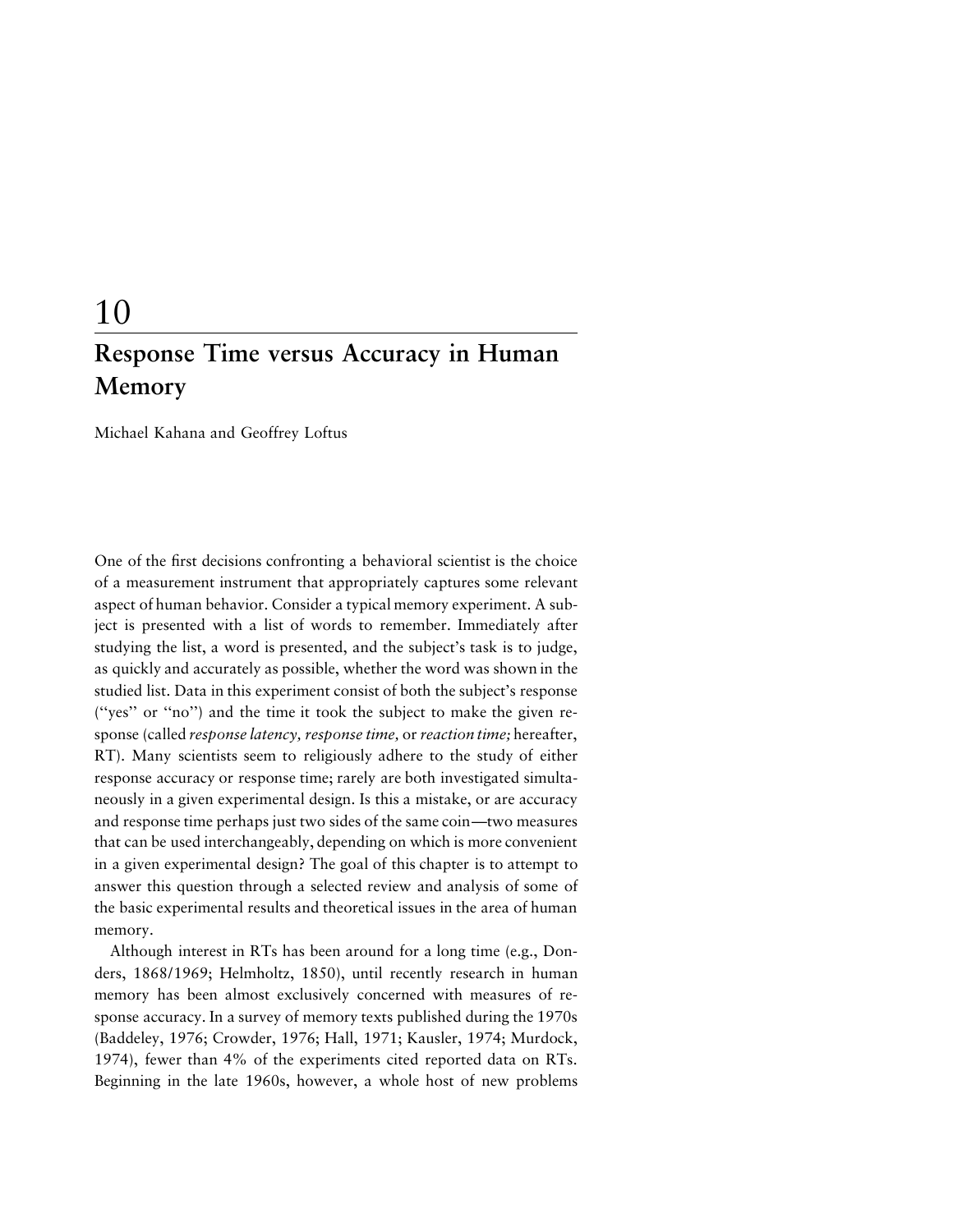emerged that required the use of RT as the measure of interest: semanticpriming effects (e.g., Meyer & Schvaneveldt, 1971); perceptual priming (Neely, 1981); implicit serial, or sequence, learning (Jimenez, Mendez, & Cleeremans, 1996; Reber, 1967); and short-term memory (Sternberg, 1966)—each of which will be addressed in this chapter. However, it was not until the mid-1970s, when real-time personal computers became standard tools in the psychological laboratory, that the study of RTs became standard in the field. A recent text on human memory (Anderson, 1995) contains a healthy mix of accuracy and RT data.

Not only is there now a heightened interest in RT within cognitive research, but new experimental techniques that combine measurement of processing time and response accuracy have emerged.1 Later in this chapter, we examine some of these techniques in detail. In discussing the relation between RT and accuracy in human cognition, we will focus primarily on data and theory within the domain of human memory.

# **Accuracy and Interresponse Times in Free Recall**

A first analysis of memory tasks reveals that making a task harder increases error rates and RTs. As a case study, consider the correlation between measures of accuracy and measures of RT in one of the classic verbal memory tasks—*free recall.* In free recall, subjects are presented, one by one, with a set of to-be-remembered items and are then asked to recall as many items as they can remember in any order. The task is ''free'' because unlike most other memory tasks, the experimenter exerts minimal control over the retrieval process; all cues other than the general cue to recall the list items are internally generated by the subject.

The free recall task is deceptively simple. The experimenter asks the subject a very simple question, but the subject is free to do a great many things. Consider first the nature of the responses. How many list items did the subject recall? In what order were the items recalled? Were any nonlist items recalled? What was the relation between these items and the items in the studied list? How much time elapsed between successive responses? Do these interresponse times vary as a function of the number of items recalled or the length of the list? These questions just begin to point out the wealth of data obtained using this task.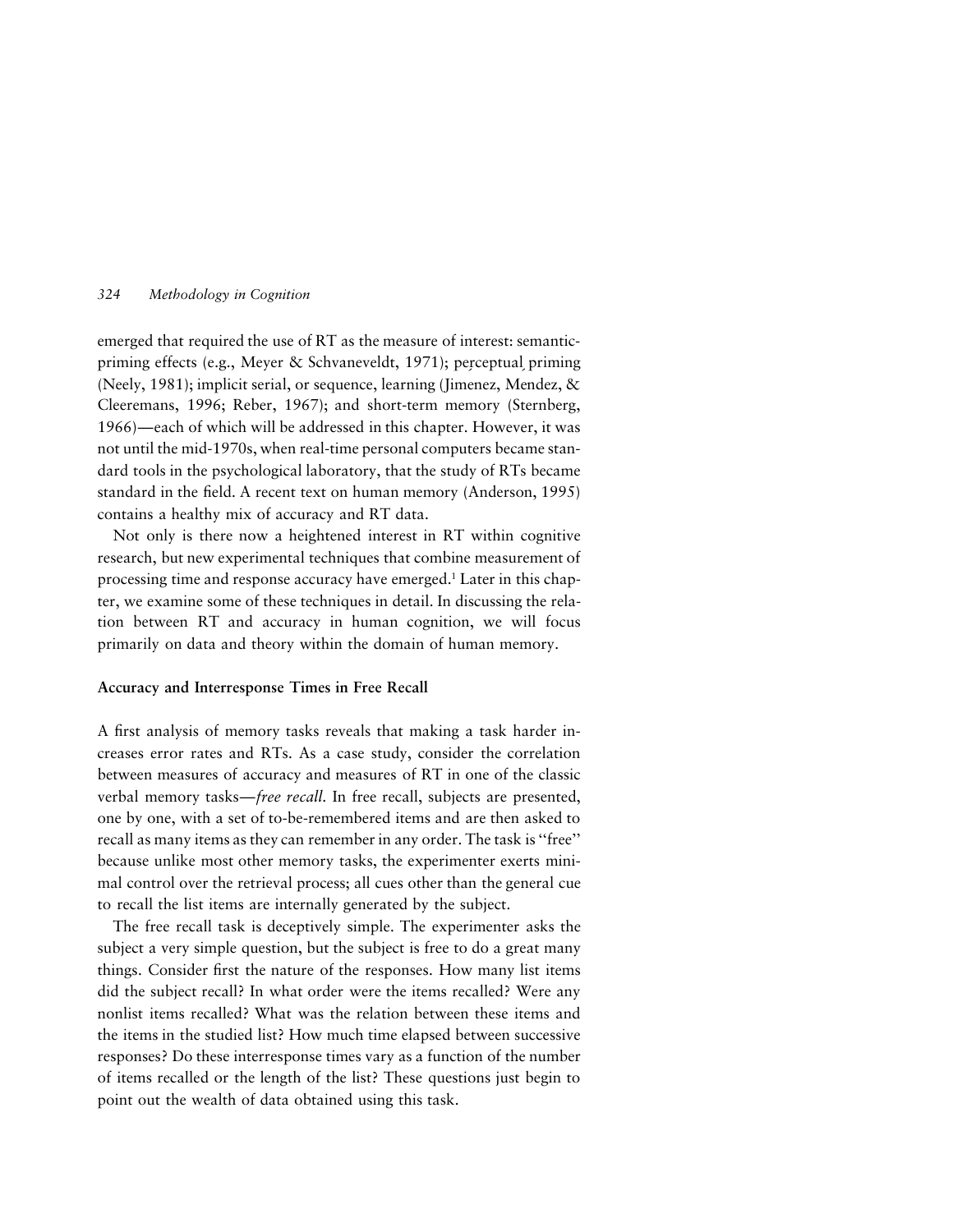An initial examination of recall accuracy reveals several regularities. Early and late list items are remembered better than items from the middle of the list. The advantage for the first and last few items are referred to as a *primacy* effect and a *recency* effect, respectively. The curve that describes the relation between the position of the items in the list and the probability of recall is termed a *serial position curve.* These results are remarkably stable across subjects, stimulus materials, and many incidental characteristics of the experimental design (Greene, 1992; Murdock, 1962).<sup>2</sup>

It is not sufficient to merely describe these data; the goal of cognitive science is to characterize the memory processes that produce the observed results. Much research has been devoted to understanding the process of free recall, and one successful model of this task is the *Search of Associative Memory* (SAM) model (Raaijmakers & Shiffrin, 1980, 1981; Shiffrin & Raaijmakers, 1992). A central notion in memory research, which is captured in SAM, is that items, processed sequentially or in a common temporal context, become *associated* or linked with one another. In terms of the data, an association between two items, *A* and *B,* simply means that the likelihood of recalling *B* is increased in the presence of *A* (either as an externally or internally provided cue). Is this true in our free recall task? Kahana (1996) reanalyzed data from a number of free recall studies and found that after recall of a given list item, the probability of recalling one of its neighbors (in terms of its position in the studied list) is greatly enhanced. A *conditional response probability* (CRP) function relates the probability of recalling a given item to its distance (in the study list) from the last item recalled. Figure 10.1 (left panel) shows the CRP function for data obtained by Murdock and Okada (1970).

Two aspects of the CRP functions are consistently obtained in studies of free recall: contiguity and asymmetry. Contiguity refers to the finding that items tend to be recalled after other items that were studied in adjacent list positions. For example, item 6 is more likely to be recalled immediately after item 5 than immediately after item 3. Asymmetry refers to the finding that among successively recalled items that were adjacent in the study list, forward transitions (item 5 then item 6) are about twice as likely as backward transitions (item 6 then item 5).

So far, we have just considered accuracy. What can be said of the *interresponse times* (IRTs) between successively recalled items? Like CRP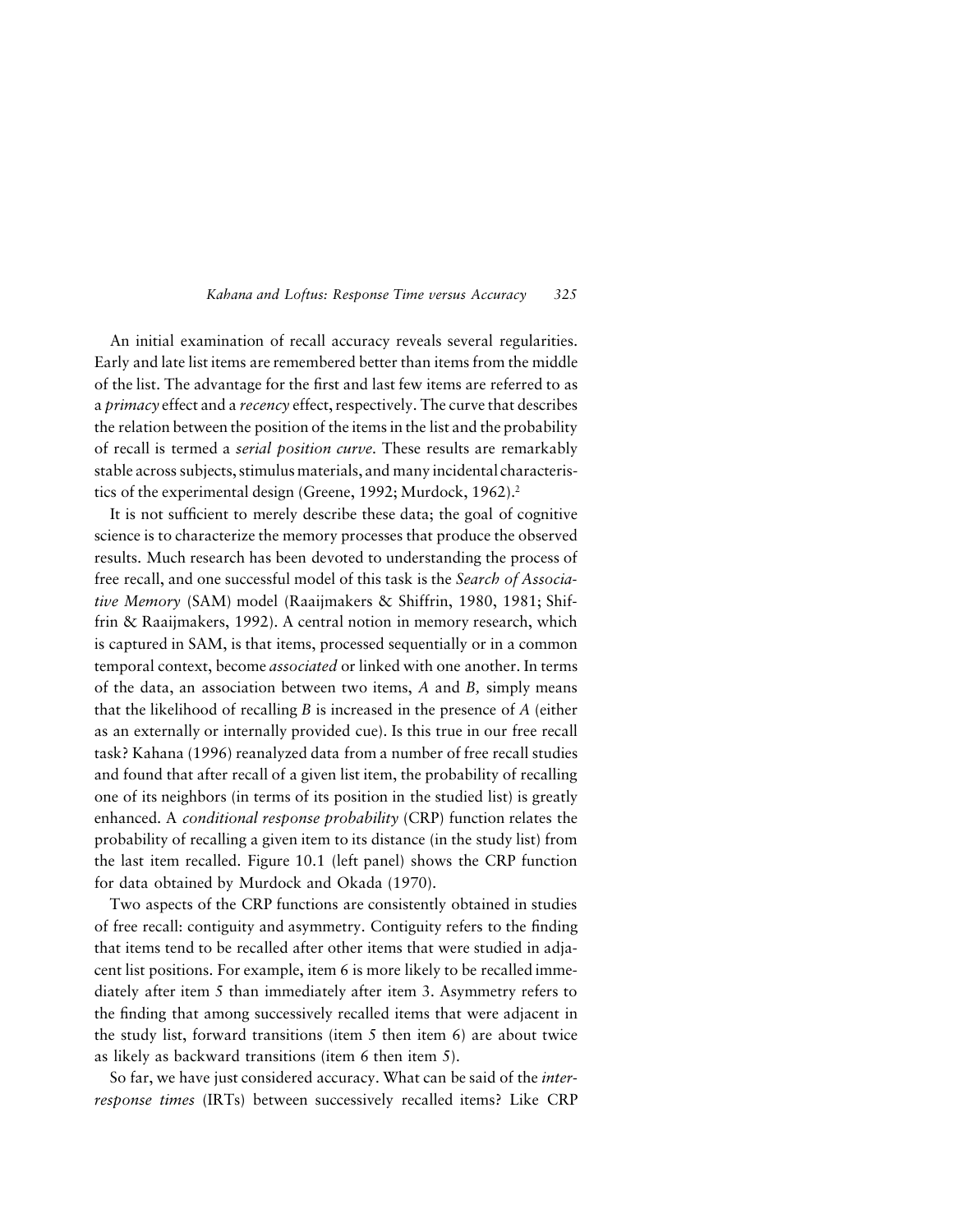



## **Figure 10.1**

Conditional response probability curve (left panel) and conditional response latency curve (right panel) for Murdock & Okada's (1970) study of free recall. Log interresponse time (IRT) is computed as  $\ln (1 + IRT)$ . Error bars reflect 95% confidence intervals around each mean. Confidence intervals were calculated using the Loftus  $\&$  Masson (1994, appendix B) procedure for within-subject designs.

curves, *conditional response latency* (CRL) functions relate IRTs between successively recalled items to their proximity in the original study list. CRL data from Murdock and Okada (1970) are shown in figure 10.1 (right panel). IRTs are short when neighboring list items are recalled successively. IRTs increase as the separation between the items' positions in the study list increases.

The IRT functions mimic the basic result portrayed in the CRP functions—namely, the more likely the transition, the faster the transition. It is tempting to say that both CRP and CRL functions reflect the operation of a single latent construct—associative strength.<sup>3</sup> Nearby items are more strongly associated with each other than are distant items. The stronger the association, the higher the probability and the shorter the IRT between successively recalled items. This is one version of a strength theory of memory—accuracy and IRTs are just two measures of the strength of information stored in memory.

When average accuracy and RT data show similar patterns, we are tempted to hypothesize that these commonalities are indicative of a single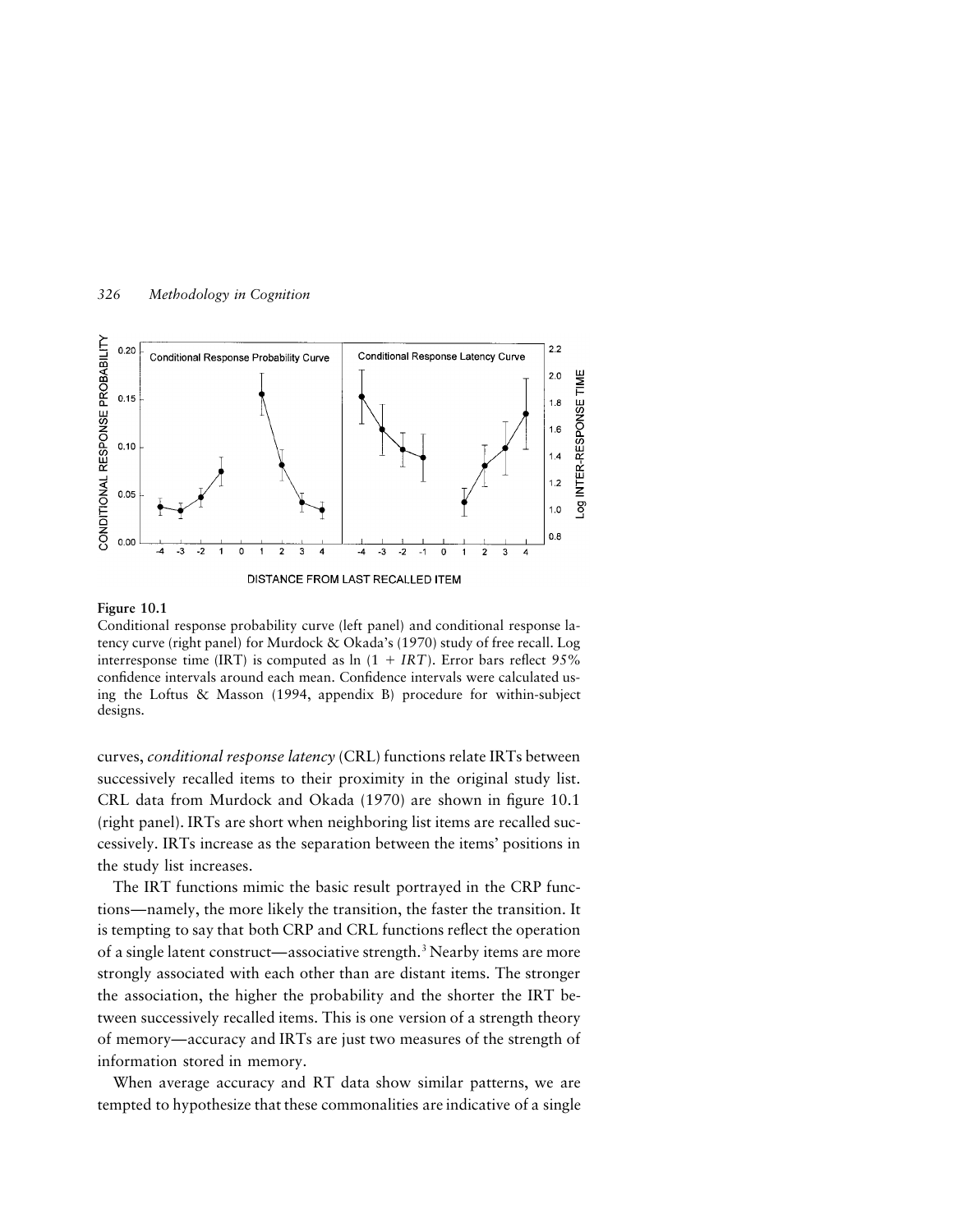underlying process. However, this is not necessarily the case. To take a common example, height and weight show highly similar patterns and yet it is unlikely that they reflect a single underlying variable. Different eating behaviors can affect weight without having any effect on height.

# **Semantic Clustering**

Preexperimental semantic relations among list items also exert a powerful influence on recall order and on recall accuracy.4 This is often investigated using a *categorized free-recall* task. Subjects study a list of words drawn from a number of different categories (e.g., *airplane, ruby, dog, celery, diamond, car, truck, elephant, tomato, mule, cabbage, boat*). These words are presented in a random order, and subjects are asked to recall the items in any order they like (standard free-recall instructions). The relevant data are the order of recall and the IRTs between successively recalled items. When subjects recall a categorized word list, items belonging to the same category are usually recalled successively and in rapid succession (short within-category IRTs). These categorically related word clusters are separated by long between-category IRTs (Patterson, Meltzer, & Mandler, 1970; Pollio, Kasschau, & DeNise, 1968; Pollio, Richards & Lucas, 1969; Wingfield, Lindfield, & Kahana, 1998).

Although there is substantial data on free recall of categorized lists, there is a paucity of data on the effects of interitem similarity on free recall of random word lists. Unfortunately, studies that have carefully measured interitem similarity and output order in free recall (e.g., Cooke, Durso, & Schvaneveldt, 1986; Romney, Brewer, & Batchelder, 1993) have not simultaneously collected data on IRTs.

Like the data on conditional response probability and latency, semantic cluster effects can be interpreted as reflecting differences in associative strength. Items that are similar in meaning, or members of a common category, are more strongly associated. These items will tend to be recalled together, and the IRTs will be very short. To get from recalling items within a given category to recalling the items in the next category requires subjects to rely on the weaker associations that link all of the experimental items together—associations that stem from the common experimental context in which the items were studied.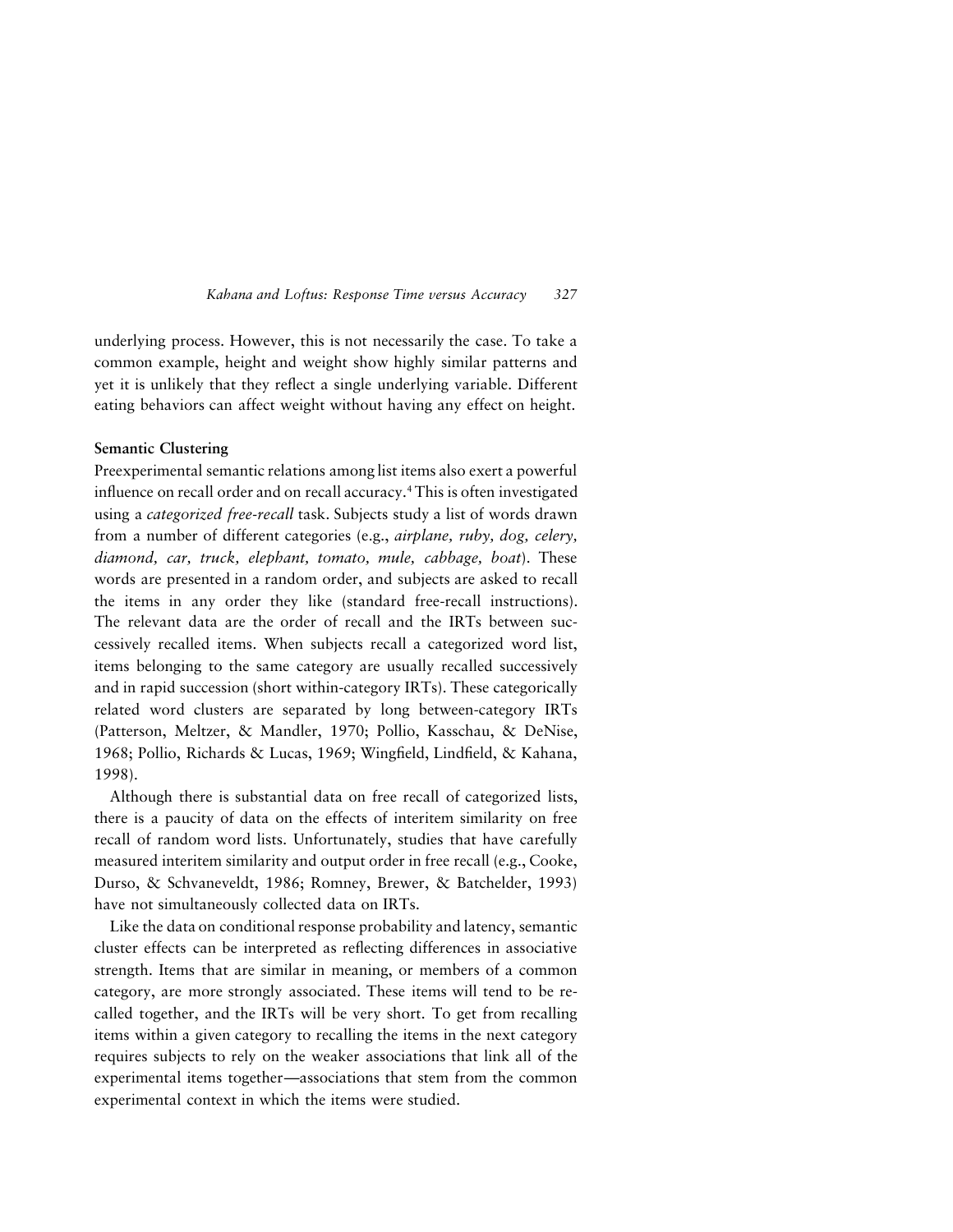# **Exponential Increase in IRTs**

Another feature of the categorized recall is that within-category and between-category IRTs start out fast and slow down with each transition. This finding mirrors a basic result observed in free recall of random word lists: IRTs increase *exponentially* with output position. Figure 10.2 shows the increase in IRTs with output position reported by Murdock and Okada (1970). Rohrer and Wixted (1994) have shown that this finding holds up under variations in list length, presentation rate (of the list items), and a number of other variables.

What causes this increase in IRTs? According to strength theory, items with the strongest representations are recalled first and fastest. The remaining items, being necessarily weaker, take longer to recall, thus producing the accelerating interresponse times with output position. Note



# **Figure 10.2**

This figure shows data from Murdock & Okada (1970) illustrating the exponential increase in IRTs with output position. Subjects in this experiment studied lists of 20 common words presented visually. Vocal responses were tape recorded and IRTs were measured. Each of the six curves in this graph represents a different total number of words recalled (4–9).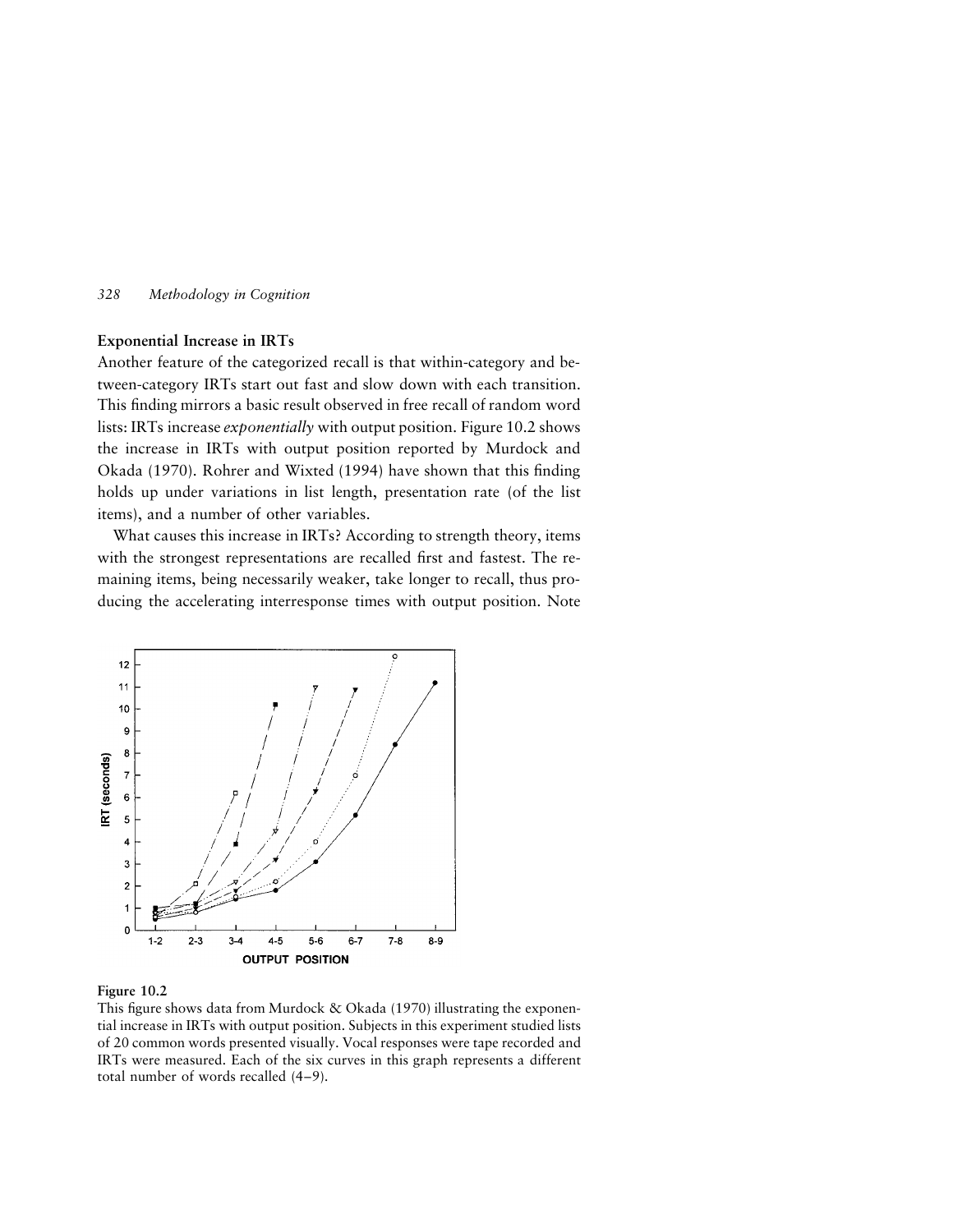that this view does not assume that recalling some items has an effect on recall of subsequent items.

A more cognitively oriented model might propose that another process causes the IRTs to increase. One such model, the *random search-withreplacement* model, has been advocated by Rohrer and Wixted (1994; see also Wixted & Rohrer, 1994). In its simplest form, this is a pure retrieval model. According to this account, recall involves two stages. First, subjects search through recently activated items in memory (termed the *search set*) and sample an item for possible recall. If the item has already been recalled, it is rejected. If it has not already been recalled, the item is recalled. Assuming that it takes time to sample each item, as the ratio of recalled to non-recalled items increases in the search set, the time to recall the remaining items will increase as a consequence of the resampling and rejection of items already recalled. The process of random search with replacement mathematically predicts exponential growth of IRTs (McGill, 1963).

Wixted and Rohrer's (1996) random search with replacement account of IRTs in free recall can be seen as a specific instantiation of the general notion of output interference: that the act of recalling list items impairs access to other list items (cf. Tulving & Arbuckle, 1963). Such interference could be due to the resampling of the recalled items, or to a direct effect of the recalled list items on the accessibility of the not-yet-recalled memories.

Rohrer and Wixted take the generality of the exponential growth of IRTs in free recall as support for the notion of random search with replacement. Although they acknowledge that retrieval in free recall is influenced by many factors not captured in the oversimplistic random search model, they believe that a process akin to resampling is the likely cause of the rapid growth in IRTs with output position. This view is very different from strength theory in that random search with replacement argues that changes in accuracy and RT may be caused by primarily different, though interdependent, memory processes. Nevertheless, without independent evidence for the role of resampling in free recall, it is hard to reject the position that accuracy and RT in free recall are simply two sides of the same memory-strength coin.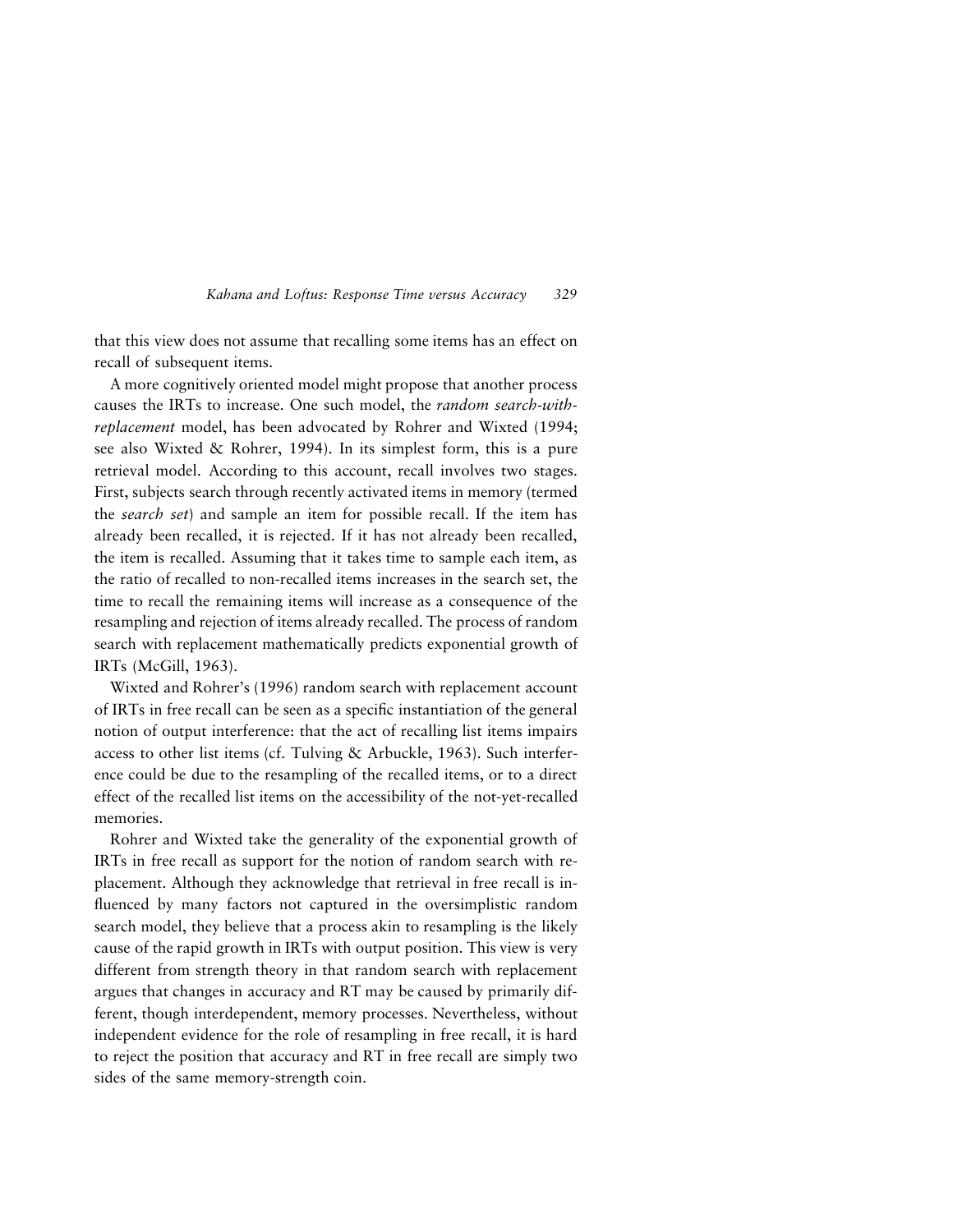# **Analysis of Memory under Conditions of High Accuracy**

We began this chapter by raising the question of whether RT and accuracy are two sides of the same coin. If they are, why not let those who study accuracy live on in blissful ignorance of those who study RT, and vice versa? One reason not to do this revolves around the investigation of well-learned tasks such as reading, speech, naming objects, or performing a practiced motor sequence. In these tasks, people rarely make errors, yet speed may be of the essence. Therefore, to study tasks that are performed essentially without errors, we must consider RTs.

It is probably fair to say that almost all RT research is concerned with tasks where error rates are negligible. Entire areas of cognitive science rely on RTs as their exclusive source of data. For example, one major area of memory research is concerned with the structure of preexperimental semantic representations. These researchers use a variety of techniques including *lexical decision tasks* (LDT; i.e., deciding whether a letter string, such as VOLVAP, is a word) and *sentence verification tasks* (answering yes or no to questions such as ''Is a canary a bird?''). RT data from these tasks provide insights into mental processes without making reference to response accuracy.

Even in the case of memory for newly acquired information, there are situations in which performance is relatively error free. Consider the learning of words in a foreign language. Initially subjects will make many errors, but after sufficient repetition, errors will be negligible. Considerable research has shown that RTs speed up dramatically even after accuracy reaches 100%. The reduction in RT with practice is characterized by what is called a *power law* (Newell & Rosenbloom, 1981). In almost any cognitive task, RT varies with practice according to an equation of the form

$$
RT = aP^{-b} \tag{10.1}
$$

where *P* is the number of practice trials, and *a* and *b* are positive constants that depend on the details of the material, the kind of practice, and the type of learning task. Such regularity summarizes a great deal of data across a variety of domains of cognition and serves as a benchmark that theories must meet.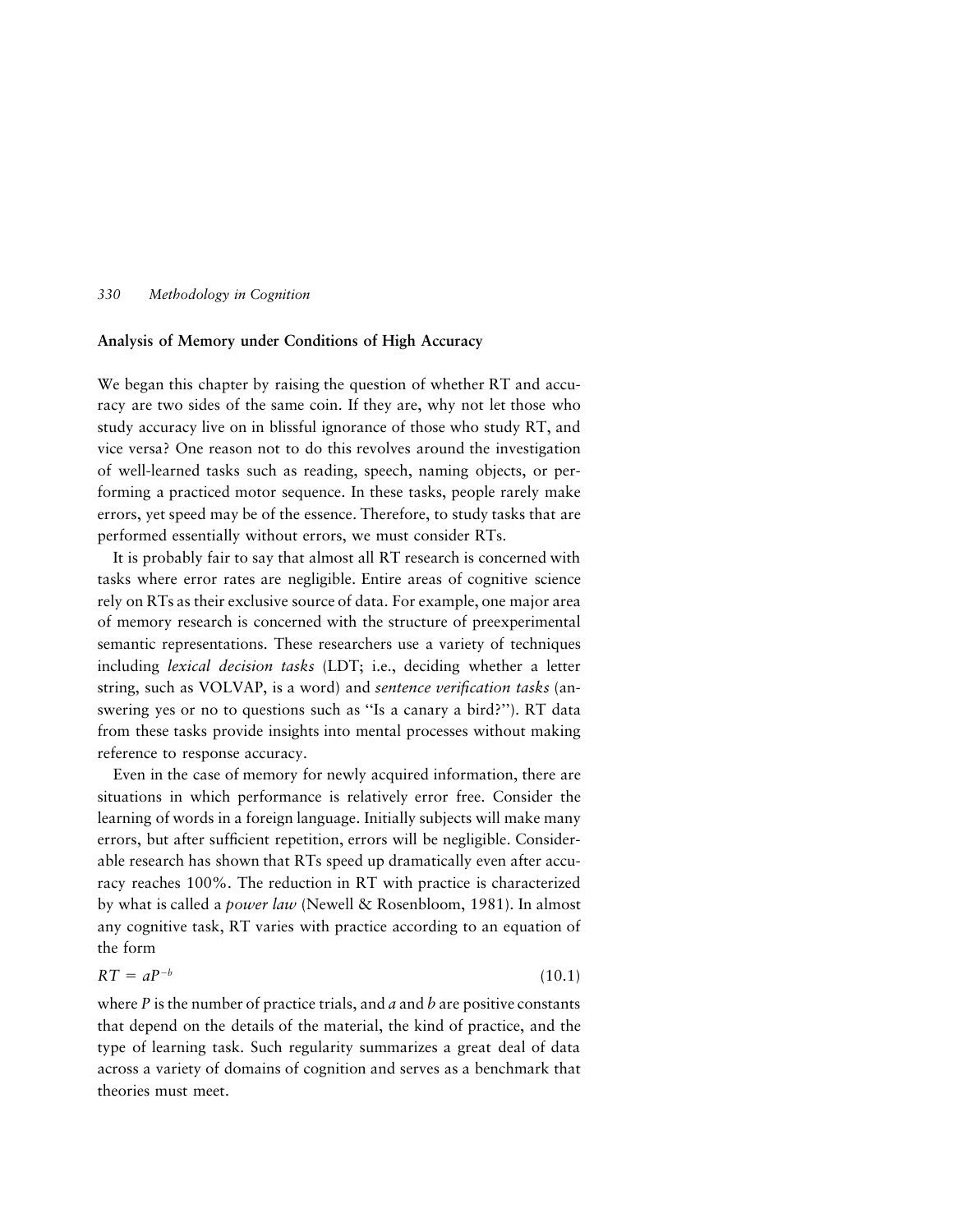A nice illustration of the power law can be found in a study by Woltz, Bell, Kyllonen, and Gardner (1996, experiment 3). Woltz et al. examined the contributions of *instance memory* and *rule memory* to the acquisition of a cognitive task. Subjects were given four-digit strings that could be transformed into a single digit by the sequential application of some combination of different rules. Each rule transforms two adjacent digits to a single digit (for example, if two adjacent digits are successive they are transformed into the next item in the sequence: 56 becomes 7; 65 becomes 4). Figure 10.3 shows RT and accuracy as a function of training. Over the two training blocks, RT decreased dramatically and in accord with the power law. Accuracy, on the other hand, remained essentially constant.



#### **Figure 10.3**

Accuracy and latency data in a digit-recoding task (Woltz, Bell, Kyllonen, & Gardner, 1996, experiment 3). The smooth line through the latency data represents the best-fitting power function. These data illustrate what is often called the *power law of learning.*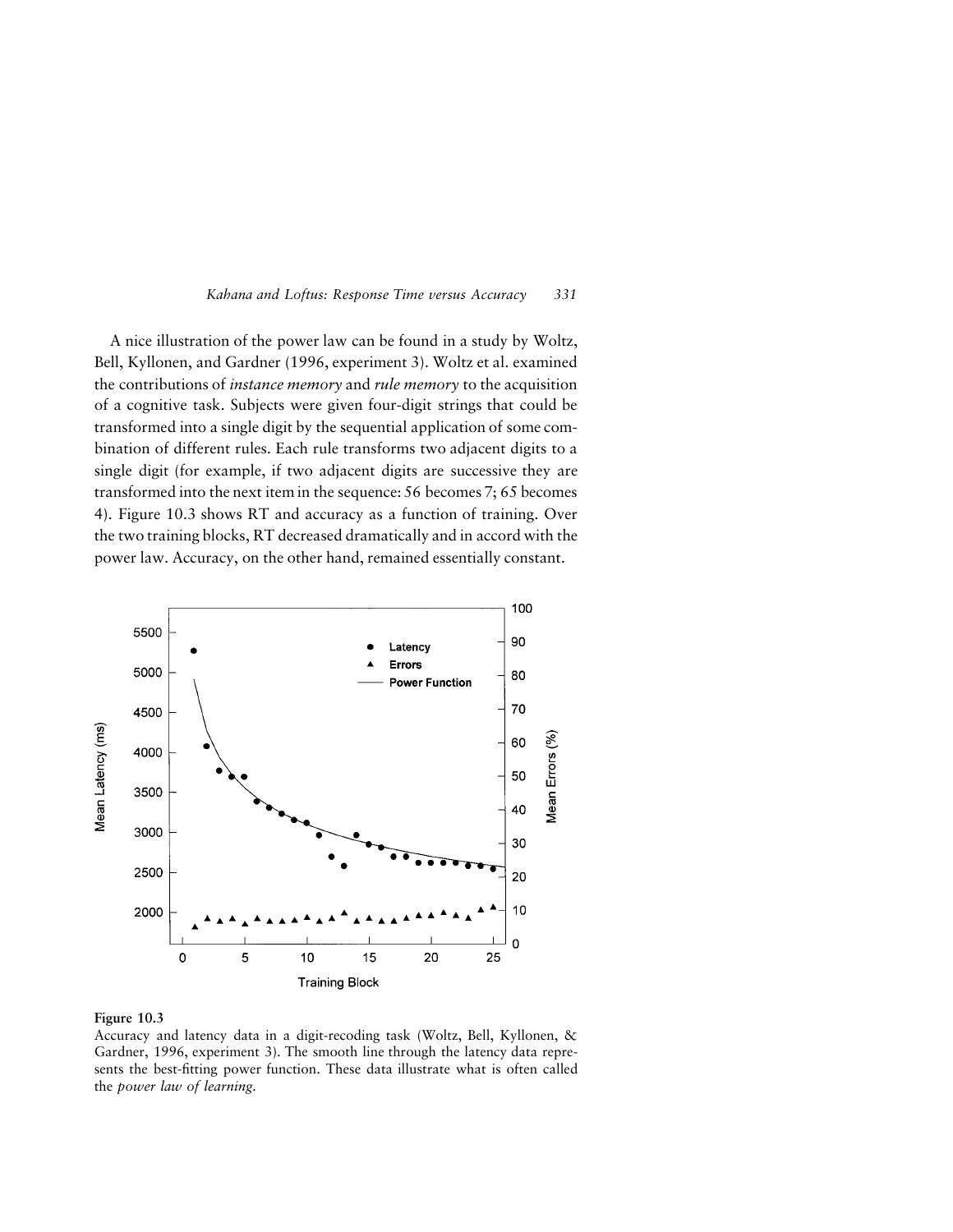With practice, subjects got faster at transforming the four-digit strings into single digits. Is this because they were better at using the rules or because they had memory for instances of digit pairs, triples, or quads that they could simply recall? In a final phase of the experiment, subjects were given three types of multidigit strings to recode: strings that were identical with those recoded (i.e., transformed into a single digit) in the earlier training phases (old strings/old rules), new strings based on previously practiced recoding steps (new strings/old rules), and new strings that required new sequences of recoding operations (new strings/new rules). Woltz et al. (1996) found the most improvement for old strings/ old rules, an intermediate amount for new strings/old rules, and the least transfer to new strings/new rules. These results were interpreted as evidence for both *instance-based learning* (i.e., learning of particular examples) and *rule-based learning.*

# **RT and Accuracy in Implicit Sequence Learning and Explicit Sequence Prediction**

Sometimes RT (or accuracy) can reveal memory in the absence of intention to retrieve information from a learned episode. This type of memory is referred to as *implicit memory* and distinguished from intentional retrieval, which is termed *explicit memory* (Tulving & Schacter, 1991). Implicit memory has been examined for single items (Jacoby & Dallas, 1981; Tulving, Schacter & Stark, 1982), associations between items (Goshen-Gottstein & Moscovitch, 1995a, 1995b; Graf & Schacter, 1995), and sequences (Reber, 1967).

In studying implicit sequence learning, strings of letters or digits are generated through the use of a finite state grammar (Cleeremans & McClelland, 1991; Reber, 1967). To create the sequence of stimuli, one starts at a given node (figure 10.4) and probabilistically chooses a path to another node. Note that the first node is identical to the last node, so this generative process may be repeated indefinitely. The label of the chosen path is the current stimulus. To introduce some additional noise into the task, on some proportion of trials the stimuli are chosen randomly (i.e., without using the finite state grammar).

In one version of this approach (Jimenez et al., 1996), a simple RT task was employed; letters were shown one by one on the screen, and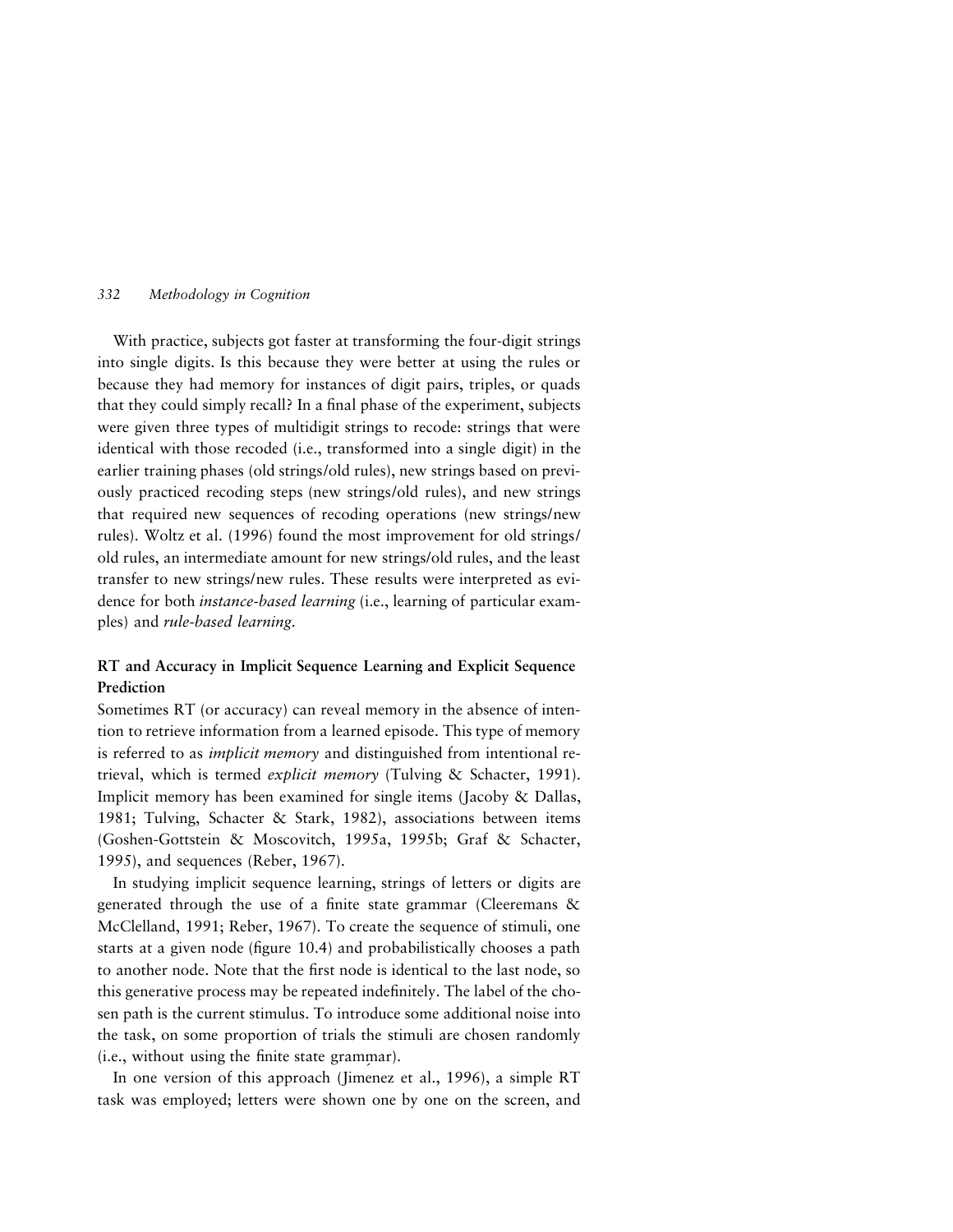



#### **Figure 10.4**

Depiction of the artificial grammar used by Jimenez, Mendez, & Cleeremans (1996). An artificial grammar is used to create a sequence of stimuli based on probabilistic rules. To create a sequence, begin with node zero and choose a random path. For simplicity, let us suppose that each path is chosen with an equal probability. If the path from 0 to 1 is chosen, the sequence begins with *A.* From node 1 there are two possible transitions. If node 5 is chosen, the second element in the sequence is *E.* This process may repeat indefinitely. Note that the sequence AEFBFDBC is generated by traversing the nodes 015034612. Not all sequences are valid. For example, there is no way to generate the sequence ABCD from this artificial grammar.

subjects pressed the key corresponding to the displayed letter. Unbeknownst to the subjects, there was a probabilistic pattern to the sequence of stimuli (letters). The basic result was that RTs consistently improved over trials. If a new grammar was switched to, RTs slowed down—this shows that the facilitation in performance was not simply due to a learning-to-learn effect. As is generally the case, the facilitation in RTs followed a power law. This improvement has typically been taken as evidence for implicit sequence learning.

Jimenez et al. (1996) introduced a second task in which subjects were instructed to press the key of the letter they thought would follow the probe letter. In this task, accuracy was the primary variable of interest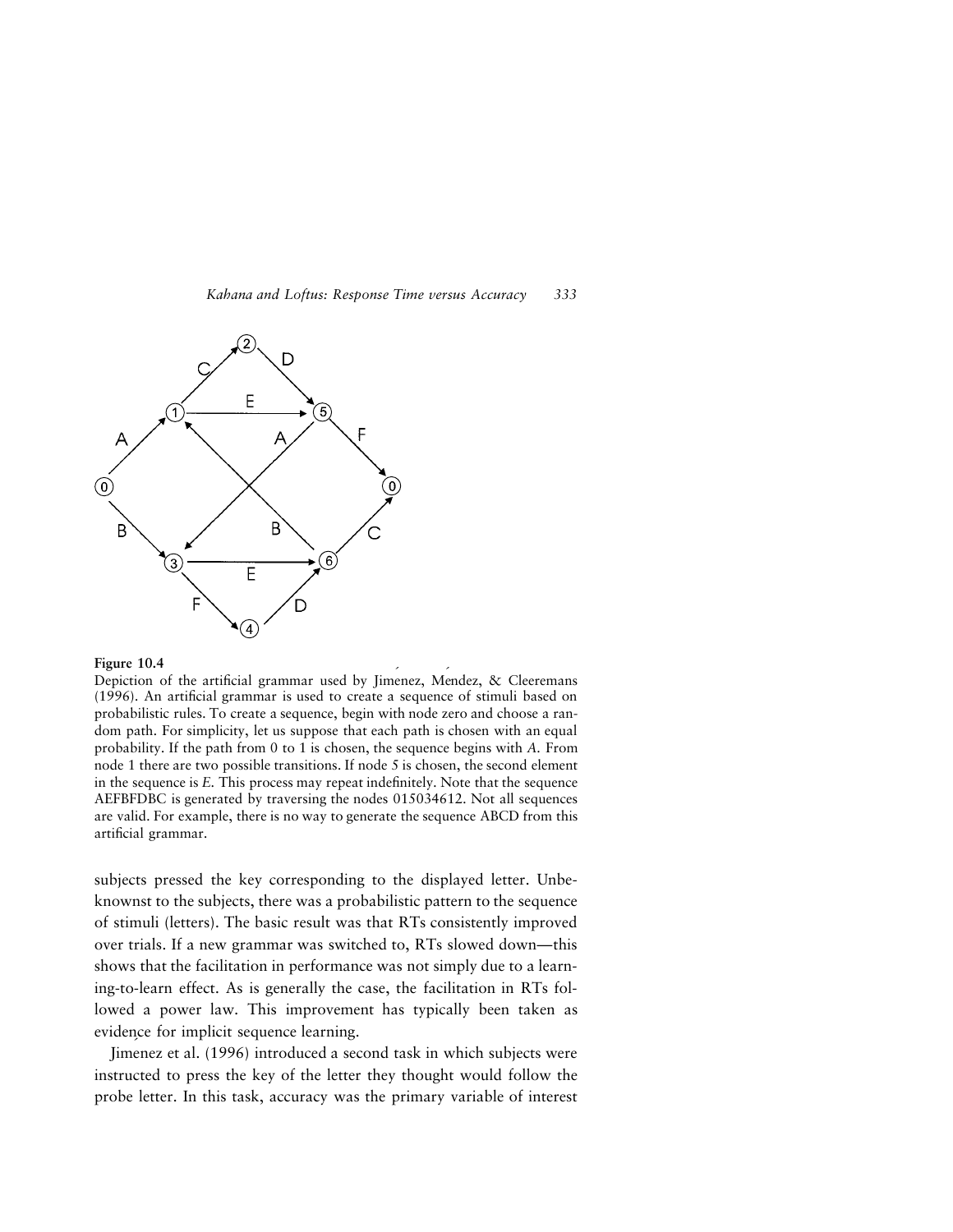and retrieval was explicit. Interestingly, subjects were able to predict the next letter at a rate substantially better than chance.

Because of the introduction of random letters every so often in the sequence, Jimenez et al. (1996) were able to assess the degree to which prior items in the sequence facilitated subsequent performance. They found that in both the explicit prediction task and the implicit reaction time task, two prior items added significantly to a single prior item, but a third prior item did not significantly improve performance. Contrary to expectations, implicit memory showed the same general pattern as explicit memory. Also, accuracy measures exhibited the same basic pattern of results as RT measures.

# **Accuracy and RT analysis of the Ranschburg Effect**

Sequences of items that contain a repeated element are harder to reproduce than sequences consisting of all unique elements. For example, the sequence of digits 723856391 is harder to recall in order than the sequence 723856491. This finding is known as the *Ranschburg effect.*<sup>5</sup> At first glance, one would expect repetition of a list item to improve rather than worsen memory for ordered lists. A list with a repeated element has fewer different elements to be learned. This is especially evident in the case of words where the pool of possible elements is very large. In addition, we might expect processing the first of the repeated elements to facilitate, or prime, the processing of its repetition.

Rather than just considering subjects' overall ability to reproduce the list, Crowder (1968) and Jahnke (1969, 1970, 1972) examined error rates for individual list elements. They found that repeating elements at separated list positions resulted in impaired memory *only* for the second instance of the repeated element. In a sequence such as 723856391, subjects made more errors on the second of the repeated 3s than on an item from the same position in a control list (containing all unique elements). If, however, an element was repeated successively, subjects were *better* at recalling both repeated elements, but showed no facilitation or impairment in recalling the rest of the list. In a sequence such as 723385691, subjects performed better on the repeated 3s than on items from the same positions in a control list.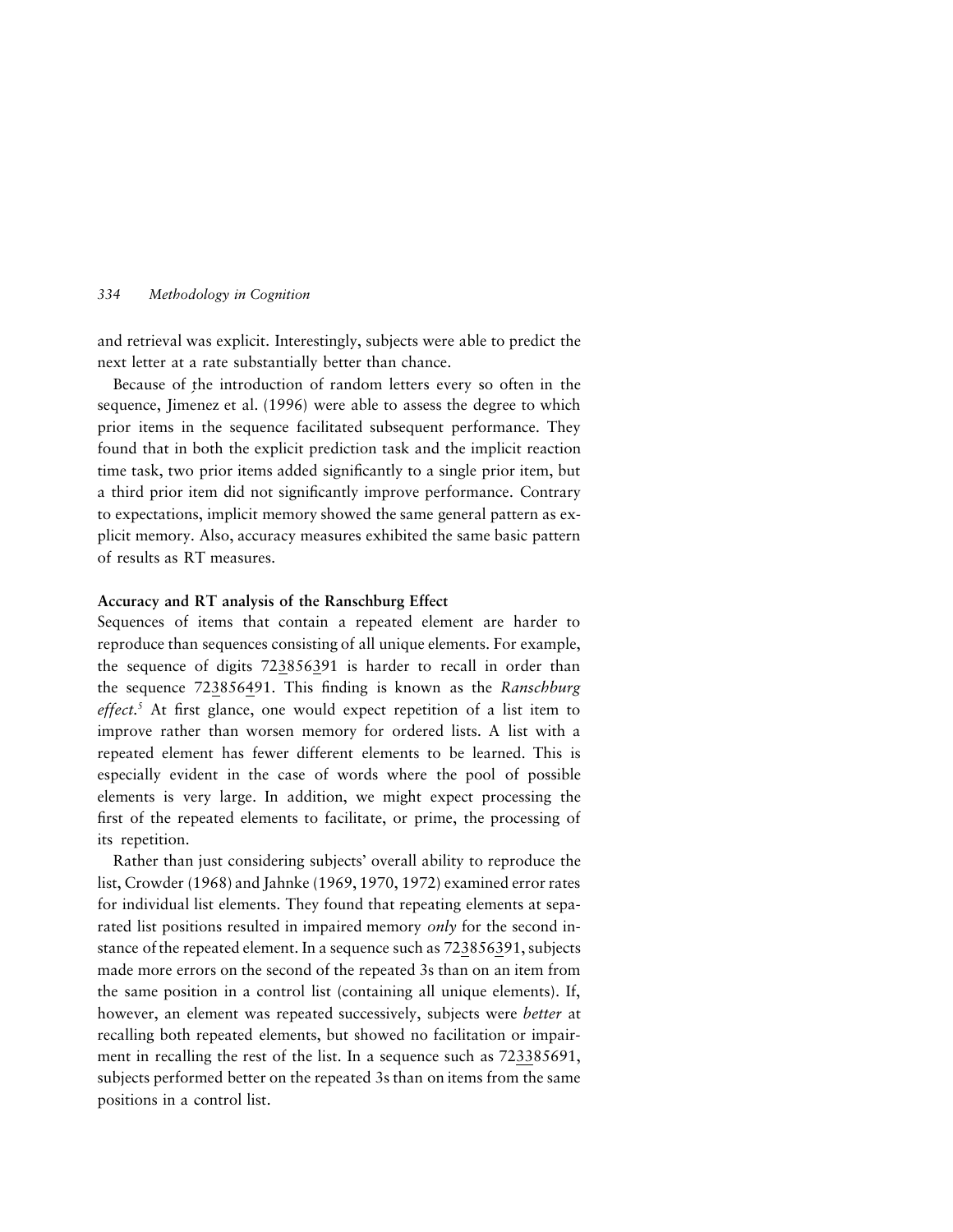Greene (1991) suggested that a guessing strategy might account for the Ranschburg effect. Most studies of the Ranschburg effect employ lists of between 8 and 10 digits with only a single repeated element. When the set of elements is determined (i.e., the digits 0–9), the task only requires that subjects remember which elements belong in which positions. Even with lists of 8 or 9 digits, subjects have most of the information about the list elements, and the task depends primarily on remembering the order. At the end of the list, where performance is generally poor, $6 \text{ sub-}$ jects are most likely to guess. Because only a single element is repeated, it makes sense to guess from among the elements (digits) that they have not already recalled. This will boost performance for all but the repeated items. Because the second repeated item is usually near the end of the list, where poor memory encourages guessing, recall of that element will show greatest impairment relative to the control list. Greene (1991) tested this guessing hypothesis by either encouraging subjects to guess liberally or telling subjects not to guess at all. When encouraged to guess liberally, the Ranschburg effect was enhanced. When guessing was strongly discouraged, the Ranschburg effect was eliminated.

Kahana and Jacobs (1998) wondered if a Ranschburg effect would be obtained using latency (IRTs) rather than accuracy as the variable of interest. Subjects studied lists of nine consonants with or without a single repeated element. The process of studying and recalling elements was repeated until each sequence was reproduced perfectly on three successive trials. On these final three perfect trials, the computer recorded the subjects' IRTs between successive recalls. Relative to a control list with no repeated elements, subjects had longer IRTs to the second repeated element if the repeated elements were spaced apart in the list. In contrast, subjects had shorter IRTs to the second repeated element if the repetitions were in nearby list positions. IRTs to the first of the repeated elements were unaffected by the repetition (as compared with control lists of nonrepeated elements). These results are shown in figure 10.5.

This study demonstrates that the Ranschburg effect, previously only known from accuracy data, can also be revealed using latency data (IRTs). But the latency data make Greene's (1991) guessing account far less appealing. Because the latency data are examined only after accuracy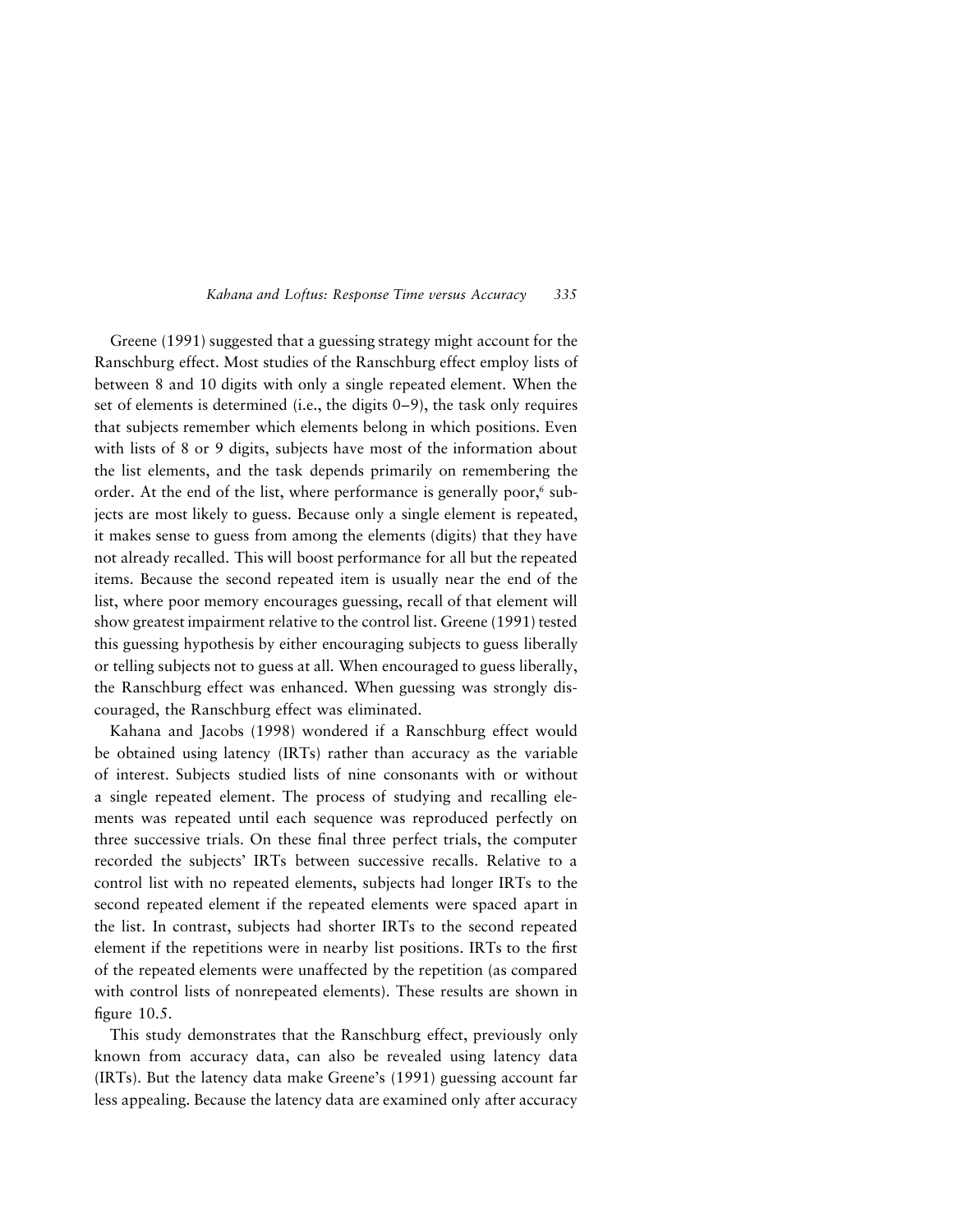



## **Figure 10.5**

Data illustrating the effects of within-list item repetition on reaction times in a sequence recall task (Kahana & Jacobs, 1998). Error bars denote 95% confidence intervals. See text for details.

has reached 100%, it is unlikely that these data are contaminated by guesses. In addition, using lists of nine *consonants* as stimuli makes guessing relatively ineffective. As subjects pass the halfway point in the list, there are 16 possible items for only four remaining positions—guessing is not very helpful under these circumstances. Based on the Kahana & Jacobs study, it seems that the Ranschburg effect is a reliable memory phenomenon that can be revealed using both accuracy and latency measures. Although the parallel finding of Ranschburg interference in both accuracy and RT data may suggest that accuracy and RT are ''two sides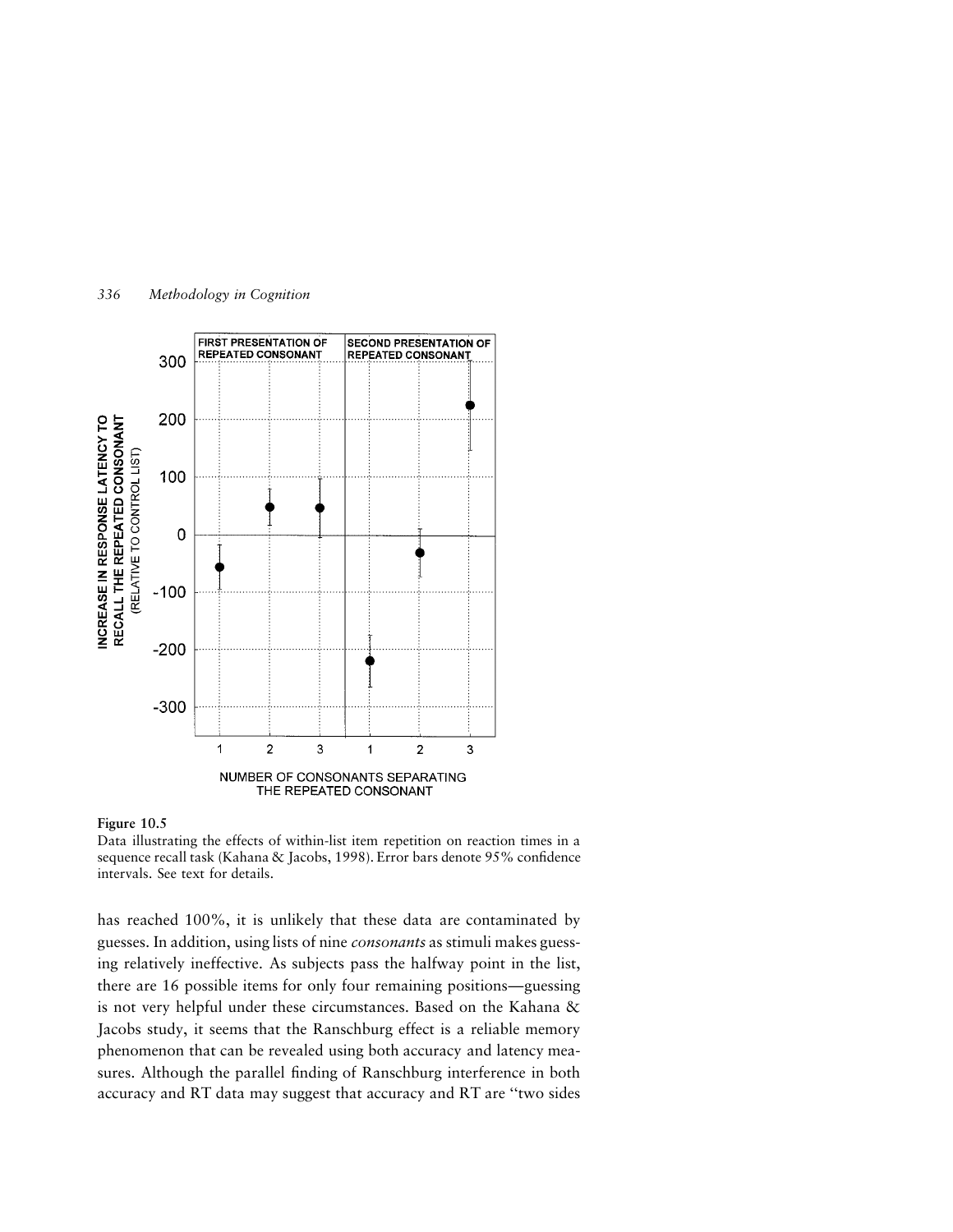of the same coin,'' these two measures provide crucially different kinds of information with respect to the theories of the task.

# **The Subspan Item-Recognition Task**

For a sufficiently easy task, one needn't engage in extensive practice to achieve near perfect accuracy. For example, if you ask someone to remember a five-digit number over a period of time during which there is no distracting information presented, error rates will be negligible. *Memory span* is a term used to denote the number of items that a person can reproduce in the correct order without errors. Lists of items that are shorter than an average person's memory span (about seven digits, six letters, or five words; Crannell & Parish, 1957) are called *subspan* lists, and lists that exceed memory span are termed *supraspan* lists.

Sternberg (1966) examined recognition memory for subspan lists. In the subspan item-recognition task (also called the Sternberg task or the memory-scanning task), subjects are presented with a short list of items (digits, words, letters, etc.). Following a brief delay (typically 1–2 seconds), a probe item is shown, and subjects indicate whether the item was one of the elements of the original list. In Sternberg's original experiments, subjects were well practiced at this task.

Because the list is subspan, there are few errors (less than 5%) and consequently the dependent variable of interest is RT. The effects of numerous experimental manipulations on RT have been investigated. These include variations in list length, probe type (list items versus nonlist items), serial position of the probe item (if it is in the list), or recency of the probe item (if it is not in the list), and the kind of materials used (e.g., letters, digits, words, random polygons, etc.). When a probe item is one of the list items, it is called a *positive* probe (because it warrants a positive, yes response). Similarly, nonlist items are called *negative* probes.7

In Sternberg's 1966 paper, two procedures were introduced. In the *varied list* procedure, lists are randomly chosen for each trial and list length varies from trial to trial. In the *fixed list* procedure, a given list of items is prememorized and then repeatedly tested. This process is repeated for prememorized lists of various lengths. Sternberg's results are shown in figure 10.6. Panel A presents data obtained using the varied list procedure, and panel B presents data obtained using the fixed list procedure.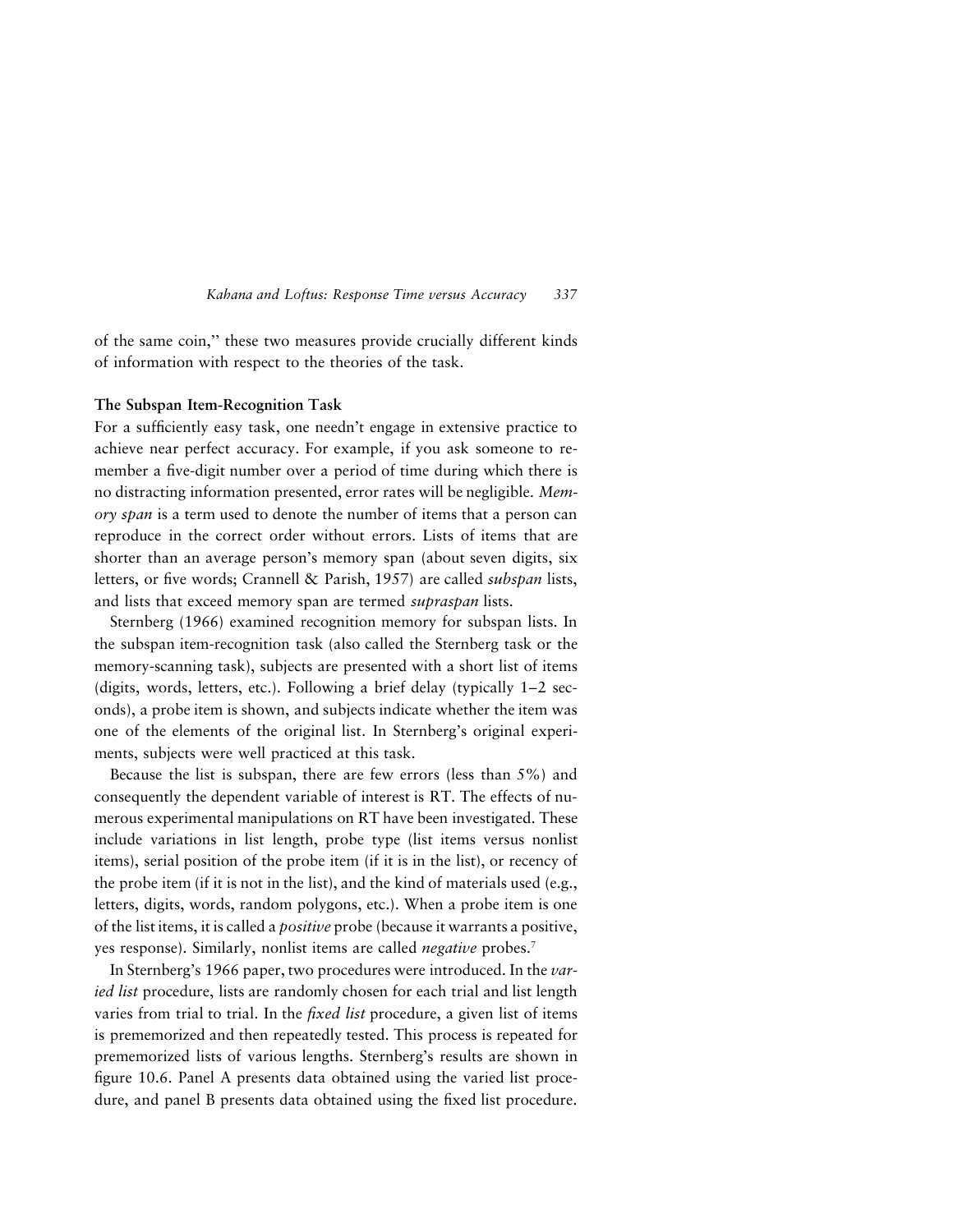

# **Figure 10.6**

Reaction time as a function of list length for Sternberg's (1966) subspan itemrecognition experiments. Panel A shows data obtained using a varied list procedure; panel B shows data obtained with a fixed list procedure. In the varied list procedure, items (typically digit, letters, or words) change from trial to trial. In the fixed list procedure, the items are the same for each trial; only the test cue changes. The equations given in each figure characterize the best-fitting line through the average data for positive and negative probes.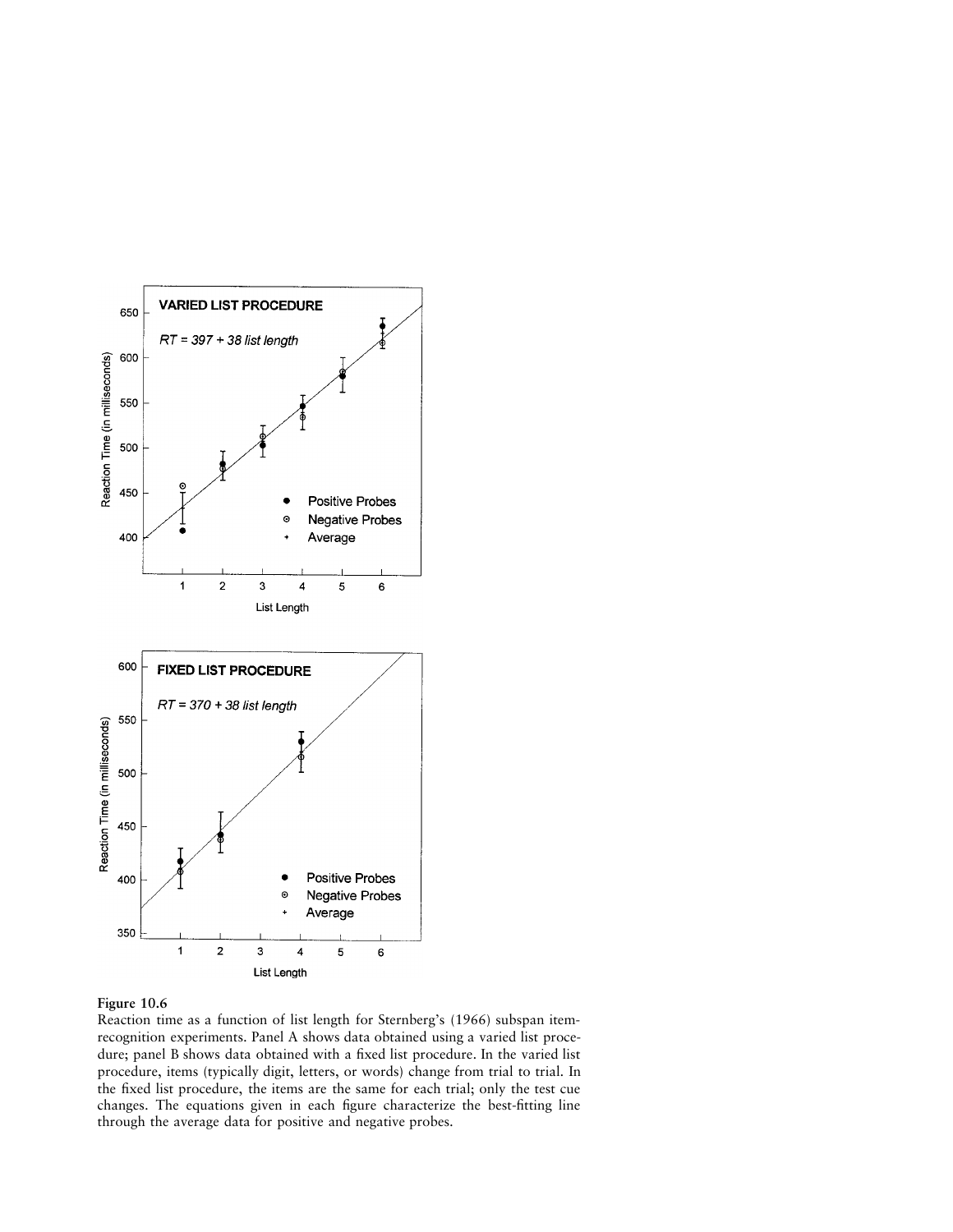In both cases, Sternberg found that mean RT increases linearly with list length. Two features of these data are particularly striking. First, the slopes of positive and negative probes are indistinguishable. Second, the slopes of the linear list-length functions are equivalent for both the fixed list and the varied list procedures.

Sternberg (1966) proposed a simple model to account for these data. He assumed that the probe item is serially compared with each member of the set of items that are activated in memory (the search set). In a *serial* comparison process, a new comparison does not begin until the previous comparison has been completed. This explains why RTs increase linearly with list length (each additional item requires one additional comparison), but why are the slopes identical for positive and negative probes?

Consider what happens if the memory comparison process is*self-terminating.* The probe item is compared with each list item until a match is detected or the list is exhausted. This is called a self-terminating search because the comparison process terminates as soon as a match is detected. Consider a list of three items. If given a positive probe (randomly chosen from among the three list items), there is an equal probability of finding a match after one, two, or three comparisons. On average, two comparisons are required. If a negative probe is given, three comparisons are always required (all three list items must be rejected). What happens if the list length is increased from three to four? A positive probe now requires either one, two, three, or four comparisons, resulting in an average of 2.5 comparisons. A negative probe requires all four comparisons to be made. Consequently, increasing the list length by one item results in an increase of 1 comparison for negative items, but only 0.5 comparisons (on average) for positive items. Thus, the slope for negative probes should be twice as great as the slope for positive probes. This is clearly not the case (see figure 10.6).

To explain the equivalence of slopes for positive and negative probes, Sternberg suggested that the serial comparison process is *exhaustive.* Exhaustive search means that the probe item is compared with every item in the search set, and a decision is not made until all comparisons have been made. This idea may seem unrealistic, but if the comparison process is extremely fast and the decision process is noisy and slow, it makes sense to do all of the comparisons prior to making a decision rather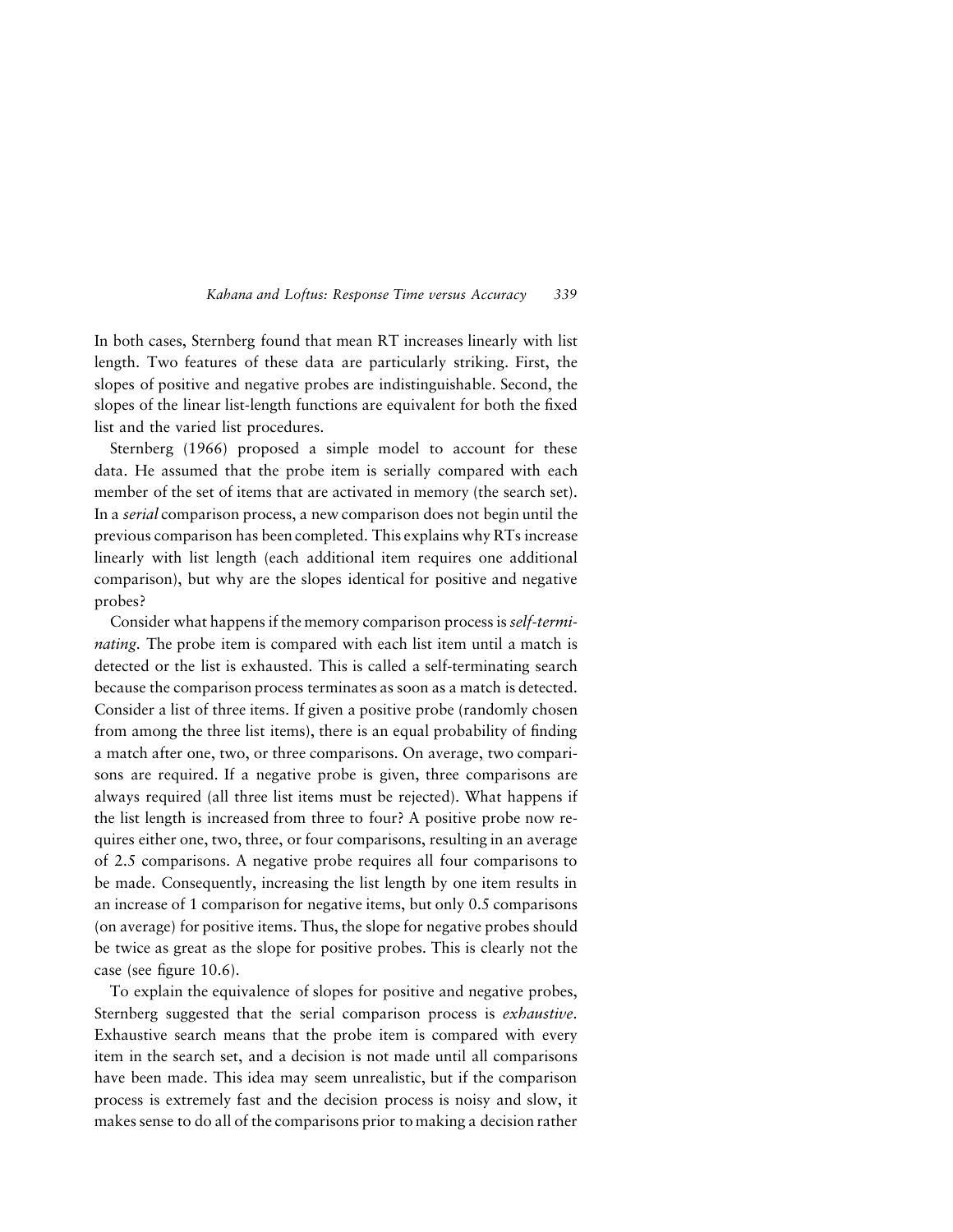than making a separate decision after each comparison (Sternberg, 1969b).

Sternberg (1969a) presented a more complete description of the basic scanning model. The model has four stages: *stimulus encoding, memory comparison, decision,* and *response.* The following claim is critical to the analysis of this model: a given process or stage is not initiated until the previous stage is completed. This claim is reasonable if a stage acts on information produced by a preceding stage that must be available in a fairly complete form (Sternberg, 1998a). Much debate has centered on the validity of this claim (e.g., Hockley & Murdock, 1987; McClelland, 1979). We will return to this issue later in this chapter. A final important detail of the model is that scanning times needn't be fixed. It is often assumed that the time to scan a given item comes from a distribution of possible values. The shape of the distribution (e.g., normal vs. exponential) and its mean and variance are important in generating model predictions (e.g., Luce, 1986, chapter 11).

As discussed previously, recall performance depends crucially on the recency of the items being tested (see ''Accuracy and Interresponse Times in Free Recall,'' p. 324). One may ask how the RT to recognize an item depends on the item's position in the study list. In particular, are subjects faster at recognizing recently presented items? In Sternberg's short-term item-recognition task significant recency effects are often, but not always, obtained (see McElree & Dosher, 1989, and Sternberg, 1975, for reviews). In the clearest case, Monsell (1978) found dramatic recency (i.e., facilitation of positive responses to recent list items) using either letters (experiment 1) or words (experiment 2) as stimuli (figure 10.7). In Monsell's study, the test probe followed the last list item either immediately (right panel) or after a brief delay (left panel). The delay condition required subjects to name a vowel presented immediately after the last list item (this took an average of 500 ms). This step was performed to prevent subjects from rehearsing the list items during the delay period. In an earlier study, Forrin & Cunningham (1973) showed that increasing the length of an unfilled delay between study and test eliminates the recency effect in short-term item recognition. In general, experimental conditions that reduce or eliminate rehearsal tend to produce large recency effects, and those that allow for rehearsal (e.g., Sternberg, 1966) typically have flat serial-position curves.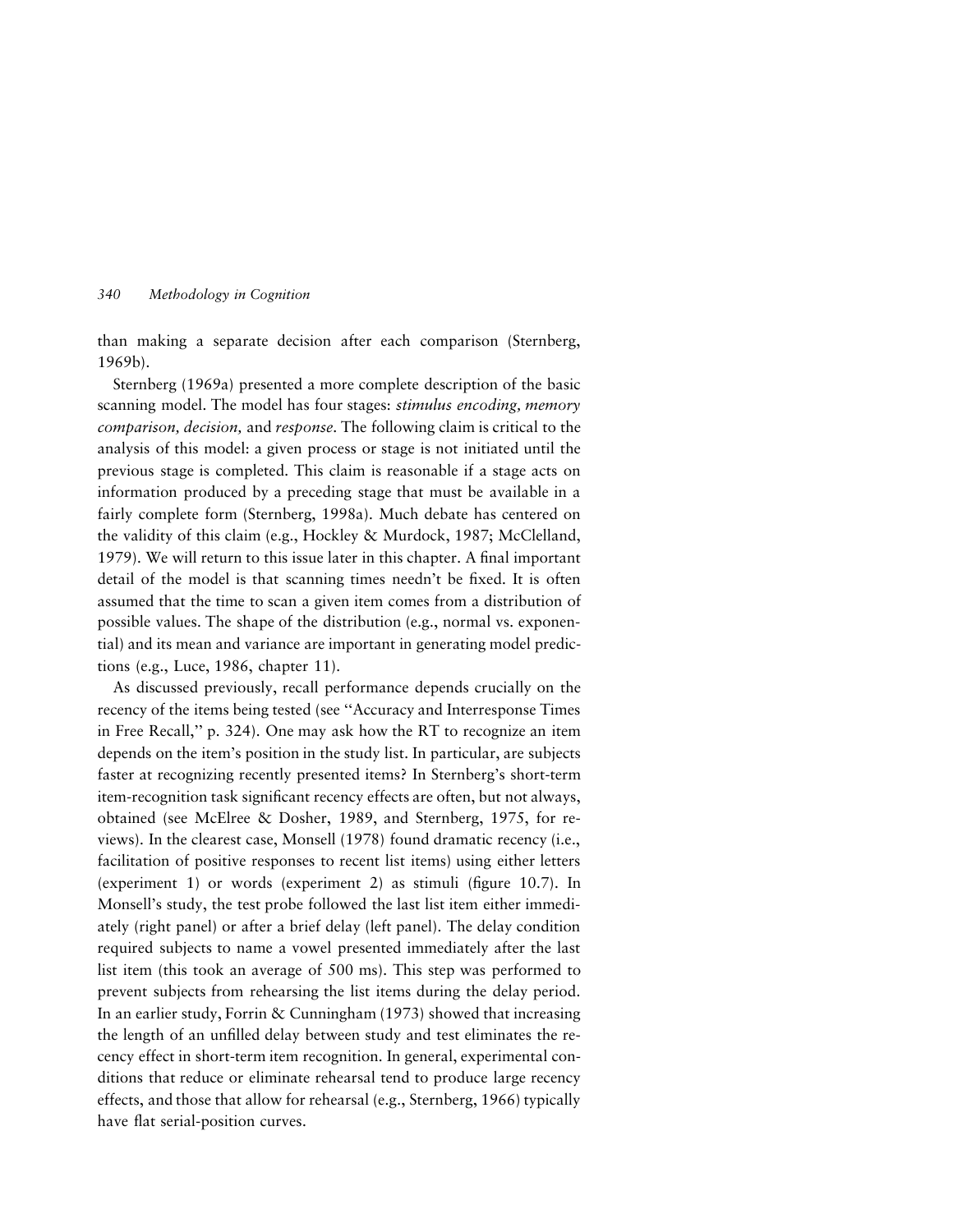



### **Figure 10.7**

Serial position data from Monsell (1978, experiment 1). A fast presentation rate (500 ms/item) was designed to minimize rehearsal. In the immediate test, the probe item immediately followed the presentation of the last list item; in the delayed test a vowel had to be named after the offset of the last list item. As soon as a response was detected, the probe item was presented.

According to Sternberg's serial exhaustive-scanning (SES) model, a response cannot be made until every comparison has been performed. Consequently, the time required to perform the memory scan should be independent of serial position. In light of this, the marked serial position effects obtained by Monsell (1978) and others present a challenge to the Sternberg model. In fact, some authors have rejected the Sternberg model because of this evidence alone. In response, two points need to be made. First, the Sternberg model was designed to explain data obtained under conditions where subjects could freely rehearse highly familiar items (e.g., Sternberg, 1966). Under these conditions, significant serial position effects are consistently absent (Ferrin & Cunningham, 1973). Second, facilitation in performance may be occurring in other stages of the model (Sternberg, 1975). For example, recent items may speed, the encoding of the probe item or the execution of the response—thereby resulting in faster RTs (for a similar argument in the literature on same-different com-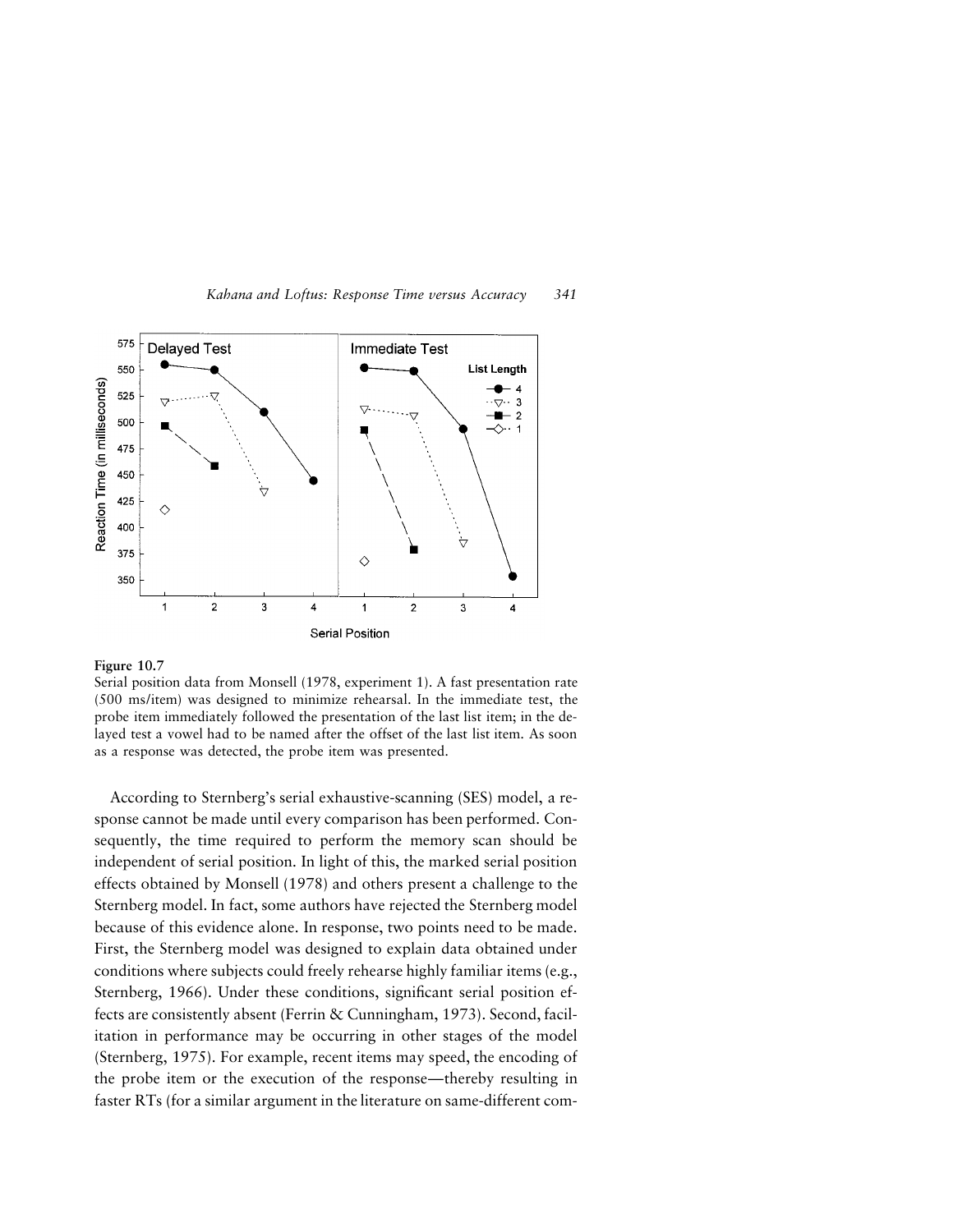parisons, see Proctor, 1981). This priming account of the recency effect is difficult to reconcile with the problem of recent negatives. If a probe that was not on the current list was presented as a target on a recent prior list, RTs to respond ''no'' to the negative probe are significantly increased (e.g., McElree & Dosher, 1989, experiment 2) this finding has proven difficult to reconcile with Sternberg's SES model.

Another challenge to Sternberg's SES model comes from studies that examine list length effects beyond the span of immediate memory. As mentioned earlier, near perfect accuracy is attained either when lists are short (subspan) or through practice (for longer, supraspan, lists). Burrows and Okada (1975) used a prememorized list technique to study RTs in an item recognition task with list lengths far beyond the limits of immediate memory. Their results are shown in figure 10.8. For subspan list lengths (two–six), the slope of the best-fitting line is 37 ms—replicating the classic Sternberg effect. However, a separate line fit to the supraspan lists (lengths greater than eight) yielded a much shallower slope of 13 ms/ item. Burrows and Okada also fit a single logarithmic function to their subspan and supraspan data. They found that this function fit all of the data points as well as both the bilinear subspan and supraspan functions, but with fewer parameters. According to the serial exhaustive scanning model, each additional item in the memory set should result in a constant increase in mean RT for both positive and negative probes. These data indicate that the increase in mean RT is not a constant, but varies with list length. This finding is not easily reconciled with the SES model.

So far we have discussed serial position effects (e.g., Monsell, 1978) and list length effects (e.g., Burrows & Okada, 1975) in the context of RT studies of short-term memory. Another major variable that is studied in human memory is repetition. Baddeley and Ecob (1973) wondered what would happen if a single list element in a Sternberg task were repeated. Under these conditions, mean RT is significantly faster for responding to the repeated element than to nonrepeated elements. Like the serial position effects reported by Monsell (1978), these data seem inconsistent with the SES model. If each element must be scanned before a response can be made, it should not matter how many times an element is presented. This critique of the Sternberg SES model assumes that other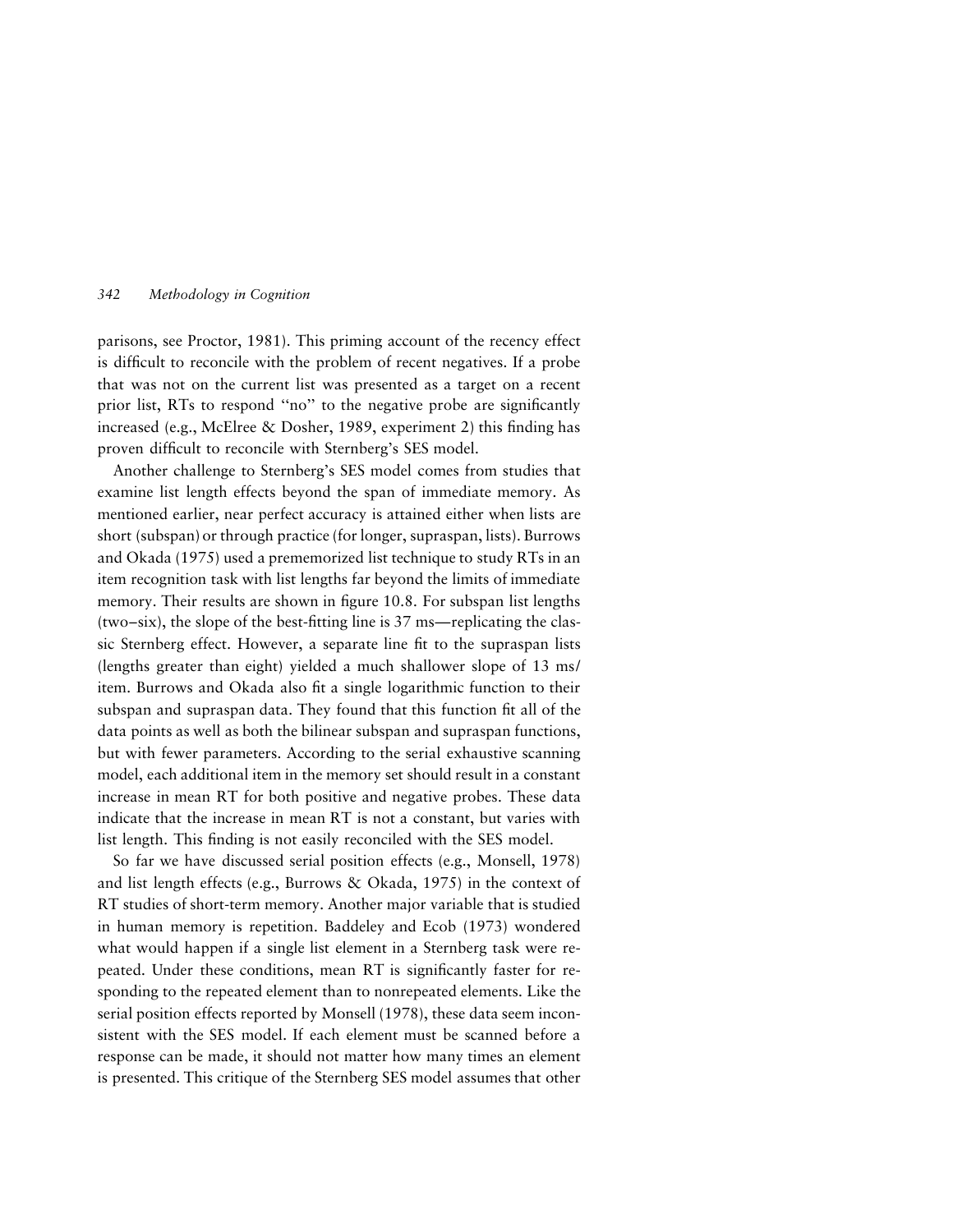



## **Figure 10.8**

Data illustrating the effect of a large range of list lengths on mean reaction time in a probe recognition task (Burrows & Okada, 1975, experiment 2). To achieve nearly errorless performance, lists were ''prememorized''; that is, before testing a given list length, the list was already well learned. In the figure, a bilinear function is fit to the data. For short list lengths, the slope of the RT-list length function is similar to results obtained by Sternberg (1966). For longer list lengths, mean RT rises slowly as list length increases (the slope of the best-fitting line is only about 13 ms). As noted by Burrows and Okada (1975), a simple log function fits the data as well as the two linear functions shown here. This raises questions about the linearity of the list length–RT functions reported for short lists.

stages are not influenced by repetition. It is not unreasonable to suppose that the decision stage is executed more quickly when two matches have been registered than when only a single match has been registered.

In the years since the publication of Sternberg's original paper, Sternberg's basic experimental findings have been replicated and extended hundreds of times in studies that manipulated dozens of different experimental variables (see Sternberg, 1975, for a review). Although the data are solid, there has been a long debate about the meaning and interpretation of these findings. Many models have been proposed to account for the basic data, yet none of these models has succeeded in capturing most of the benchmark effects (Sternberg, 1975). Although the simplest version of any model can easily be rejected, the model's creators can often patch things up to correct for the most serious problems. By the 1970s it was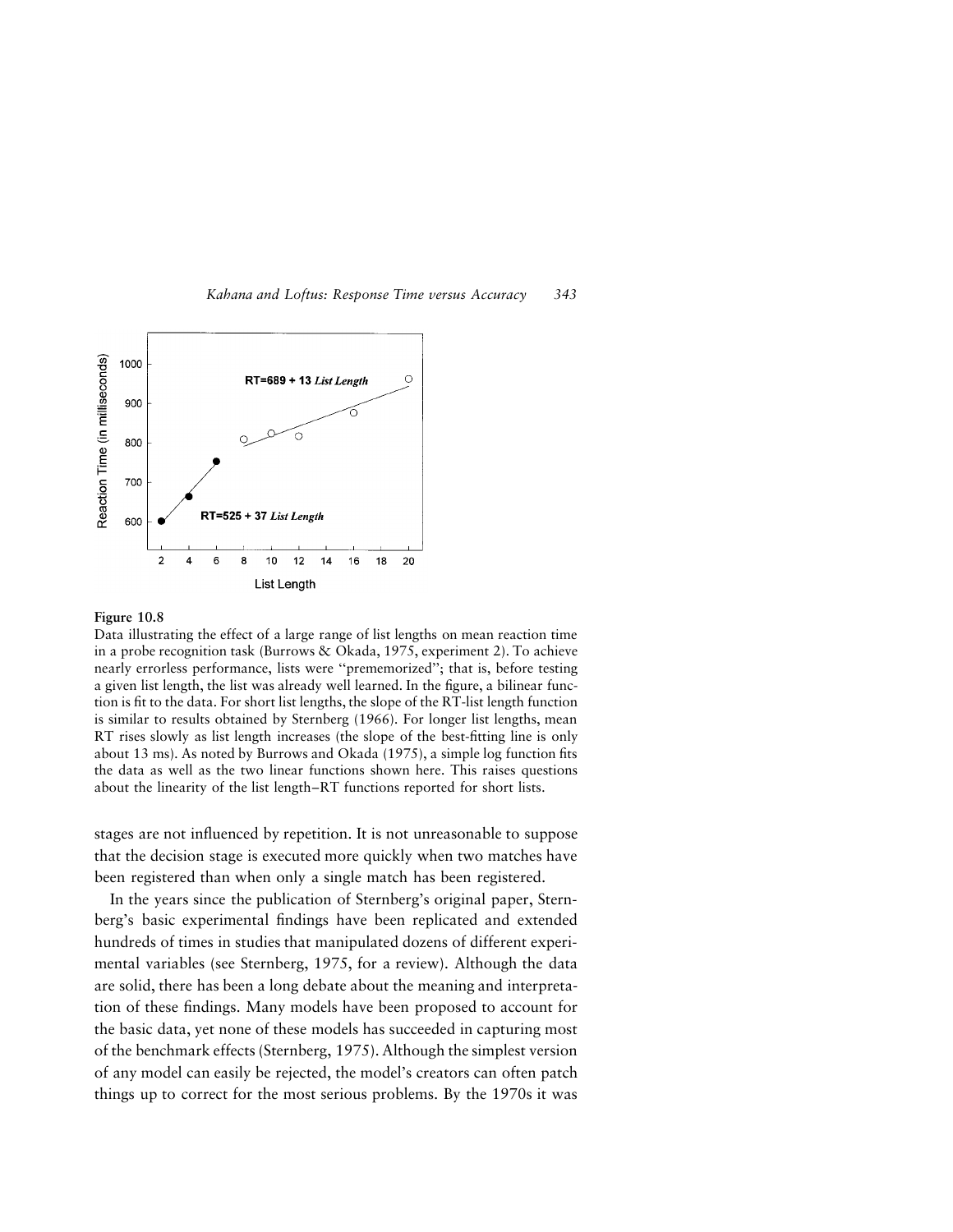already becoming clear that many different types of models can produce identical predictions for data on mean RTs (e.g., Anderson, 1973, Townsend, 1976, 1984).

More recently, attention has shifted from looking at mean RTs to examining the actual shape of the RT distribution. It turns out that although very different types of models can explain the same pattern in the mean RTs, explaining the exact shape of the distribution and how it changes with manipulation of experimental variables is more difficult. Memory theorists have begun to tackle this issue with promising results (Ashby, Tein, & Balakrishnan, 1993; Hockley & Murdock, 1987; Ratcliff, 1978).

The three findings just reviewed, list length, serial position, and repetition effects, all show parallel effects on accuracy and latency. Longer lists are harder to remember than shorter lists. Recently presented items are easier to remember than items presented earlier in the list. Repeated items are easier to remember than nonrepeated items. It may be argued that both the time it takes to recognize an item and the likelihood of successful recognition are reflections of a single construct—the strength of the memory trace.8 Appealing as this idea may seem, we will later see that the precise nature of the relationship between accuracy and latency may provide important information for testing models of memory.

# **Task Analysis Using Accuracy and RT Data**

If the goal of information-processing research is to break down a complex task into logically distinguishable mental operations and then characterize and model those operations, how do we go about breaking down the complexity of real-world tasks? Among researchers who are concerned with accuracy, the standard method of task analysis is to look for experimental factors (e.g., word frequency or the spacing of repeated elements) that have different effects on different memory tasks or on different aspects of subjects' performance in a given task. Consider the serial position curve in free recall. Presenting the list auditorally results in a larger recency effect (better memory for the last few list items) than does presenting the list visually (this phenomenon is referred to as a *modality effect*). However, the mode of presentation (auditory vs. visual) has no effect on the rest of the serial position curve.9 This finding is called a *functional*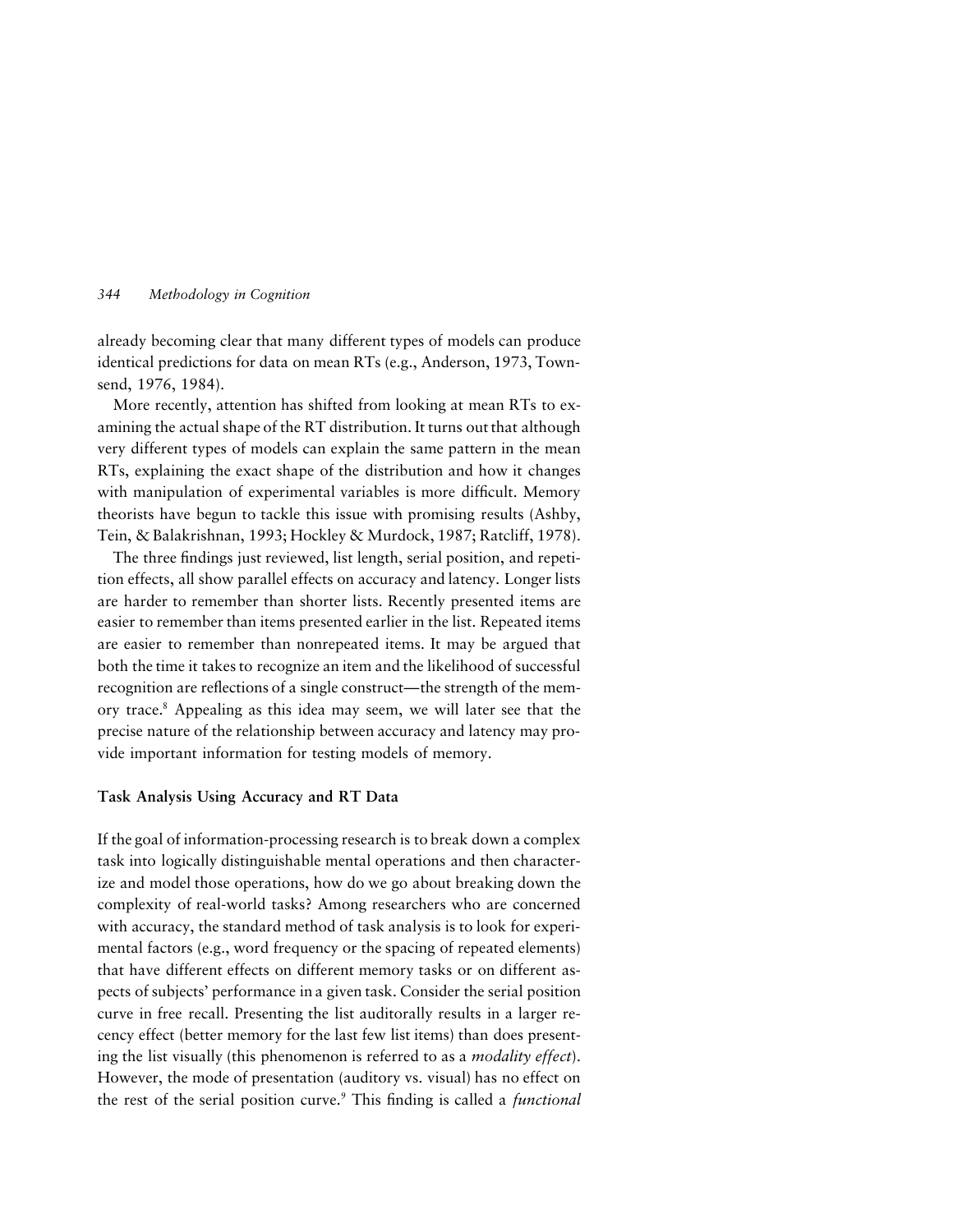*dissociation* between the recency and the prerecency part of the serial position curve. Another experimental variable, list length, has no effect on the recency part of the serial position curve but has a substantial effect on the prerecency items. With this second, complementary dissociation, the tasks are said to be *doubly dissociated.* Such double-dissociations are sometimes taken to support the view that recency and prerecency items represent the operation of distinct *short-term* and *long-term memory systems.*<sup>10</sup>

If we are willing to make the assumption that some sets of mental operations are arranged (at least approximately) in nonoverlapping stages (i.e., one stage begins only after the prior stage is done with its processing), we can perform a more sophisticated task analysis using mean RT data. This approach is called the *additive factors* method (Sternberg, 1969a; Sternberg, 1998a). The key to this approach is the factorial experimental design. Two or more factors that are known to affect overall RT are manipulated factorially. If each of the factors selectively affects a different processing stage, then total RT should be given by the sum of the separate effects of each factor on RT. If however, the two factors influence a common stage, total RT will deviate from the sum of the separate effects, and the factors can be said to interact, in a statistical sense.

As an example of the additive factors approach, consider an experiment in which the RT-list length relationship is examined as a function of some other variable: in this case the variable of whether or not the test probe is degraded (made to look blurry) via reduction of contrast or randomizing pixels. Sternberg (1967b) conducted this experiment and his results are shown in figure 10.9. The nearly identical slopes of the two functions indicate a lack of interaction between list length and whether the probe item is degraded: that is, the RT difference between the clean and degraded conditions is approximately the same for each value of list length. In this experiment two factors are varied: list length and probe degradation. Probe degradation simply lowers the RT-list length function by a fixed amount. Statistically, it is said that these factors do not interact (see figure 10.9). Such additivity is predicted by a discrete stage model in which stimulus degradation affects one stage (perhaps encoding) and set size affects another stage (perhaps comparison). If two factors affected the same stage, one would expect to find a statistical interaction (i.e., the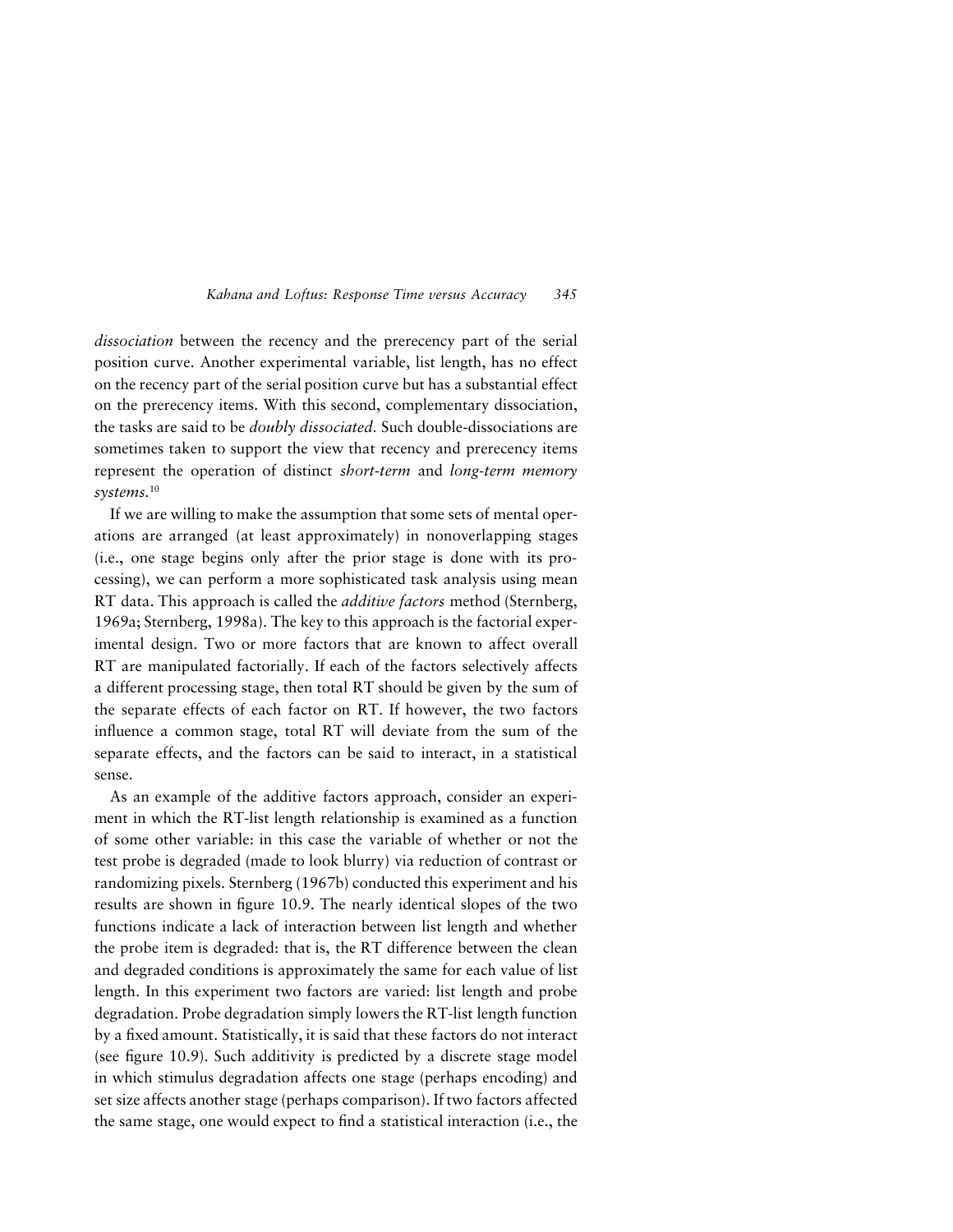



#### **Figure 10.9**

Data from Sternberg (1967), illustrating the effect of visually degrading the probe on the RT–list length relation. For both degraded and clean probes, RT is linearly related to list length. There is no interaction, as indicated by the nearly parallel lines for the two conditions. The left panel shows data for the first session of doing the task, and the right panel shows data for the second session. Degree of practice (session 2 versus session 1) does not seem to affect either the slopes of the function or the difference between degraded and intact performance. Rather, practice just speeds everything up (as indicated by the lower intercepts for session 2).

slope of the list length-RT function would be different for degraded and nondegraded stimuli). Sanders (1980) and Sternberg (1998a) reviewed a great deal of evidence from a broad range of factorial RT studies. They found that many variables that would logically be expected to influence different processing stages do have additive effects on RT.

The additive factors method is not without its detractors. An early criticism of the method is that it relies entirely on RT measurements. These measurements may not be comparable across experimental conditions that differ even slightly in accuracy. Pachella (1974) presented a cogent review and critique of the research on RTs during the prior 10 years. As will be described in detail, Pachella pointed out that when you correct for the differences in error rates across conditions, some of the additive effects observed in RT data disappear. This type of error rate correction assumes something called a speed-accuracy trade-off, which will be discussed in the next section.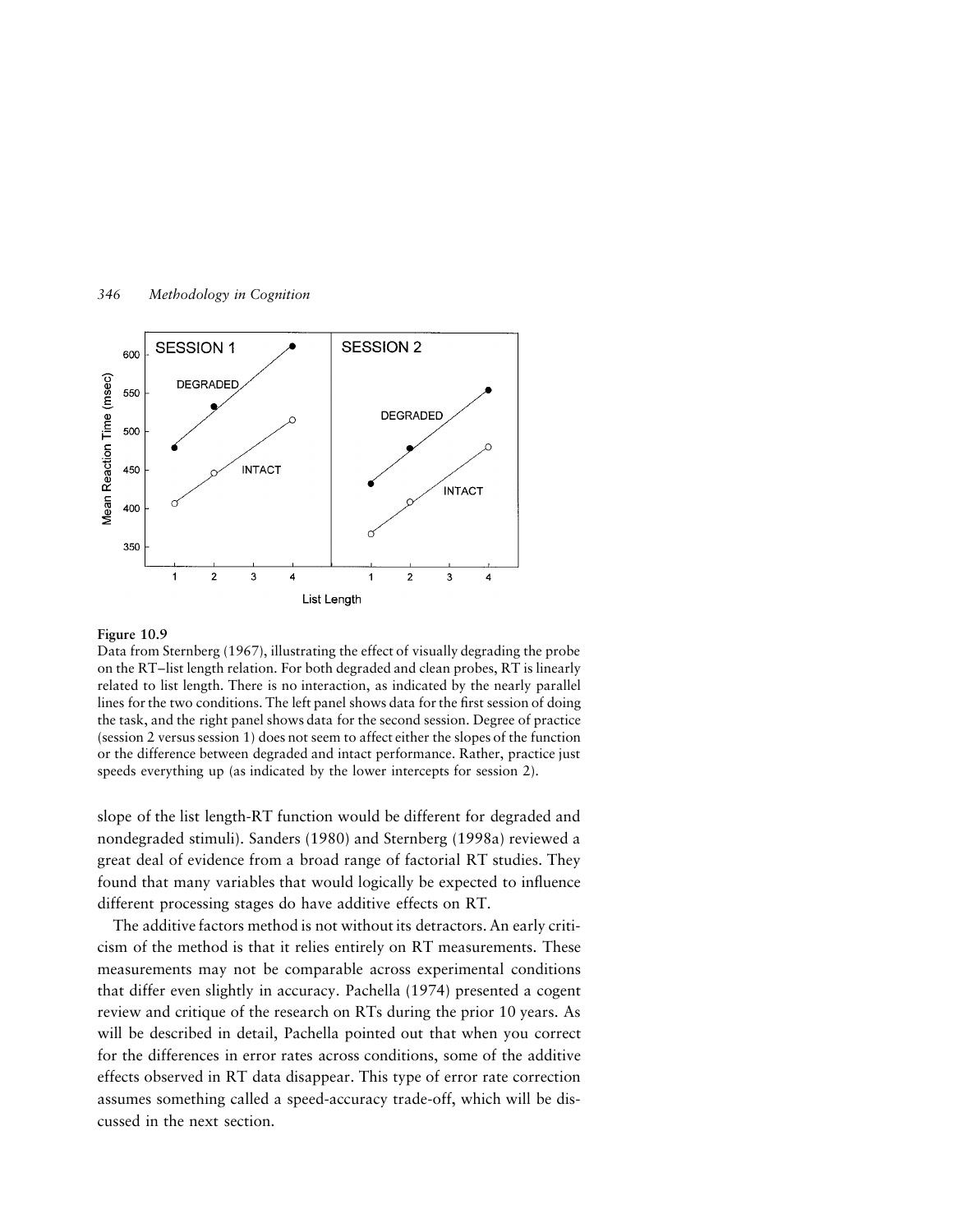A subsequent challenge to the additive factors approach came from demonstrations that models that assume continuous transmission of information (i.e., the products of a given stage are constantly available to the next processing stage) can often produce additive effects on mean RT (Ashby, 1982; McClelland, 1979). Roberts and Sternberg (1993) performed a detailed analysis of the McClelland-Ashby model. They found that although the model could predict additive effects on mean RT for some parameter values, the model did not provide a reasonable fit to additivity at the level of the entire RT distribution. Roberts and Sternberg's work exemplifies the recent trend toward fitting RT distributions rather than simply mean RT. Distributional tests provide investigators with significantly greater resolution in distinguishing theories.

In an interesting development in this area, Schweikert (1985) and Roberts (1987) have each expanded the additive factors approach to deal with accuracy and response rate data respectively. Consider a model in which a correct response relies on the completion of two independent processes, *A* and *B.* Further, assume that process *B* must act on the completed output of process *A.* If processes *A* and *B* provide adequate information for a correct response with probabilities  $p(A)$  and  $p(B)$ respectively, then the probability of a correct response is given by  $p(A)$  $\times$  *p*(*B*). Converting to logarithms, we can write

$$
\log p(A \text{ and } B) = \log p(A) + \log p(B). \tag{10.2}
$$

If each of two factors selectively influence each of the two hypothetical processes, one would expect additive effects of the factors on the logarithm of recall probability. This finding has been observed by a number of investigators in a number of different experimental paradigms (see Schweikert, 1985, for a review).

# **Complications Introduced by the Possibility of Speed-Accuracy Tradeoffs**

As we have noted, several individuals, most notably Wickelgren and Pachella, wrote of serious difficulties that are entailed when RT studies do not consider variation in error rates across experimental conditions (e.g., Corbett & Wickelgren, 1978; Pachella, 1974; Wickelgren, 1977).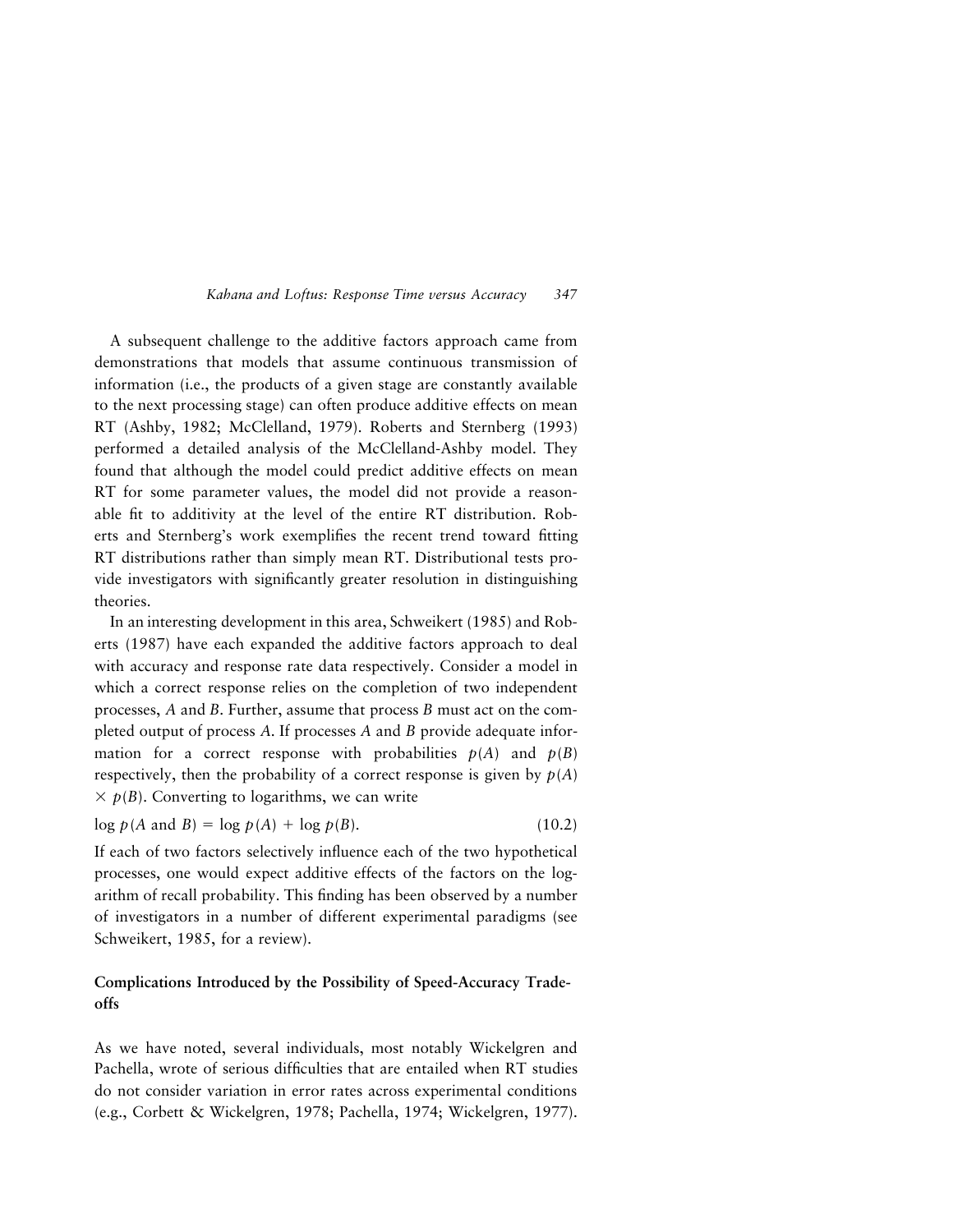Consider the curves shown in figure 10.10A. This figure introduces the concept of a speed-accuracy trade-off. The general idea is simple: the more time you allot to some task, the better you will do at that task. For instance, if you are typing, you could type slowly and make relatively few errors or, alternatively, you could type more quickly and make more errors. In this example, you, the typist, decide what you will do in terms of trading off additional speed for less accuracy.

In figure 10.10A, *condition 1* and *condition 2* refer to two conditions in some RT experiment. Condition 2 is assumed to be more difficult than condition 1; thus conditions 1 and 2 could, for example, be three- and five-item lists in our familiar item-recognition task. For each condition, probability correct is plotted as a function of what is termed *processing time*. For the moment, processing time, which is measured from the beginning of stimulus onset, is an unobservable construct. The idea here is that the onset of the to-be-processed stimulus (e.g., the probe word in the recognition test) triggers appropriate perceptual and cognitive processing. The more such processing occurs, the more information about the stimulus is obtained. At any given processing time, some specific amount of information has been obtained. Probability correct corresponding to that particular processing time is the probability that with *only the information obtained thus far,* a correct response would be made.

The curves that relate probability correct to processing time are called *speed-accuracy trade-off* (SAT) curves. The greater difficulty of condition 2 compared to condition 1 is embodied in the observation that in order to obtain some fixed level of response probability, more processing time is required for condition 2 than for condition 1. Notice that SAT curves are like typical RT curves (e.g., as in a Sternberg paradigm) rotated by 90°. Whereas in a typical RT function, processing time is plotted as a function of amount of required processing (e.g., of memory list length), in an SAT curve amount of processing (measured in terms of probability correct) is plotted as a function of allotted processing time.

# **Implications of Only Observing RTs**

In a typical RT task, SAT curves are not directly measured. Rather, in a given experimental condition, subjects adopt (implicitly or explicitly) some *criterion* point on the SAT curve (just as when you are typing you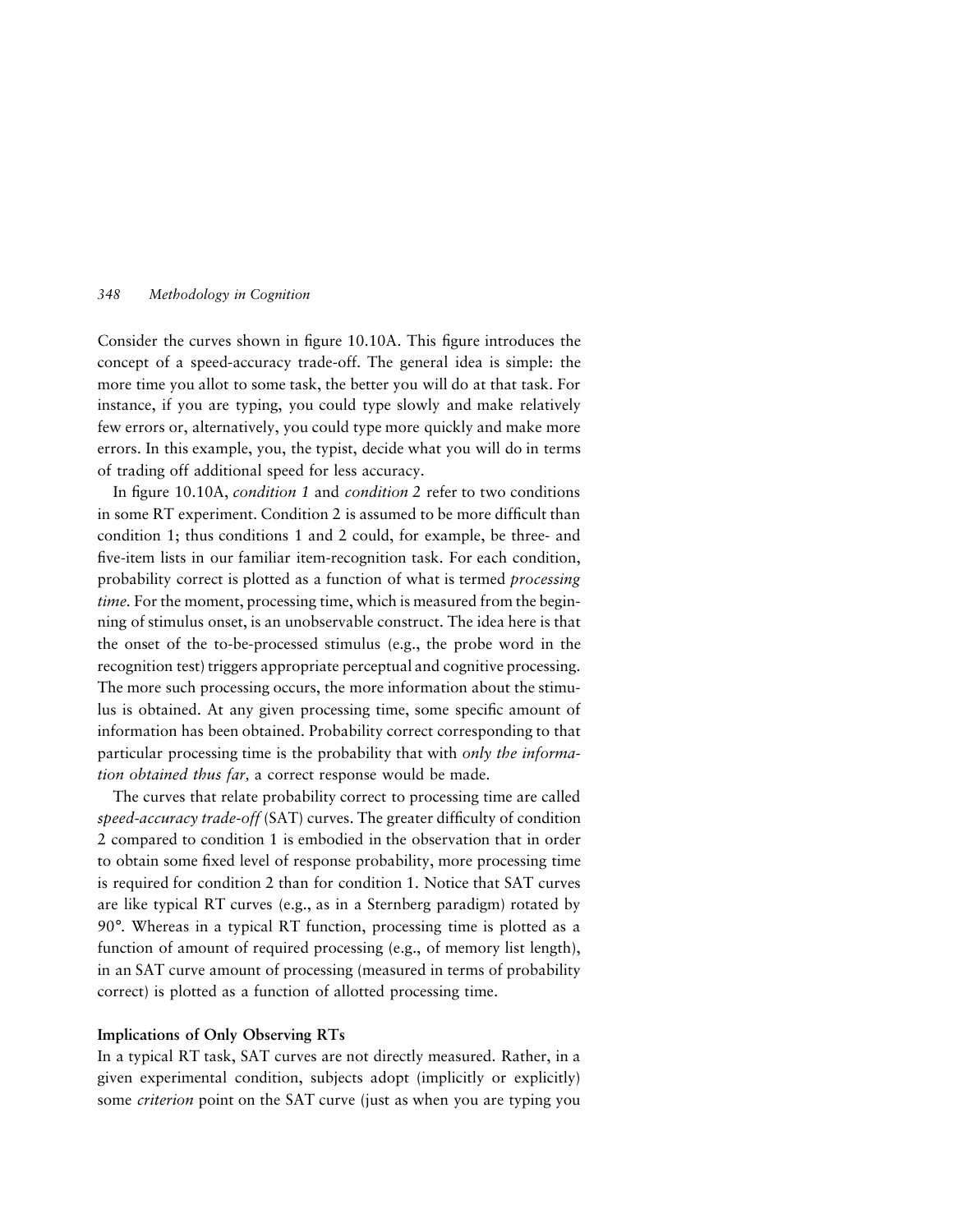



# **Figure 10.10**

Hypothetical speed-accuracy tradeoff (SAT) curves for two conditions. In (A), *X* and *Y* indicate where the speed-accuracy criteria are placed. In (B), *X, Y,* and *Z* indicate where the speed-accuracy criteria are placed. In both panels, *RT1* and *RT2* are the RTs for conditions 1 and 2; *Err 1* and *Err 2* are error rates for conditions 1 and 2. In panel B, *RT 2a* shows the RT for condition 2, assuming an error rate equal to the error rate of condition 1.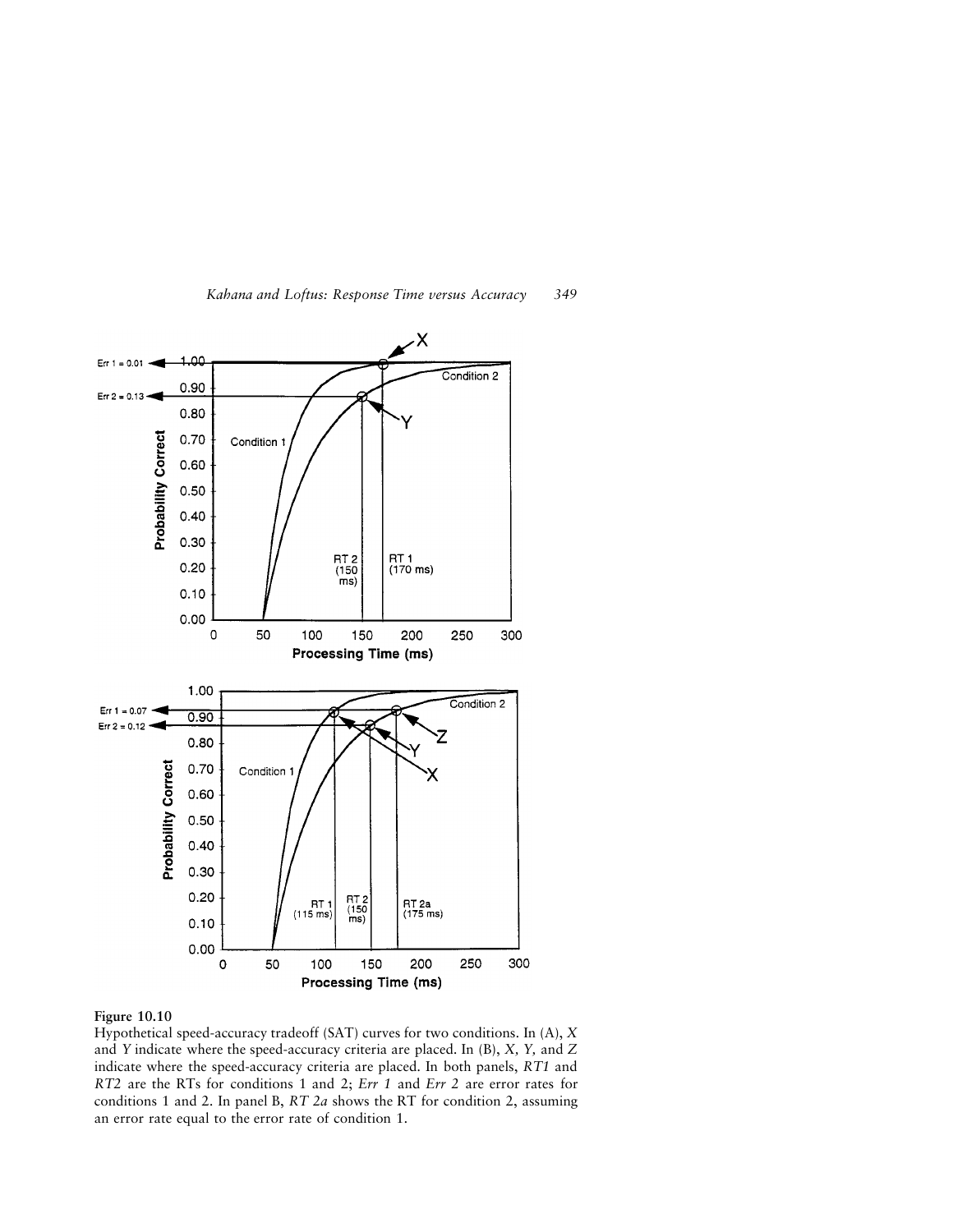must decide how fast you are going to type, which, in turn, will produce some corresponding degree of accuracy). The processing time corresponding to this criterion is the observed RT in the experiment, and the probability correct corresponding to this criterion is 1.00 minus the observed error probability in the experiment.<sup>11</sup>

To illustrate the complexities of doing standard RT experiments, consider the curves in figure 10.10A. In condition 1, the criterion point is labeled *X.* This corresponds to an observed RT of 170 ms, and an observed error rate of  $.01$  (1.00 - .99 probability correct value). In condition 2, the observed RT is 150 ms, and the observed error rate is .13. Clearly, something is amiss. The presumably more difficult condition 2 has a shorter observed RT (150 ms) than does the presumably less difficult condition 1 (170 ms). Thus with RT information only, the experimenter would, incorrectly, conclude that condition 2 is *less* difficult than condition 1.

Fortunately, experimenters would not be quite so naive. Rather, the experimenter would quickly note that the observed error rate in condition 2 (.13) is greater than the observed error rate in condition 1 (.01) and would become suspicious that the shorter observed RT in condition 2 may be due to a speed-accuracy trade-off—that is, in condition 2, observers are (for whatever reason) sacrificing accuracy for increased speed and it is for this reason that RT is shorter in condition 2 than in condition 1. This would lead the experimenter to suspend judgment about the relative difficulty of the two conditions and rerun the experiment, changing the subjects instructions so as to eliminate this speed-accuracy confounding.

# **Necessary Conditions for Safe Ordinal Conclusions**

Let us imagine that this rerunning produces the data of figure 10.10B. Again, the two speed-accuracy criterion points are labeled *X* and *Y* for condition 1 and 2 (ignore point *Z* for the moment). Now the observed RTs are 115 ms and 150 ms for condition 1 and 2 respectively. Thus, these observed RTs now correctly reflect the greater difficulty of condition 2 compared to condition 1. In addition, the observed error rates are .07 and .12 for conditions 1 and 2, respectively. In short, condition 2 now has both a longer observed RT and a higher observed error rate than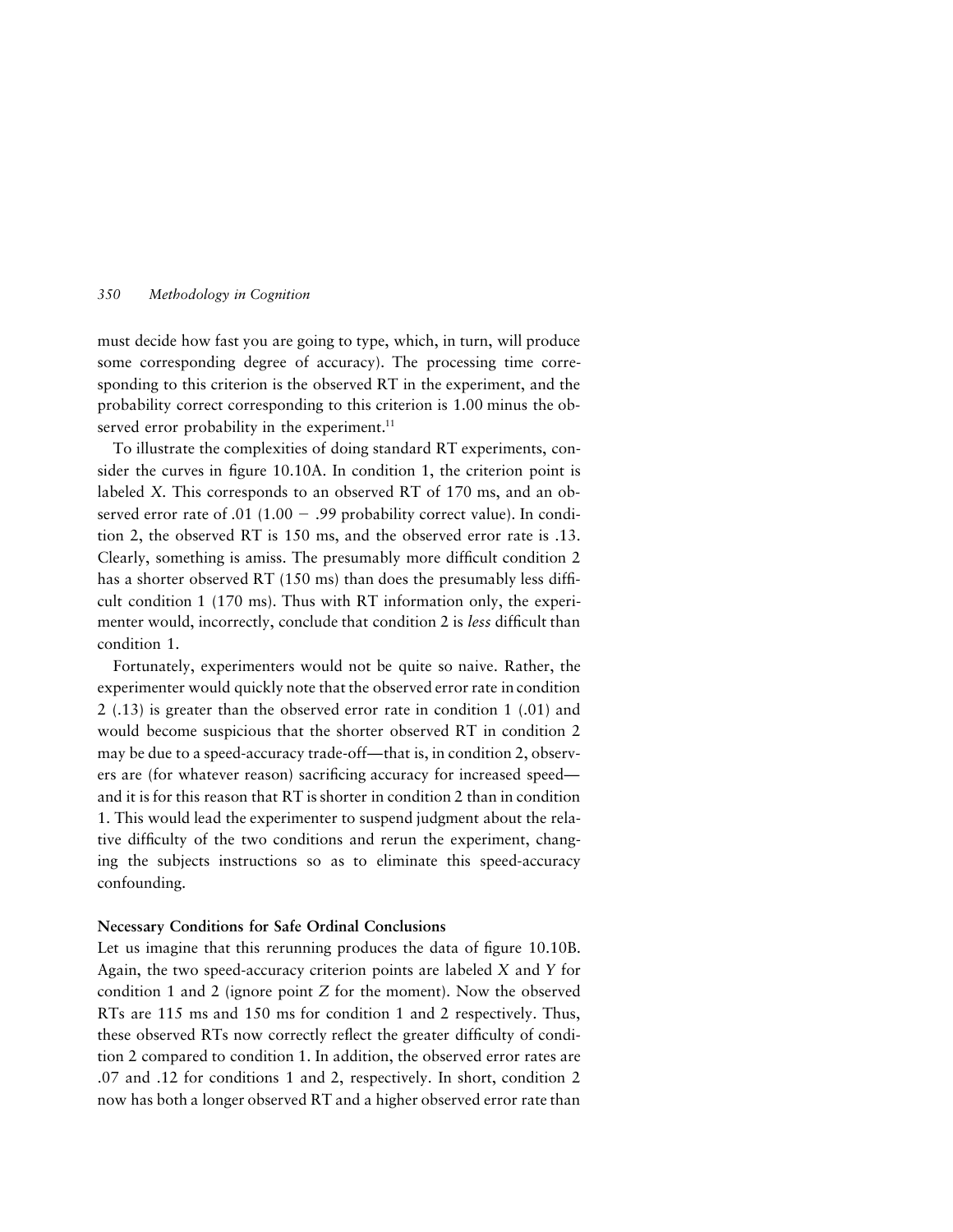does condition 1. Thus, the experimenter could correctly conclude that condition 2 is more difficult than condition 1. In addition, because of the higher observed error rate in condition 2 compared to condition 1, the experimenter would be confident that the longer RT of condition 1 could not have come about because of a speed-accuracy trade-off. To summarize: when one condition (condition 2) produces *both* longer RTs and higher errors than another condition (condition 1), the experimenter can safely conclude that condition 2 is intrinsically harder than condition 1.

# **Quantitative Interpretational Difficulties**

However, the speed-accuracy trade-off problem has not been completely solved even when the data emerge as in figure 10.10B. Suppose the experimenter were interested in the *magnitude by which* the condition-2 processing time exceeded the condition-1 processing time. The best estimate from the figure 10.10B data would be that this value is the difference of the observed RTs, that is,  $150 \text{ ms} - 115 \text{ ms} = 35 \text{ ms}$ . But would this be accurate? No, it wouldn't, because the two conditions differ in terms of error rate as well as in terms of RT.

Suppose the experimenter had been lucky enough that the error rates were identical—say, .07—in both conditions. Now the two speed-accuracy criterion points would be *X* and *Z* on figure 10.10B. Note that the RTs corresponding to condition 1 and 2 would be 115 and 175 ms (the latter is labeled as *RT 2a* in the figure). Therefore, the *real* difference between the two conditions—that is, the RT difference with error rates held constant at .07—would be 175 ms  $-$  115 ms  $= 60$  ms. Quantitatively, this is quite a different conclusion from the 35-ms figure that we would have arrived at from the actual data that entailed the different error rates. This means that many patterns of RT data are difficult to interpret when error rates differ among the conditions.

Consider Sternberg's (1966) finding that RT increases linearly with list length in a subspan item recognition paradigm (see figure 10.6). It was this result that led Sternberg to postulate a serial comparison process (i.e., when the probe item is compared with each element of the memory set, one comparison does not begin until the prior comparison has been completed). But, if error rates vary systematically as a function of list length, it is unlikely that the observed linear RT functions would be obtained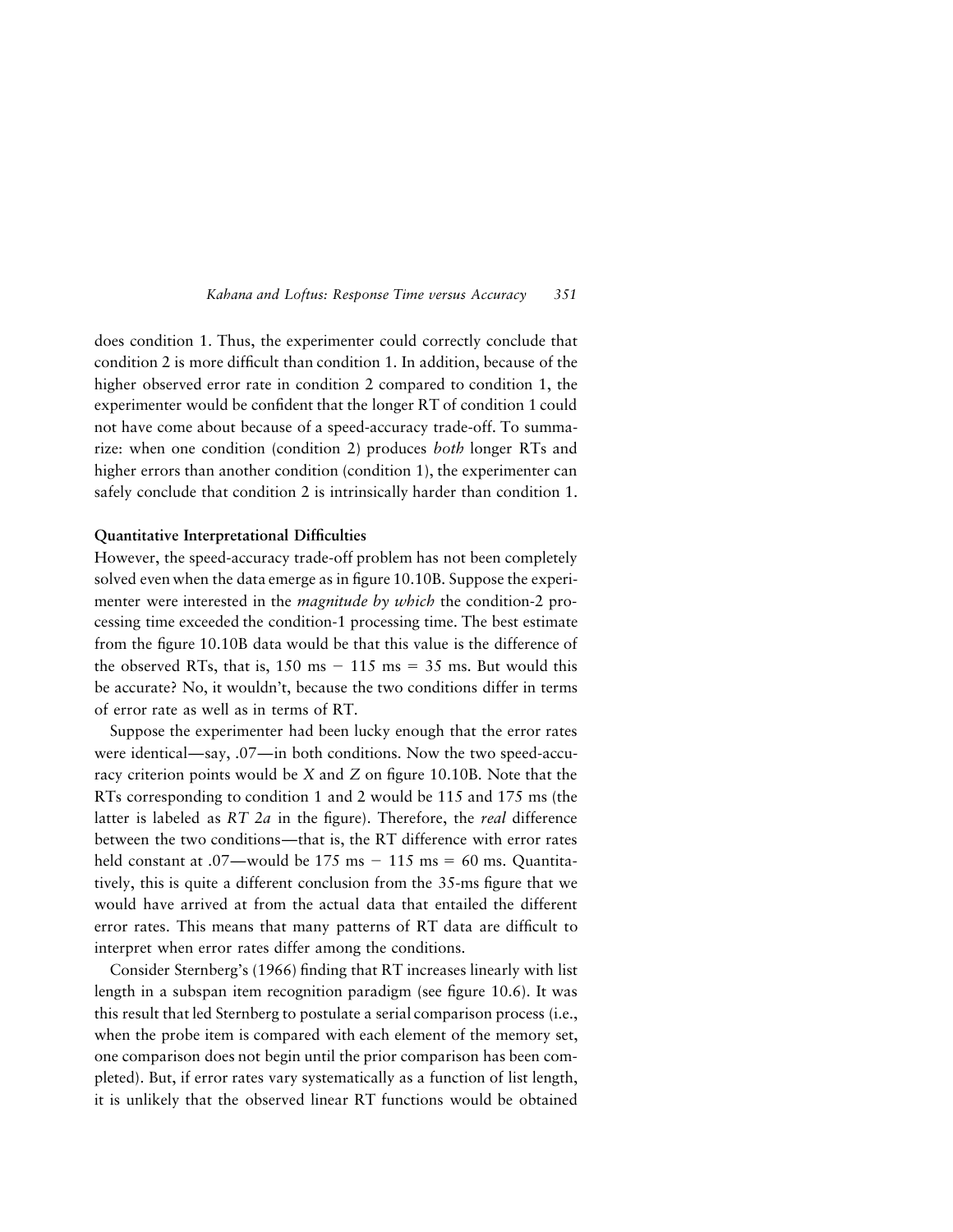under conditions in which error rates did not vary with list length (see Pachella, 1974).

# **Equalizing Error Rates Is Still Not Enough**

Suppose one could carefully control error rates so that they were identical in the various conditions. Going back to figure 10.10B, suppose that the speed-accuracy criteria for conditions 1 and 2 were at points *X* and *Z.* Note there that the associated RTs of 115 and 175 ms are those associated with a particular error rate—specifically, .07. However, this error rate is *arbitrary;* that is, there is no reason why we should be interested in the RTs associated with this error rate as opposed to any other error rate. It is easy to see that if we observed RTs associated with some other error rate—say .50—then both the RTs associated with the individual conditions and the difference between the two RTs would be different. It is for this reason that more and more investigators have adopted the somewhat time-consuming but more informative strategy of mapping out entire SAT curves for various conditions. The means by which this mapping is done are described in the next section.

# **An Important Caveat**

The foregoing analysis indicates *potential* problems with the RT approach. Suppose, however, that every mental process is characterized by two independent variables: the time it takes (resulting in measured RT) and the information it provides (resulting in measured accuracy). Forcing subjects to respond quickly may still increase errors because a response may be required before the process completes. Yet, left to their own devices, subjects may respond as soon as the necessary processing is complete, and the measured RT may then be directly interpreted as reflecting the time required to perform a given task. There is still considerable debate as to how serious the problems are with the RT approach (see Sternberg, 1998b, appendix A, for a detailed discussion of this point).

# **SAT Curves in the Study of Human Memory**

Schouten and Bekker (1967) introduced an experimental technique to study the SAT function. In this technique, called the *response signal pro-*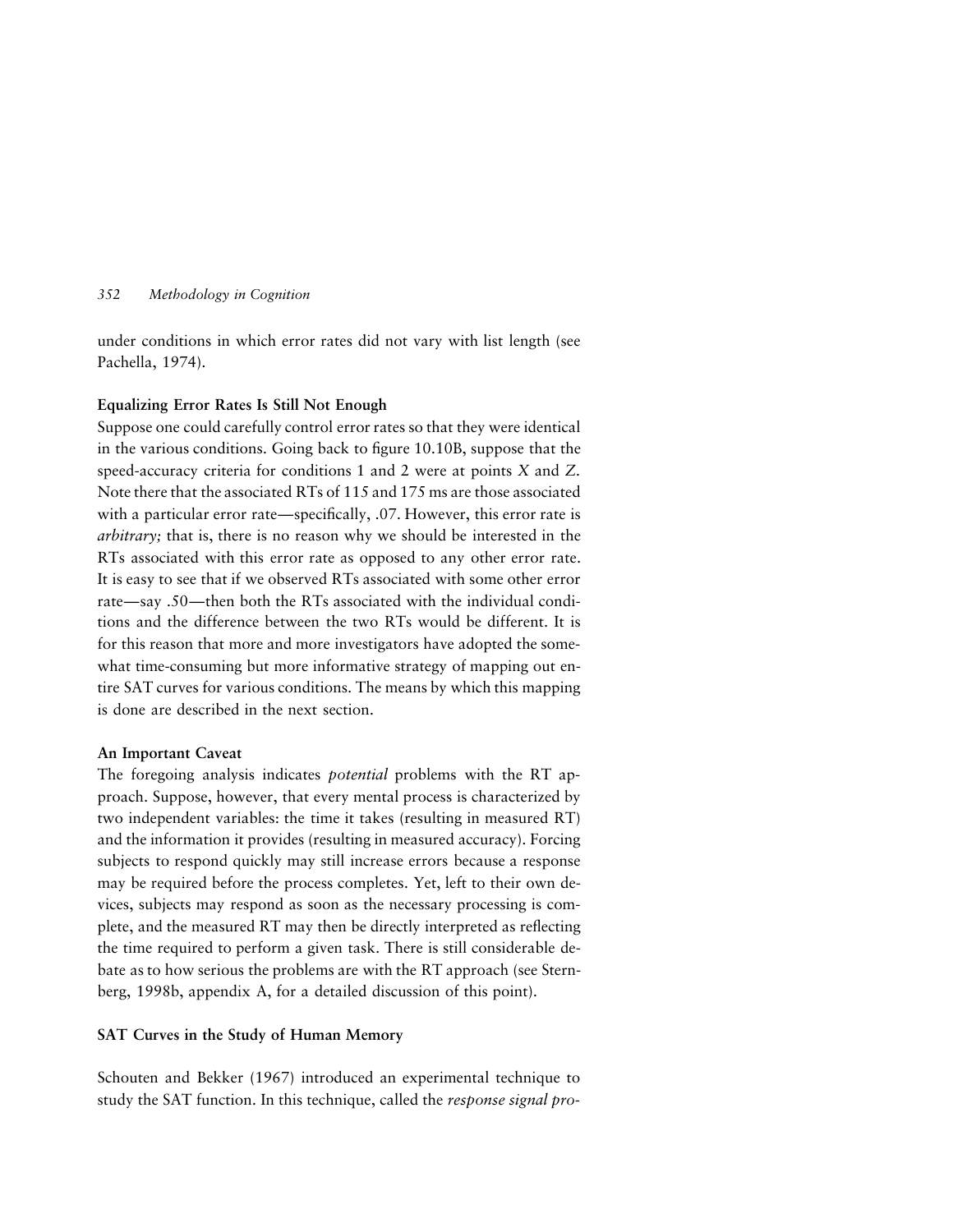*cedure,* (RSP) subjects are trained to make their response as soon as a signal is given. An SAT curve is constructed by varying the onset time of the response signal. At the very shortest delays, the subjects response is essentially a ''guess''; the information processing needed to make a correct response has not begun to become available. As the signal delay increases, the subject has more time, and presumably more information becomes available. Performance increases with the time of the response signal until it reaches some asymptotic value.

As you might imagine, subjects find this task to be quite difficult. To ensure that subjects respond almost immediately after the onset of the response signal requires considerable practice. One of the hardest aspects of this task is withholding a correct response until the signal appears. Some subjects simply cannot do this, and consequently they are excluded from participating.

Before describing the mathematical form of the SAT curve, it is necessary to introduce a special index of performance that is often used in studying detection, discrimination, and recognition. Consider our familiar recognition memory task. This task can be seen as a discrimination task between two sets of items—studied items and nonstudied items. Performance is then characterized in terms of subjects' ability to discriminate studied from nonstudied items. One way of measuring discriminability is by taking the probability of a correct yes response (called a hit) and correcting for the probability of an incorrect yes response (called a false alarm). The way this is done is by first transforming hit rate and false alarm rate to *z scores* (i.e., convert the raw scores into standard scores). The difference between the *z*-transformed hit rate and the *z*-transformed false alarm rate is termed *d prime* (written as *d*′).

Using *d* prime as our measure of performance, it has been shown that SAT curves for individual subjects are well fit by an exponential growth to a limit, given by the equation

$$
d' = \lambda (1 - e^{-\beta(t-\delta)}), t > \delta. \tag{10.3}
$$

The three parameters in equation 10.3,  $\lambda$  (lambda),  $\beta$  (beta), and  $\delta$  (delta), characterize three phases of information processing. In phase one,  $t < \delta$ , no information is available. After  $t = δ$ , the information rises with rate β (phase 2) until it reaches an asymptotic level of performance (phase 3).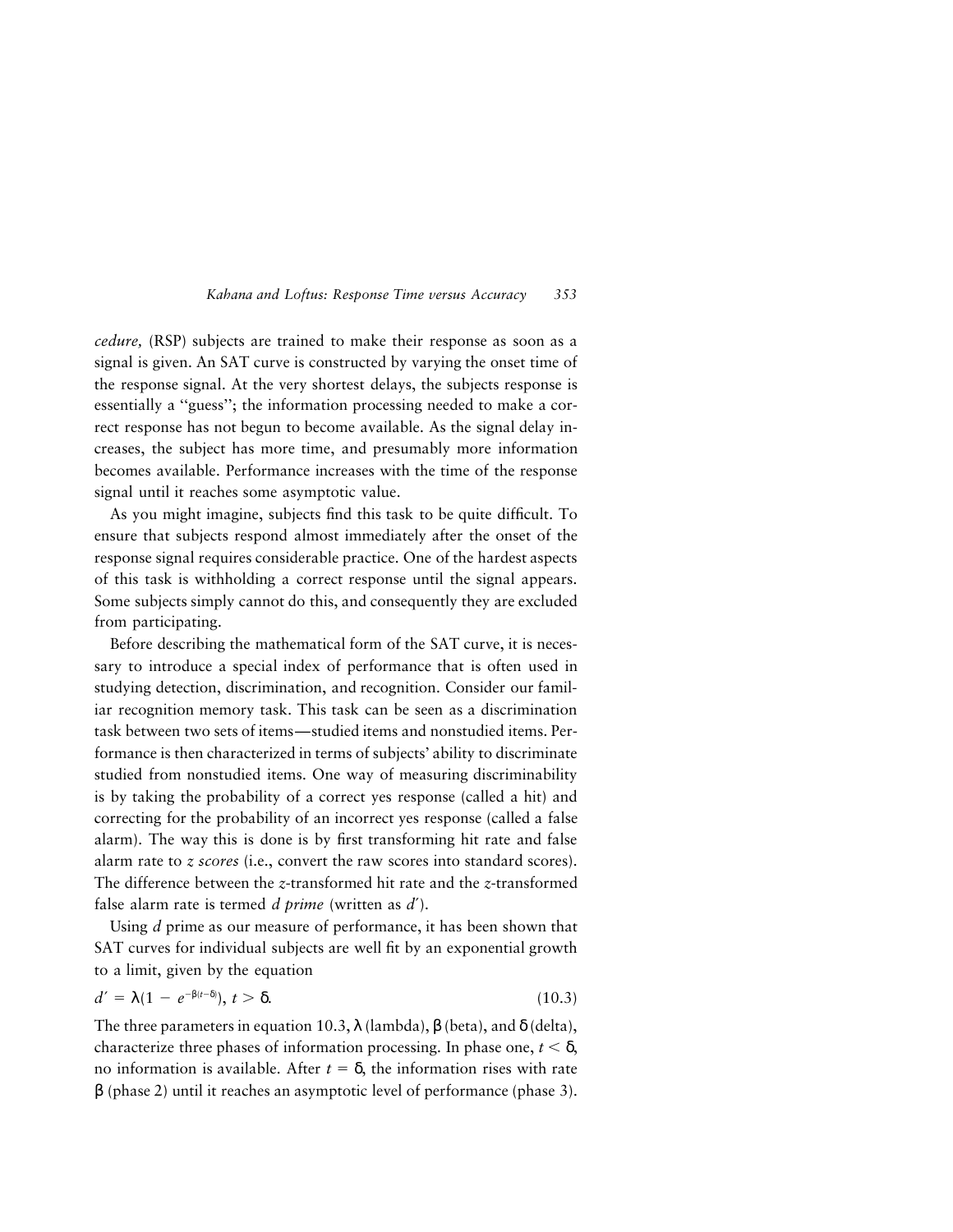



#### **Figure 10.11**

Hypothetical speed-accuracy tradeoff (SAT) curve generated by an exponential rise to an asymptote (see equation 9.3). In this figure, all of the curves assume an intercept, δ, set to 1. For the lowest curve (long dash), the rate parameter, β, and the asymptote,  $\lambda$ , are also set to 1. Above this curve, the dark solid curve has a rate parameter of 2. The uppermost curve is defined by a rate parameter of 1 and an asymptote of 2.

Note that we must choose a certain point on the SAT curve to characterize the asymptotic phase. The form of equation 10.3 for different parameter values is shown in figure 10.11.

Reed (1973, 1976) applied this response signal procedure to studying short-term item recognition. McElree and Dosher (1989), following up on Reed's (1976) work, examined SAT curves in the Sternberg task. They conducted two experiments that replicated the standard effects in the literature: asymptotic accuracy varied linearly with list length, and pronounced serial position effects were observed. SAT curves for lists of four and six items are shown in figure 10.12. Analyzing these curves separately for different serial positions and list lengths revealed a surprising result: neither the rate nor the intercept of the SAT curves varied with list length.

According to the classic Sternberg (serial exhaustive-scanning) model, what predictions can one make about the shape of the SAT curves? If each comparison has an equal duration, increasing list length should require more comparisons. Consequently, each added item should cause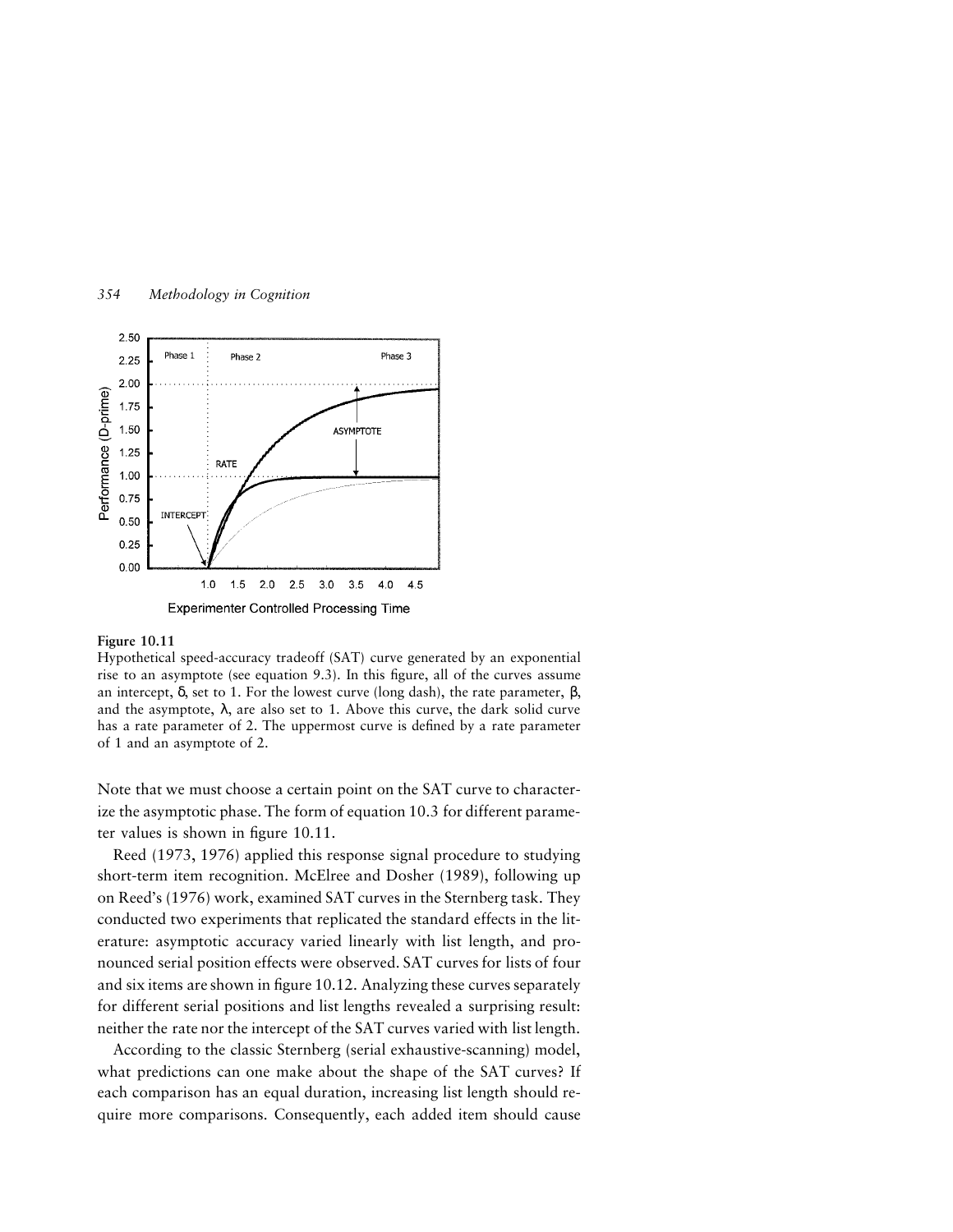



## **Figure 10.12**

Observed average performance (as measured by d-prime) as a function of total processing time for list lengths of four and six. Smooth functions are based on the fits of an exponential rise to an asymptotic function (equation 9.3).

the minimum processing time to increase by the comparison time. This would produce a difference only in the intercept of the SAT curve. Reed's (1976) data ruled out this hypothesis.

Consider a more sophisticated version of the Sternberg model in which the comparison durations vary from trial to trial and from item to item. Because a response cannot be made until all comparisons are complete, longer list lengths will still require more processing time. For the case of a single list, the comparison will be completed very fast for some items and very slowly for other items (with a range of comparison times in between); this variability will result in a gradually increasing SAT curve (assume that subjects guess if they haven't completed all memory comparisons). If there are more items in the list, the likelihood of all of the items having fast comparison rates is quite low, so the SAT curve should rise more gradually as list length increases. As illustrated in McElree and Dosher's (1989) study (see figure 10.12), the rate of increase in the SAT curve does not vary with list length. This finding cannot be reconciled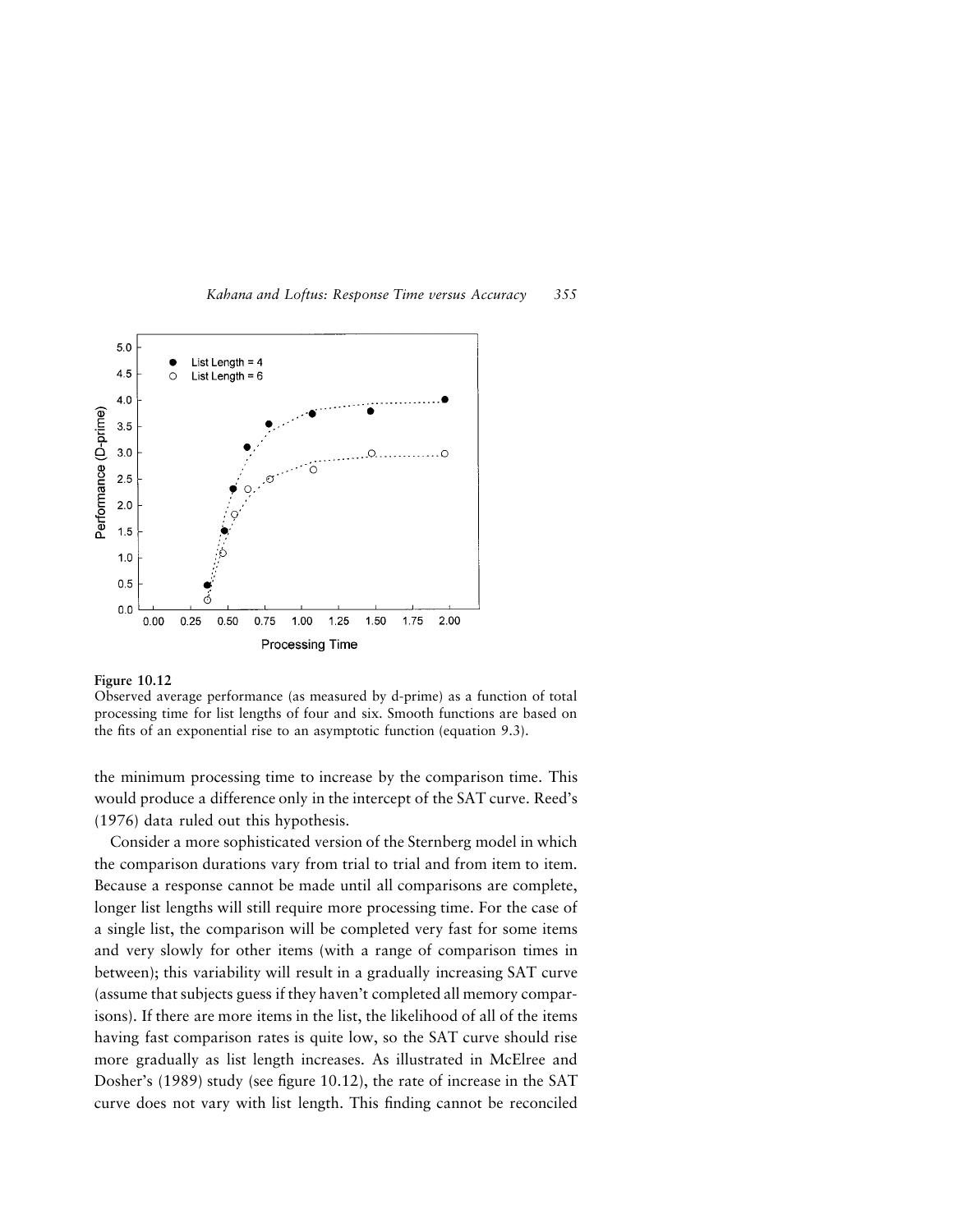with any known variant of the serial exhaustive-scanning model. However, Ratcliff's (1978) diffusion model, a *parallel* model of RTs, does provide a reasonable account for the basic SAT data (McElree & Dosher, 1989; Ratcliff, 1978). The diffusion model will be discussed in more detail later in this chapter.

# **Criticisms of the SAT Approach and the Response Signal Procedure**

In our earlier discussion, we pointed out some of the potential dangers involved in comparing RTs for conditions in which accuracy varies. It was assumed that variation in accuracy could result from a speed-accuracy trade-off that would disguise true RT differences. As Pachella (1974) pointed out, conditions that yield short RTs often result in lower error rates than conditions that yield long RTs. But the correlation is not 100%. In some cases, error rates vary independently of RT even when subjects are under considerable time pressure to respond (e.g., Sternberg, 1969b).

Given the availability of the response signal procedure as a means of mapping out the effect of experimental variables on the complete SAT curve, it may seem surprising that the field has not completely adopted this approach. Aside from the added complexity of this experimental technique, there have been several potentially serious problems with the RSP that should be pointed out.

The first and most serious problem is that the response signal may alter the way in which information is processed in a given task. Essentially the response signal procedure turns a single task into a dual task. While subjects are busy trying to derive the information needed to make a response, they must be constantly attentive to the response signal. Then, even if they are ready to respond, they must wait until the response signal arrives. This turns a fairly simple task into a relatively complex one, making the task of interest much more difficult to model.

Another important criticism of the response signal procedure is that it cannot distinguish all-or-none processing from continuous accrual of information. If all of the relevant information for a cognitive judgment becomes available at some variable instant in time, SAT curves will still appear to increase smoothly. How, then, can one distinguish between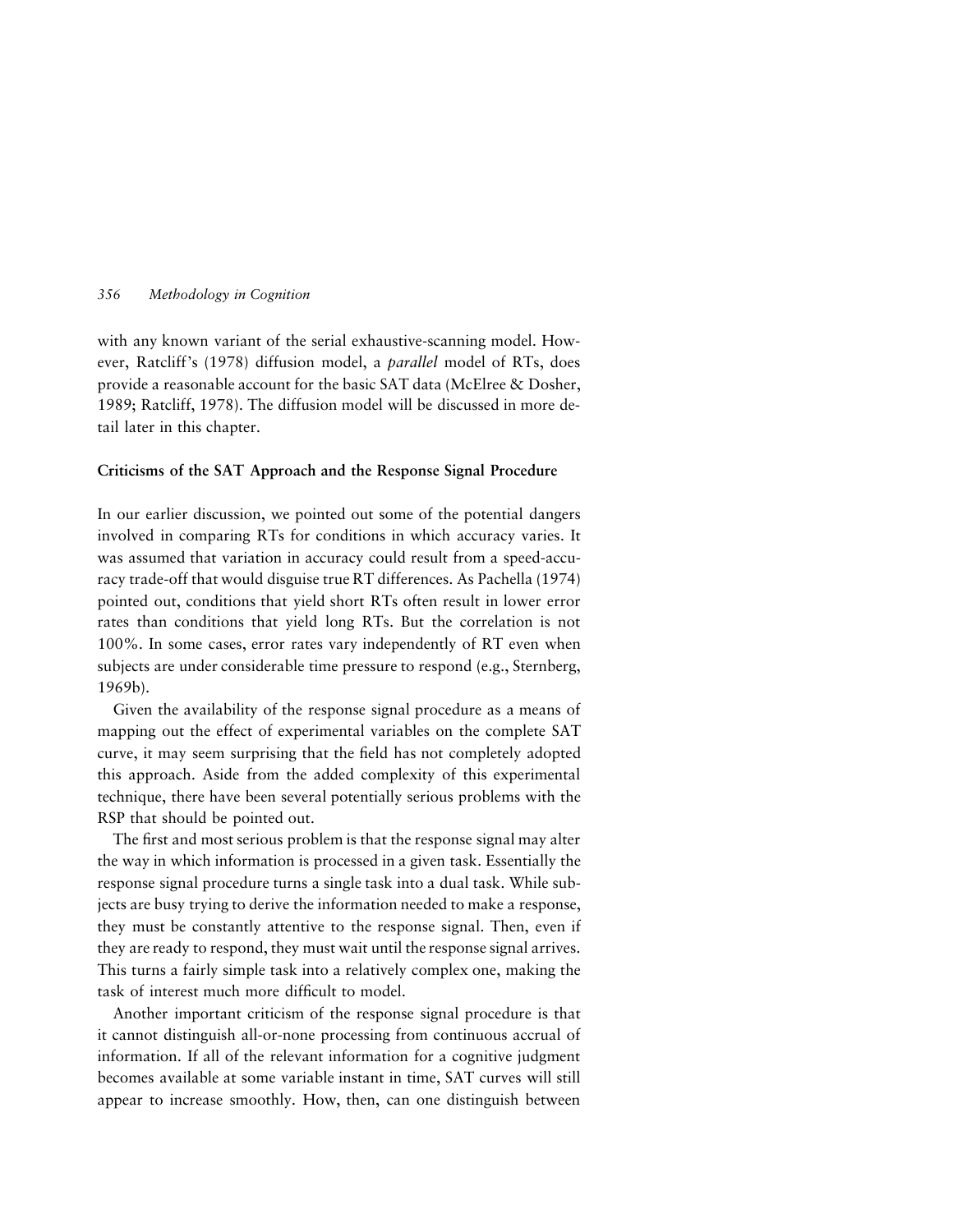these fundamentally different views of cognition—all-or-none versus continuous processing? Meyer, Irwin, Osman, & Kounios (1988) proposed a variant of the response signal technique, called speed-accuracy decomposition (SAD), as a means of resolving this ambiguity. In the SAD technique, subjects are given regular (no signal) trials randomly interspersed with signal trials. Because subjects don't know if a trial is going to have a signal until the signal arrives, subjects are free to respond as soon as they are ready. On response signal trials, subjects may be responding on the basis of complete information (prior to the onset of the signal) or on the basis of partial information (after the signal is given). By obtaining RT distributions for both response signal trials and regular (no signal) trials, it is possible to determine the separate contributions of complete and partial information to the RTs obtained on the response signal trials. To do this, one must be willing to make certain assumptions about the relationship between responses based on complete and partial information (see Meyer et al., 1988, for details). Although there has been some debate as to the validity of these underlying assumptions (De Jong, 1991, but see Smith, Kounios, & Osterhout, 1997), in the worst case these assumptions leave the investigator with no less information than would be available using the more traditional SAT technique. Evidence obtained using the SAD procedure has shown that under many conditions information is accumulated continuously (e.g., Kounios, 1993; Kounios, Montgomery, & Smith, 1994; Meyer et. al., 1988). However, a recent study of problem solving revealed evidence for all-or-none processing using a SAD procedure (Smith & Kounios, 1996).

# **Performance Curves to Investigate Visual Information Acquisition**

Speed-accuracy trade-off curves, of the sort described in the previous section, can also be used to study relatively low-level processes such as attention and visual information acquisition. When low-level processes are under investigation a simple paradigm can be used in which, on each of a series of trials, the following sequence of events occurs:

1. Usually a trial begins with a warning tone and a fixation point.

2. A stimulus (e.g., a picture) is presented for a variable but short duration (e.g., a duration ranging from 20 to 250 ms).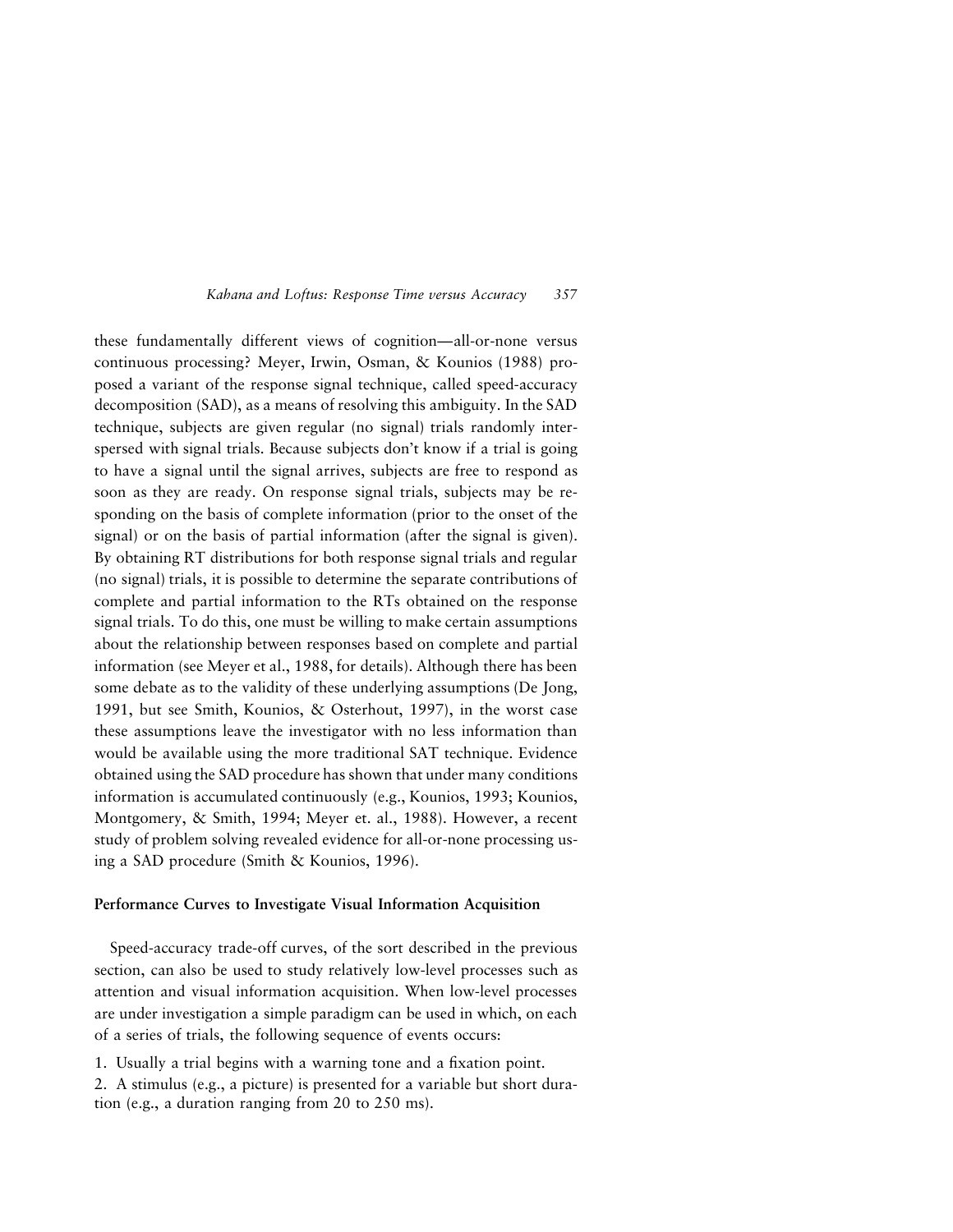3. The stimulus is followed by a visual mask that prevents information acquisition from the iconic image that typically follows the visual stimulus. Thus, the time the observer has available to process the stimulus is carefully controlled.

4. Eventually, memory for the presented stimulus is tested. For instance, if pictures were shown as stimuli, memory for the pictures might be tested in a later recognition test.

In this paradigm, memory performance can be plotted as a function of stimulus duration. This form of a speed-accuracy curve is known as a *performance curve.* Performance curves have been generated by numerous researchers to investigate a variety of issues.<sup>12</sup>

# **An Example: Using Performance Curves to Investigate Effects of Priming**

To illustrate how generation of such curves can be instrumental in formulating precise conclusions about the mechanisms by which some variable exerts its effect, consider the phenomenon of *priming.* In general, priming refers to the effect of some *priming stimulus* on the perceptual and cognitive processing of some related *target stimulus* that occurs near in time to the priming stimulus. A classic example is that of a lexical decision task (e.g., Meyer & Schvaneveldt, 1971). In an LDT, an observer is presented with a target letter string that is either a word or a nonword (e.g., NURSE or NIRSE) and must decide, as quickly as possible, whether the letter string is a word or a nonword.

To see the effect of priming in this paradigm, consider the letter string NURSE, to which, of course, the response ''word'' should be given. A universally reported result is that the RT for correctly responding ''word'' to the target NURSE is faster when NURSE is preceded by a related word (such as DOCTOR) than by an unrelated word (such as LION). Thus the word DOCTOR is said to *prime* the related word, NURSE. One way or another it shortens the time to correctly respond.

How does priming work? Consider two possibilities:

*Possibility 1.* The prime acts as if the observer has been given a brief "advance peek" (e.g., a 50-ms advance peek) at the target word. In this case, of course, RT should be 50 ms faster in the primed than in the unprimed condition.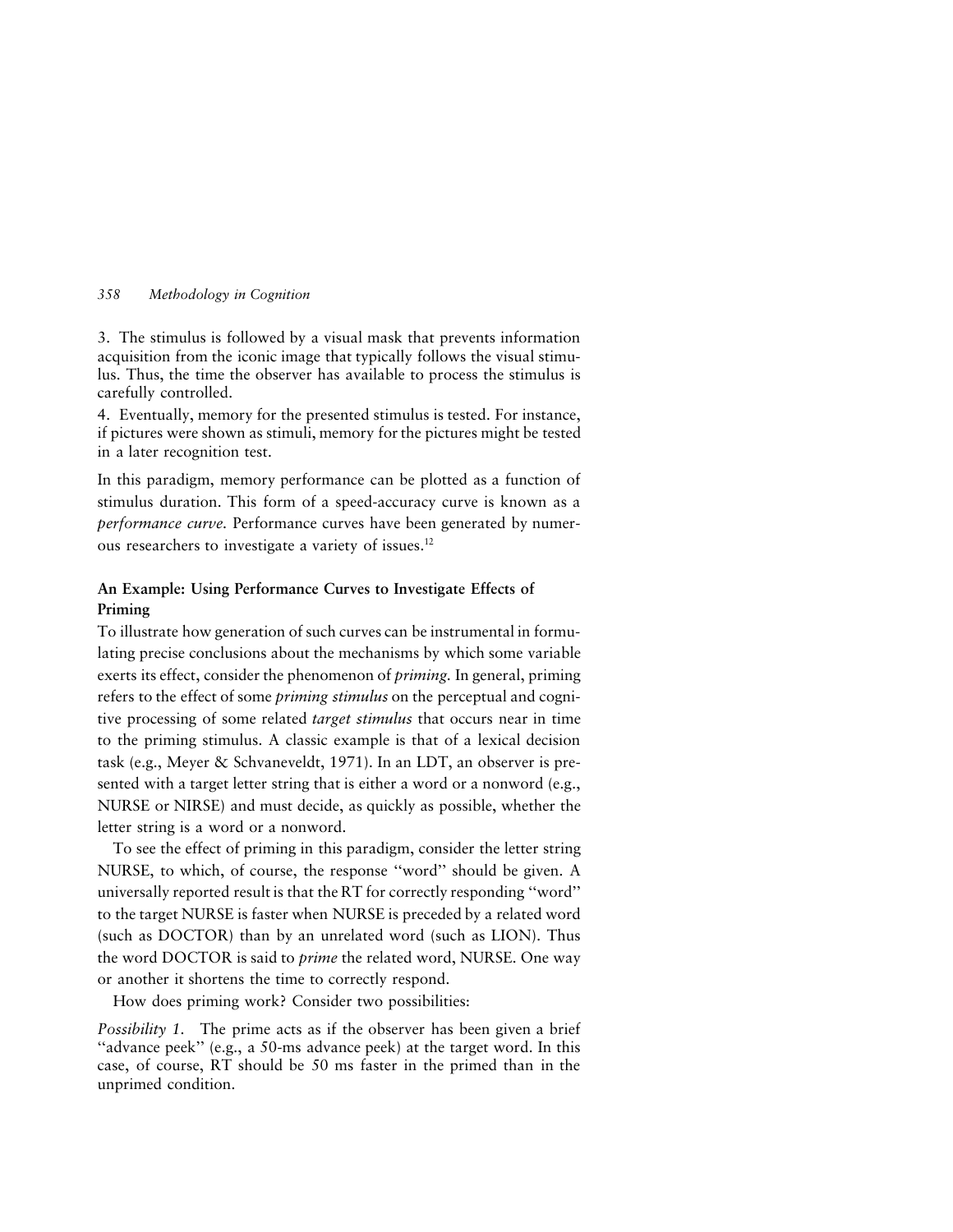*Possibility 2.* The prime acts to speed up processing of the target word. In this case, RT should still be faster in the primed compared to the unprimed condition, but by how much is not clear.

In a typical RT experiment, these two possibilities cannot be distinguished, because simply observing a shorter RT to the primed compared to the unprimed condition is consistent with either one. However, Reinitz et al. (1989) investigated priming by observing performance curves. Briefly, their experiment was as follows. On each of a series of trials, a target picture of an object was presented for varying durations and was followed by a visual mask. For instance, the target on one trial might be a guitar. In a *primed condition* the target was preceded by a related word (the word *guitar* in this example), whereas in an *unprimed condition* the target was preceded by an unrelated stimulus (which was either an unrelated word, such as *lamp,* or just a row of *X*s; these two unprimed conditions produced identical performances, so we will lump them together and just call them both the *unprimed condition.* Later, memory for the target stimuli was tested in a recognition test.

The results of this experiment took the form of two performance curves: performance as a function of original target stimulus duration for both the primed and the unprimed conditions. Now the two possibilities just sketched make different predictions, which are shown in figures 10.13 A, B.

**Possibility-1 Prediction: Horizontally Parallel Curves** Figure 10.13A shows the quite straightforward prediction corresponding to possibility 1: If having a prime is like having an ''advanced peek'' of, say, *X* ms at the target stimulus, then the two performance curves corresponding to primed and unprimed conditions should be *horizontally parallel;* that is, the horizontal difference between them should be some constant. The magnitude of the horizontal difference corresponds to the duration that the ''advanced peek'' is worth. If the data in figure 10.13A were obtained, the experimenter would conclude that possibility 1 is correct and that having a prime is like having an advance peek at the target picture of duration 50 ms (the magnitude of the horizontal difference between the curves). For any performance level achieved in the unprimed condition,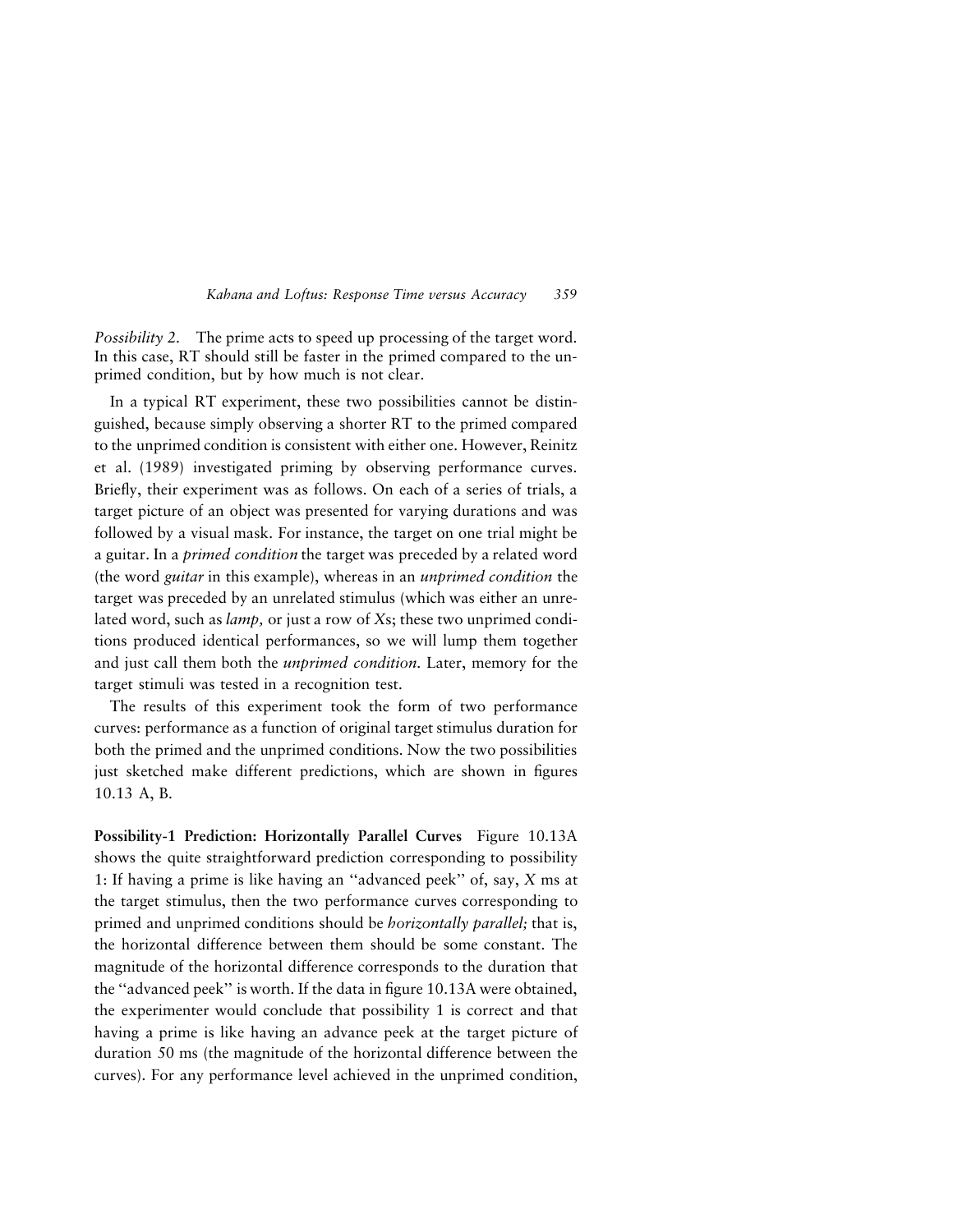



## **Figure 10.13**

Panel (A) illustrates the predictions for possibility 1 (the ''advanced peek'' possibility). Note that the curves are horizontally parallel, separated by 50 ms. Panel (B) illustrates the predictions for possibility 2 (the ''speedup'' possibility). Note that the curves are horizontally diverging at a ratio of 1:2. Panel (C) illustrates possibility 2, with duration plotted on a log axis. In this case, the curves are once again horizontally parallel.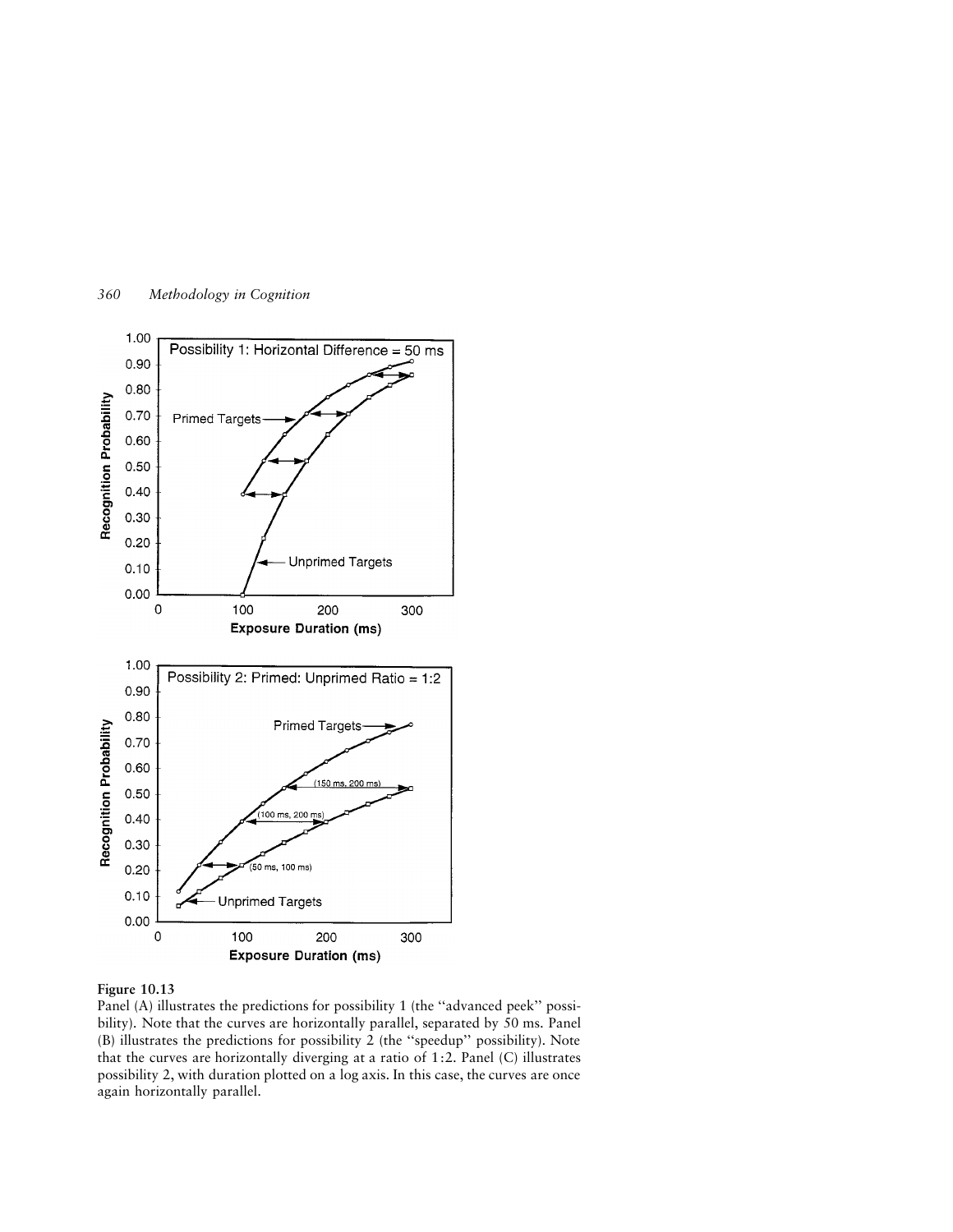





the subject needs 50 ms less in the primed condition because of the 50 ms advanced peek provided by the prime.

**Possibility-2 Prediction: Constant-Ratio Diverging Curves** The prediction for possibility 2 is a bit more complicated, and it is illustrated in figure 10.13B. The idea here is that if the prime speeds up processing of the target, by some ratio, *r,* then it should take *r* times as long to achieve any given performance level for unprimed compared to primed targets. In the illustration of figure 10.13B,  $r = 2$ ; that is, the prime speeds up target processing by a factor of 2. Thus, for instance, to achieve a performance of about .23 requires 50 ms for the primed targets but 100 ms for the unprimed targets. To achieve a performance level of about .40 requires 100 ms for the primed targets, but 200 ms for the unprimed targets, and so on.

One methodological note is of some interest here. Suppose you have a data set corresponding to the primed and unprimed performance curves, and you wish to see whether the data correspond to the prediction of possibility 1 (figure 10.13A) or to the prediction of possibility 2 (figure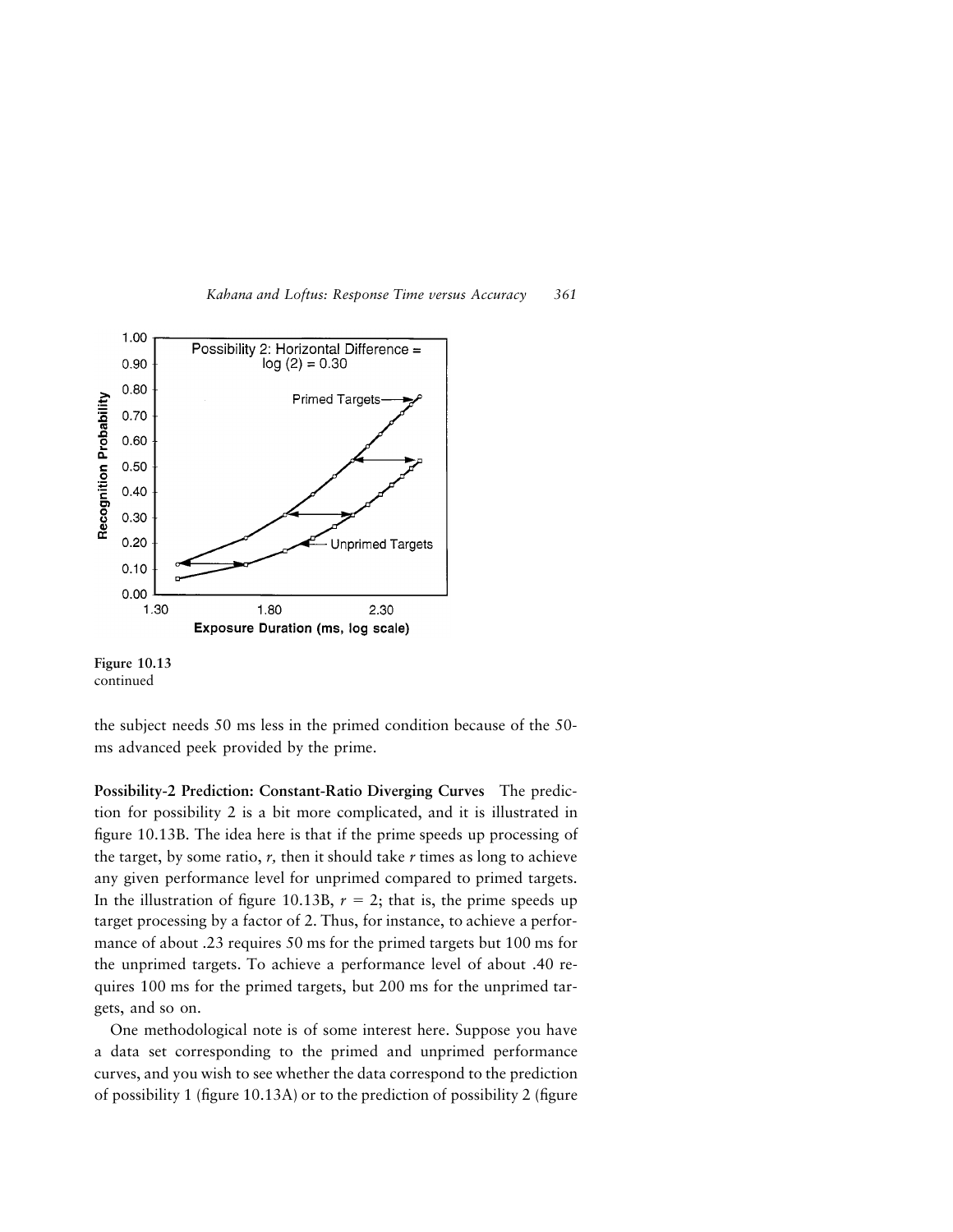10.13B). Testing the possibility-1 prediction is relatively straightforward: you just ''slide'' the two curves horizontally relative to one another (either physically, using transparencies, or electronically) and see if you can get them to exactly overlap.

Testing the possibility-2 prediction shown in figure 10.13B is not so straightforward. However, there is a trick that allows one to test the possibility-2 prediction in a similarly simple way. This is to plot the curves on a *log duration* axis rather than on a linear duration axis (a linear duration axis, as in figure 10.13B, is the normal way of plotting). Because equal linear *ratios* correspond to equal log *distances,* the possibility-2 prediction is that when plotted on a log duration axis, the performance curves should again be horizontally parallel. This possibility is illustrated in figure 10.13C. How did the data actually come out? The answer to this question is a bit complicated, and we will not describe it in detail here. Suffice it to say that initially possibility 2 was confirmed: that is, at least during the very early stages of perception, priming has the effect of speeding up the rate at which processing takes place.

# **Models of RT Data in Human Memory**

Earlier we asked the following question; Are accuracy and RT two sides of the same coin? We then went on to show that under some circumstances, error rates are negligible and an analysis of RT reveals many interesting features of human behavior. As an example of one particularly well-explored domain, we considered RT data in the Sternberg subspan item-recognition task. Three basic empirical findings emerged from these studies. First, longer lists are associated with longer RTs—we called this a list length effect. Second, in conditions designed to eliminate rehearsal, recent items are recognized more quickly than earlier list items—we called this a recency effect. Finally, repeated items are remembered better than once presented items. Not surprisingly, all of these effects have perfect analogues in the literature on accuracy in recognition memory tasks involving longer lists. The list length effect (in recognition memory) has been known since Strong's 1912 study. Although there is still much debate as to the cause of this effect (See Murdock & Kahana, 1993a, 1993b; Shiffrin et al. 1993), it is found in every type of memory test regardless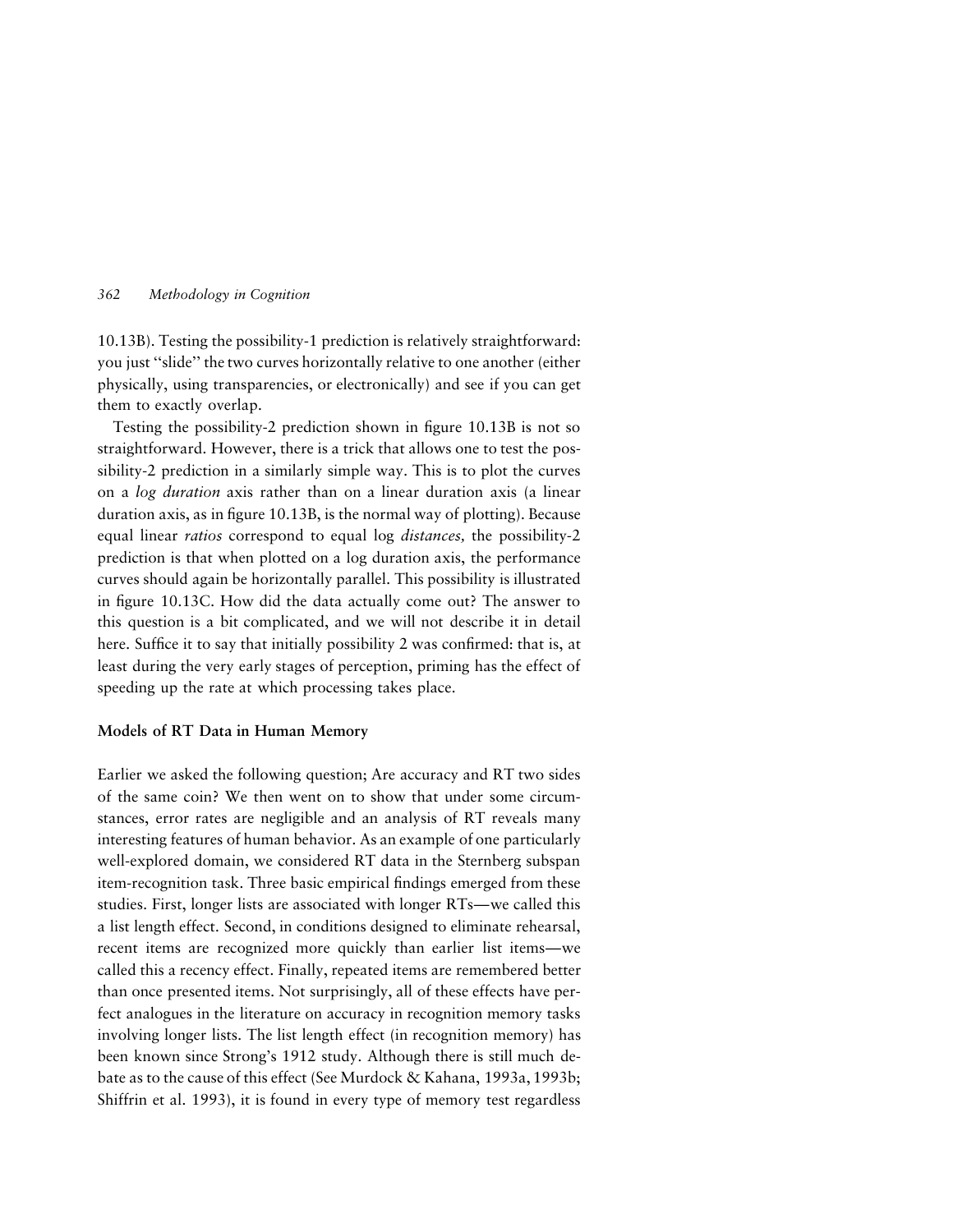of whether accuracy or RT is the dependent variable. The beneficial effects of recency are equally ubiquitous in the memory literature. Rubin and Wenzel (1996) and Wixted and Ebbesen (1991) have shown that across a wide range of tasks and materials response accuracy declines as a power function of time, or the number of items intervening between study and test (termed *study-test lag*). In short-term item recognition, Monsell (1978) found a similar type of recency effect in RT data (see figure 10.7). In a continuous recognition task, Hockley (1982) also found dramatic recency effects in RT data.13 Clearly, recency, repetition, and list length effects are fundamental properties of human memory. It is with this in mind, that we can entertain the possibility that memories vary in the strength of the cue-target match. The amount of information is then a single dimension that has a single SAT function. More information results in faster and more accurate responses.

# **Unidimensional Strength Theory of Recognition (or Signal Detection Theory)**

Consider the familiar item-recognition task (e.g., Sternberg, 1966) as a discrimination between two categories: items that were shown in the list and those that were not. According to *strength theory* (Norman & Wickelgren, 1969) items vary along the dimension of information that distinguishes these two categories (this dimension is sometimes called memory strength). A crucial assumption of the theory is the idea of a noisy system: items within each category may vary greatly in their values along the ''strength'' dimension. This results in two strength distributions: a distribution for list items and a distribution for nonlist items. Responses are made based on the value of an item along this informational dimension. If an item's strength exceeds some *criterion* value, a positive response is made; otherwise a negative response is made. This theory is considered because it can provide a simple, unified account for both RT and accuracy data in a broad range of recognition memory tasks (Murdock, 1985). Although the model is overly simplistic, the basic ideas it encompasses have become part of almost every current model of human memory (e.g., Hintzman, 1986; Metcalfe, 1982; Murdock, 1982). *Strength theory* is the term used for the application of *signal detection theory* (SDT) to recognition memory tasks (Egan, 1958). In order to see how this theoretical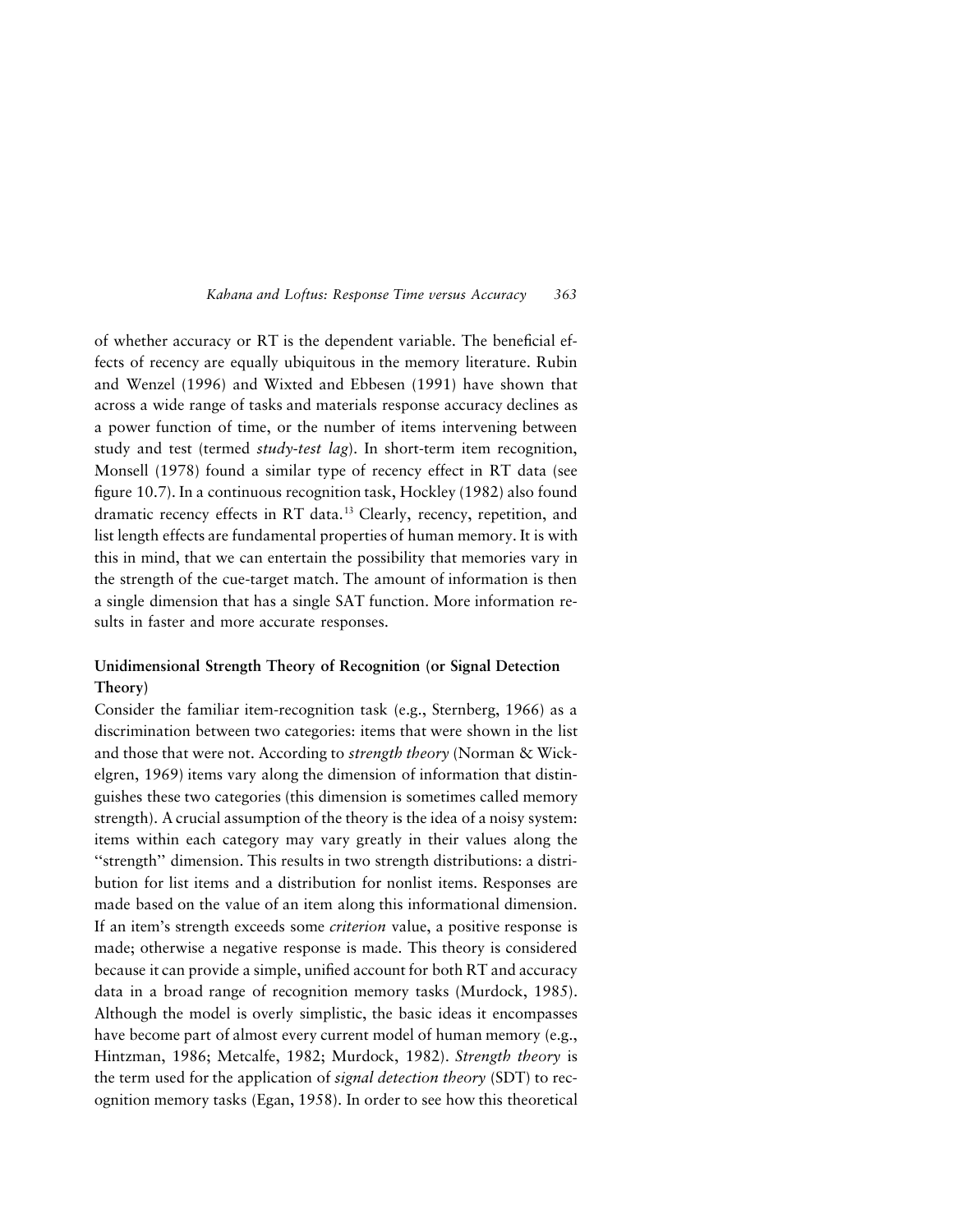framework can provide an account for both accuracy and RT data, the basic elements of signal detection theory will be briefly introduced (for a more thorough treatment, the reader is encouraged to consult Murdock, 1985).

In a categorization or recognition task, there may be different payoffs associated with incorrectly classifying a nonlist item as a list item (a false alarm) and for correctly classifying a list item as such (a hit). Such differential payoffs are easily modeled by assuming that the criterion can be adjusted to meet the task demands. In a case where we want to avoid false alarms at all costs, we set a high criterion. In a case where we want to maximize hits, but where false alarms aren't too bad, we set a low criterion. Moving the criterion should not affect the discriminability of the two distributions; only the relative numbers of hits and false alarms will change.

A graph that plots hit rate against false alarm rate for different criteria is called a receiver operating characteristic (ROC) curve. According to strength theory, plotting the *z*-transformed hit rate versus the *z*-transformed false alarm rate should result in a linear function. If the two distributions have equal variance, the slope of the *z*-ROC curve should be 1. In the recognition memory task we can vary the criterion by collecting data on *judgements of confidence.* In this technique subjects are asked, ''how confident are you that *X* was on the list?'' A typical scale used for confidence judgements is as follows:

$$
\begin{array}{ccc}\n-3 & -2 & -1 \\
\end{array}\n\text{Low} \qquad\n\begin{array}{ccc}\n1 & 2 & 3 \\
\end{array}\n\text{High} \qquad\n\begin{array}{ccc}\n\text{1} & 2 & 3 \\
\end{array}
$$

We can now mimic a subject with high criterion by grouping confidence judgments that are less than 3 into the ''no'' category, leaving only confidence judgements of 3 in the ''yes'' category. Based on this grouping, our imaginary conservative subject only responds ''yes'' when our real subject responds ''yes'' with high confidence. Similarly, we can mimic a subject who is slightly less conservative by grouping confidence judgments that are less than 2 into the ''no'' category, leaving confidence judgments of 2 and 3 in the ''yes'' category. Moving the criterion further down, we reach the criterion of our real subject, with positive confidence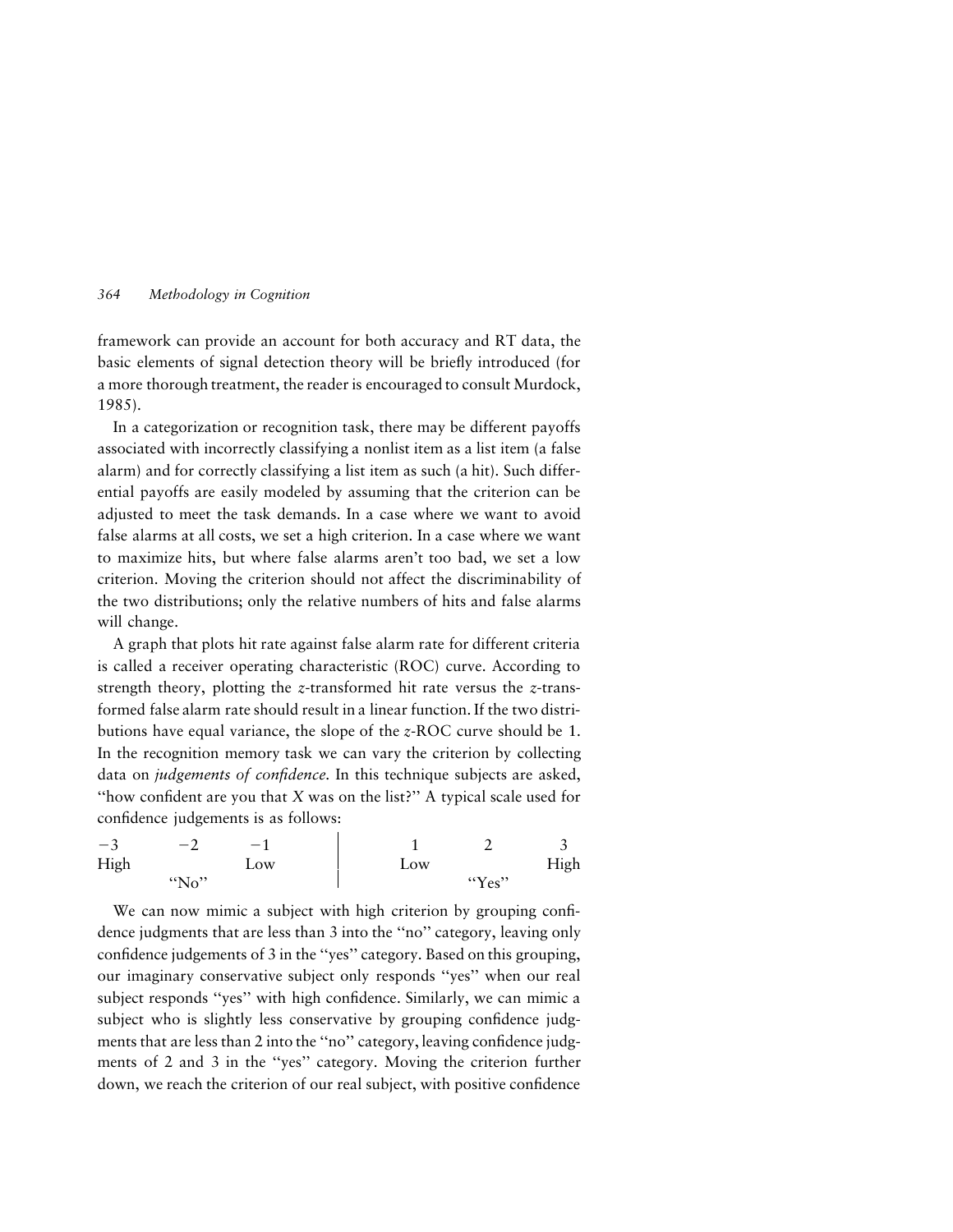judgments reflecting ''yes'' responses and negative confidence judgments reflecting ''no'' responses. Finally, we can move our criterion yet further down, all the way to the point were only a confidence judgement of -3 is in the ''no'' category, and all other confidence judgments are grouped in the ''yes'' category. This hypothetical liberal subject will only withhold a ''yes'' response when he/she is certain the item was not on the list. If we plot hits against false alarms for each of these hypothetical subjects, we can construct an ROC curve. At the most conservative end of the spectrum, both the hit rate and the false alarm rate will be low because the subject rarely makes ''yes'' responses. At the most liberal end of the spectrum, both the hit and false alarm rates will be high because the subject almost always makes ''yes'' responses. The points representing hit rate and false alarm rate for each criteria level (liberal to conservative) traces out the bow-shaped ROC curve (See Swets, 1998 for background information on ROC curves and their applications to some real world problems). Studies of recognition memory (Koppell, 1977; Ratcliff, McKoon, & Tindall, 1994; Yonelinas, 1997) have found that the *z*-ROC curves are nearly linear but have slopes that are consistently less than 1 (around 0.8 in most studies). The linearity of the *z*-ROC functions is consistent with the view that strengths of list and nonlist items are distributed normally. The finding that the slope of the *z*-ROC curve is less than 1 indicates that the variability in the strength of items' representations in memory is greater for list items than for non nonlist items (see Ratcliff, McKoon, & Tindall, 1994)

Strength theory may be extended to deal with RT data in a fairly straightforward manner. If we plot RT as a function of confidence judgment values (which maps directly onto the distance from our yes-no criterion), we find that as we approach the criterion from either direction, RTs increase quite dramatically. According to the *RT-distance* hypothesis, RT increases monotonically as the criterion is approached from either direction (Koppell, 1977; Murdock & Anderson, 1975). Murdock (1985) proposed an extension of strength theory to handle RT data. This model has been shown to fit data on list length effects and recency effects, as well as RT distributions, in both the Sternberg (1966) subspan item-recognition task and in the supraspan study-test recognition paradigm. The power of the RT-distance hypothesis is that it can be applied to any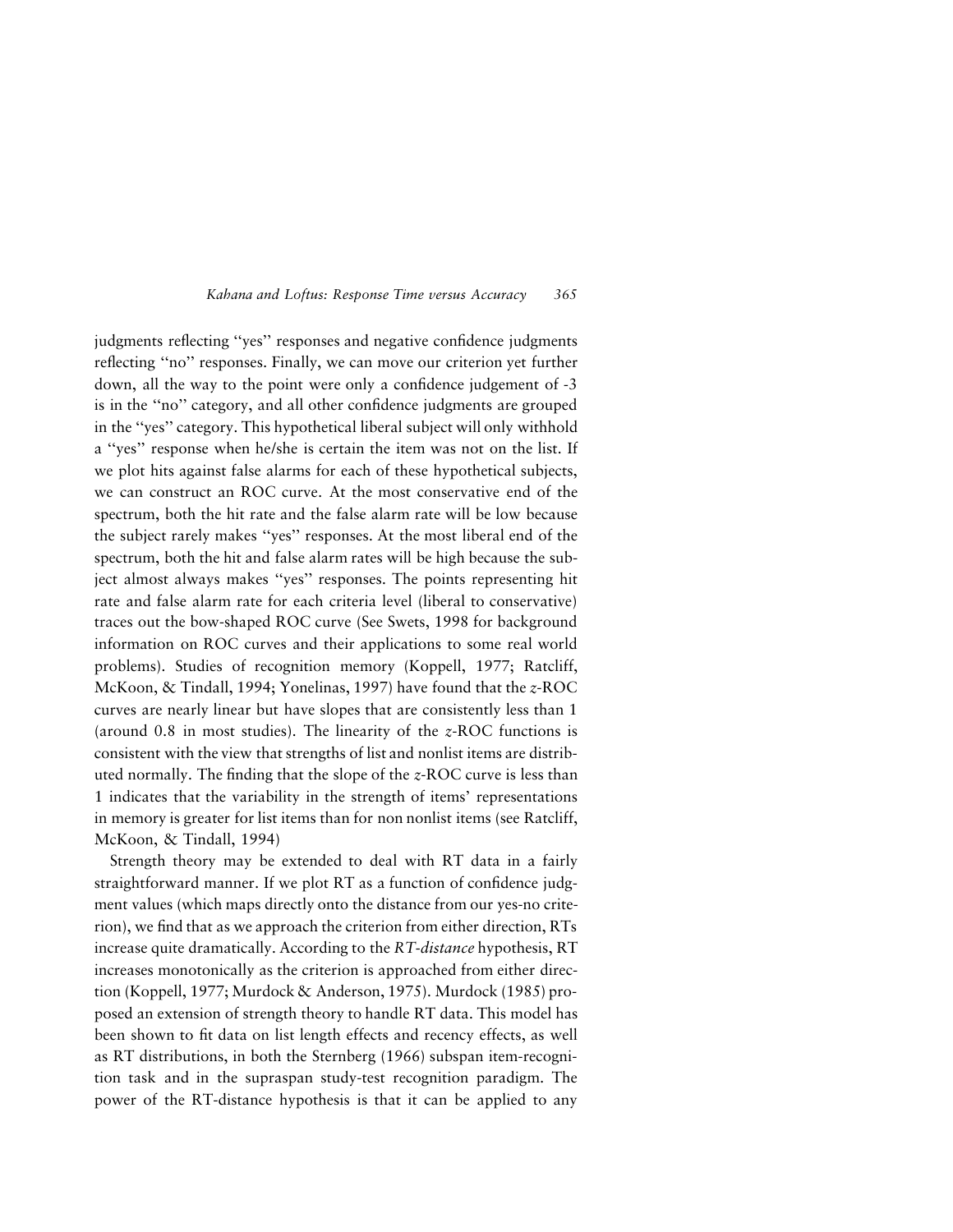domain of signal detection theory. Maddox and Ashby (1996) incorporated the RT-distance hypothesis into the *generalized recognition theory* of multidimensional categorization tasks (Ashby & Perrin, 1988). In this manner they were able to simultaneously fit both accuracy and RT data in a variety of categorization tasks.

# **The Diffusion Model**

The diffusion model (Ratcliff, 1978; Ratcliff & Van-Zandt, submitted) is an abstract mathematical model of any cognitive task that involves choosing from among a number of sources of information. These tasks include recognition memory as well as multidimensional perceptual discrimination tasks. Consider an application of this model to the basic Sternberg item recognition paradigm. A probe is compared in parallel with a defined (but potentially large) set of items in memory (see figure 10.14). Each memory trace begins with a base level of activation. As time progresses, the activation drifts, or diffuses, with a variable rate toward either a lower or upper boundary. The model is self-terminating on a match (i.e., if an item reaches its upper bound, the model produces a positive response) and exhaustive on nonmatches (i.e., all items must reach the lower bound before a negative response can be made). For appropriately chosen parameter values, this model can produce many of the major findings in the Sternberg paradigm—including both asymptotic accuracy and RT distributions. In addition, it provides a reasonable account of SAT functions (McElree & Dosher, 1991). The diffusion model has also been successfully applied to data on multielement comparisons (Ratcliff, 1981) and choice reaction time<sup>14</sup> (Ratcliff & Van-Zandt, submitted). One criticism of the diffusion model is that it does not explain the basis of the processes it postulates. The model does not explain how items are represented, how they are compared, what causes the variability in drift rates, or even how the upper and lower boundaries are instantiated.

Nonetheless, a diffusion-type mechanism may be incorporated into models that *do* make explicit assumptions about item comparison and representation. Nosofsky and Palmeri (1997) extended Nosofsky's (1986) exemplar-based model of categorization to account for RTs in speeded categorization tasks. In their model, exemplars of items and their associated categories are stored as separate memory traces. A to-be-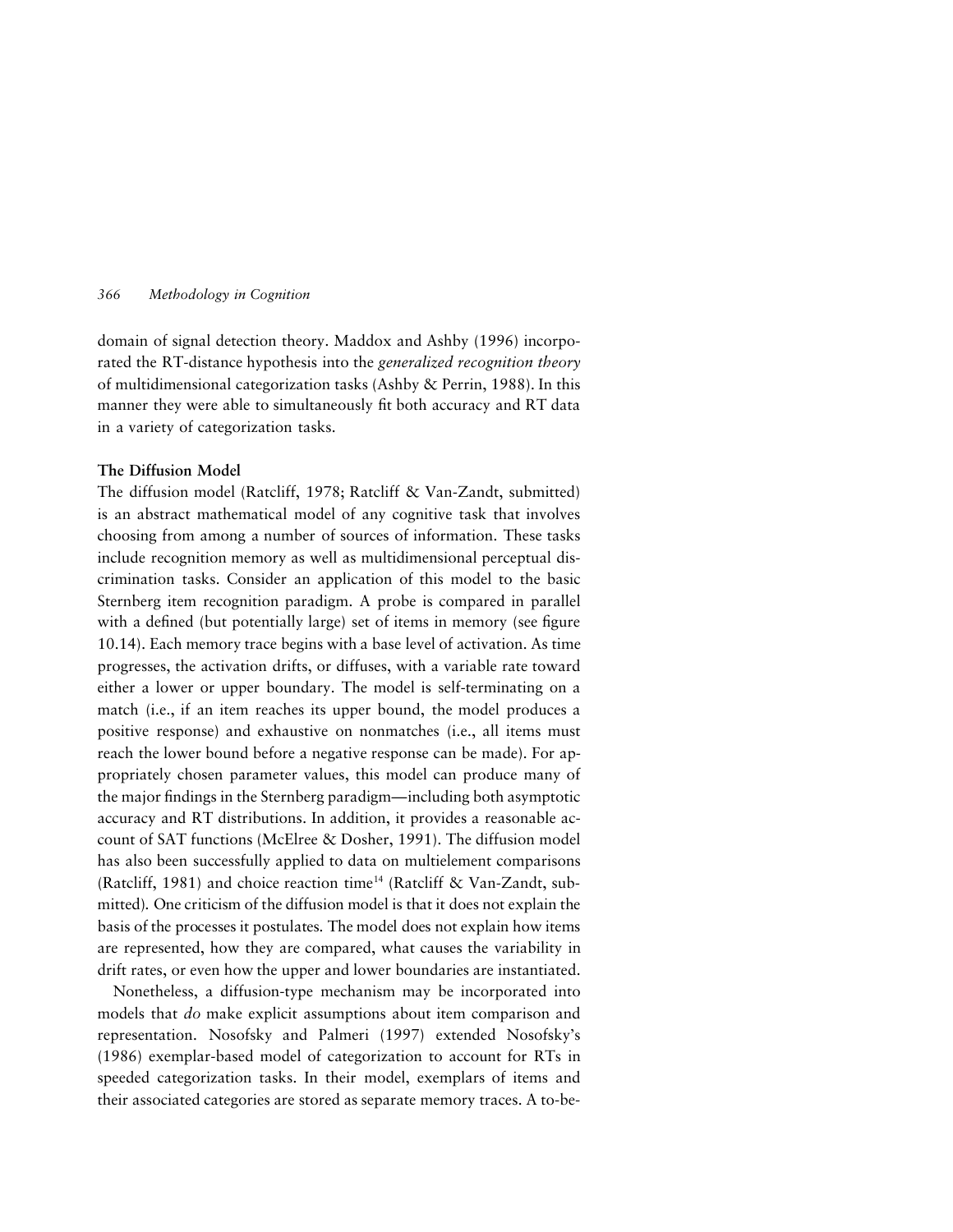

#### **Figure 10.14**

An illustration of the diffusion model applied to an item recognition task. The process begins at the top of this figure with the encoding of the probe item. The probe item is then compared, in parallel (i.e., all comparisons begin at the same time), with each of the items in the memory set. Each comparison results in a matching strength value that begins at a *baseline level* and then continuously increases or decreases at a *variable rate.* A positive yes, response is made if any of the comparisons reaches a *match boundary;* a negative, no, response is made if all of the comparisons reach a *nonmatch boundary.* Model parameters include the values of the match and nonmatch boundaries and the mean and variance of the matching strength for each item in the memory set. (Adapted from figure 3, Ratcliff, 1978.)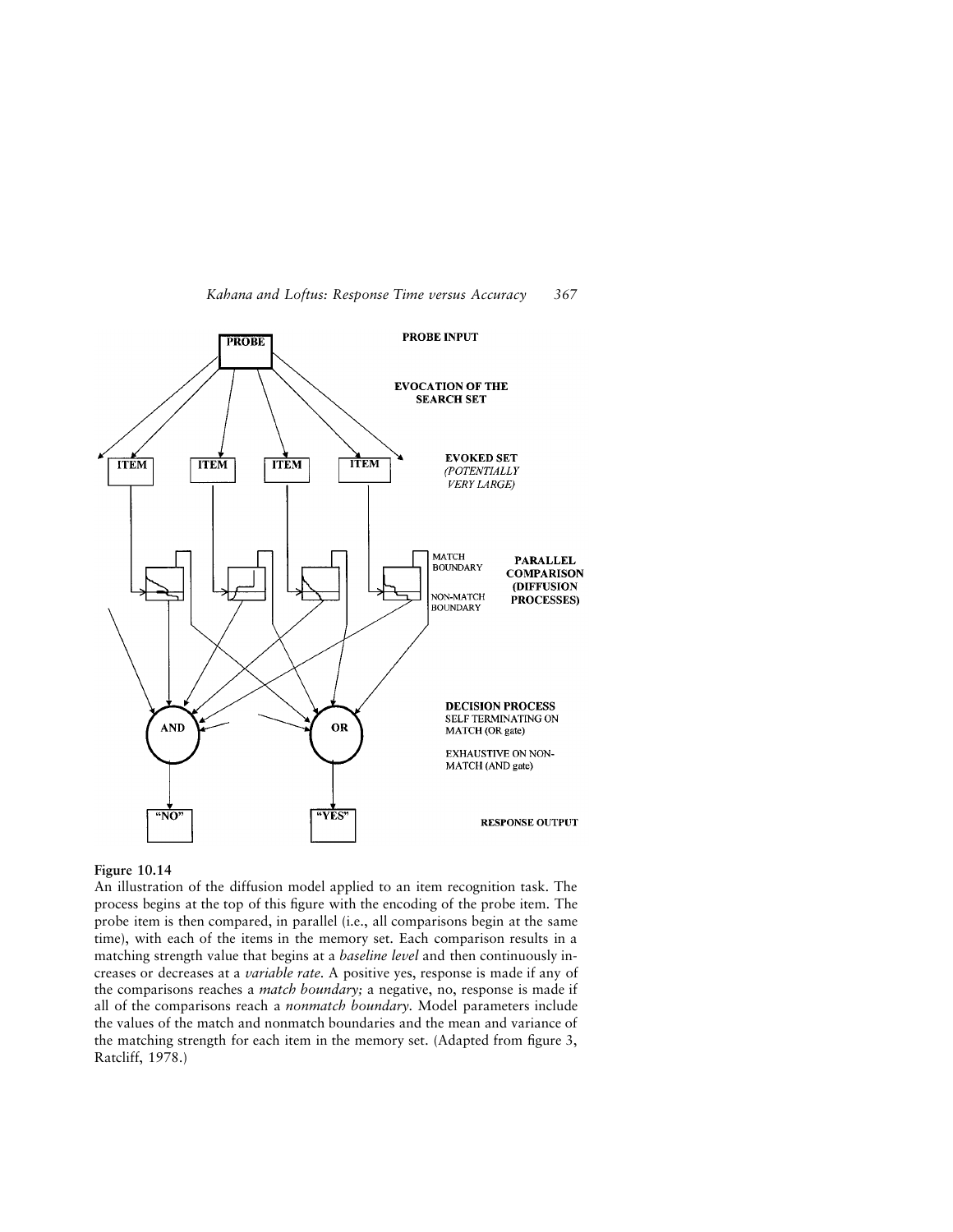classified probe item is simultaneously compared with each stored exemplar. The likelihood of successful retrieval is determined jointly by the strength of the exemplar in memory and its similarity to the probe item. Each retrieved exemplar adds evidence in favor of the category with which it has been associated. When a criterion of evidence is reached in favor of a particular category, a response is made. Nosofsky and Palmeri (1997) obtained good fits to both mean RT and to RT distributions.

# **Connectionist Models**

During the last 15 years there has been a surge of interest in connectionist models of memory. These models typically assume that a unit of memory is represented by a pattern of activation across a large number of processing units. The set of activation values across these units defines a vector in a multidimensional space. Given a sufficiently large number of units, the same population of units can be used to store a multitude of items. Interactions among processing units determine the storage of new memories and the dynamics by which the model can reconstruct an entire pattern given a partial input.

Connectionist models of memory and cognition can be subdivided into three major classes: multiple-layer, feedforward models of recognition and categorization (e.g., McClelland, 1979; Usher & McClelland, 1996); autoassociative models of recognition and pattern completion (e.g., Chappell & Humphreys, 1994; Masson, 1995; Metcalfe, 1990); and recurrent, heteroassociative models of sequence memory (e.g., Cleeremans & McClelland, 1991). (See also chapter 8, this volume.)

These models provide mechanisms that give rise to the constructs that are characterized abstractly within models such as the diffusion model or strength theory. In one of the earliest applications of a connectionist model to accuracy and RT data in human memory, Anderson (1973) showed how a simple distributed memory model could account for the basic linear RT functions obtained by Sternberg (1966). Further efforts to model the Sternberg task employed nonlinear models with multiple layers (e.g., McClelland, 1979).

Usher and McClelland (1996) propose a two-layer network model for choice reaction time tasks. The first layer represents the stimulus as a pattern of activation across a set of units. These units send their activation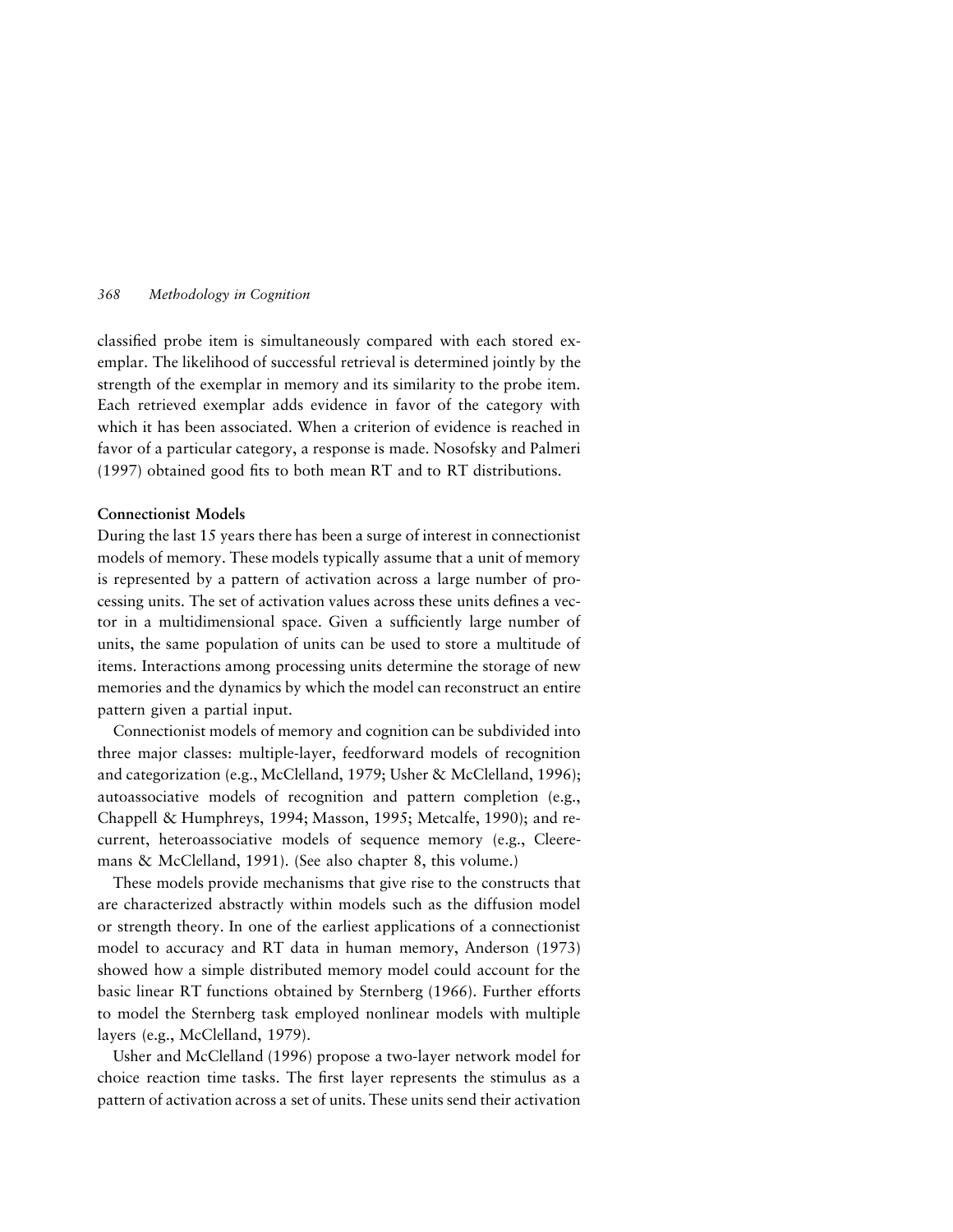through weighted paths to a second, decision, layer with *N* units (one for each possible choice). The Usher and McClelland model proposes both recurrent excitatory connections and mutual inhibitory connections between the units in the decision layer. The interplay between the excitatory and inhibitory mechanisms results in a generalized diffusion toward one of two decision bounds. This model encompasses the diffusion model as a special case while providing an even better account of SAT data.

Although the Usher and McClelland model is appropriate for choice reaction time tasks, it cannot do pattern reconstruction or serial recall tasks. To do these tasks, a class of connectionist models known as recurrent, or autoassociative, neural networks have been developed. These models allow for associations between an item and itself (autoassociation) as well as associations among different items (heteroassociations). They follow a simple learning principle called the Hebb rule (after Hebb's, 1949, hypothesis about synaptic plasticity). When two units are coactive the connection between them is strengthened, and when two units have uncorrelated activities the connection between them is weakened. These principles are related to the biological mechanisms of longterm potentiation and long-term depression (Brown & Chattarji, 1995; McNaughton & Morris, 1987; Treves & Rolls, 1994). The network evolves dynamically according to a simple model of neural function (usually a derivative of the classic McCulloch & Pitts, 1943, model). Typically, the activity of a unit is a monotonic function of the weighted sum of the input to that unit.

The Hopfield (1982) model is an example of a simple attractor neural network capable of mimicking human RT and accuracy data in priming experiments (Masson, 1995). Chappell and Humphreys (1994) expanded this approach to explain a number of phenomena in recognition and recall memory tasks. Although there has been some criticism of neural network models of RTs (Ratcliff & Van-Zandt, 1996), these models provide a natural account of both accuracy and RT data across a broad range of cognitive tasks.

Models of accuracy and RT data often assume that a common dimension of information underlies both accuracy and RT judgments. Few models have tackled the difficult problem of fitting SAT functions in a wide range of tasks. The two models that have been largely successful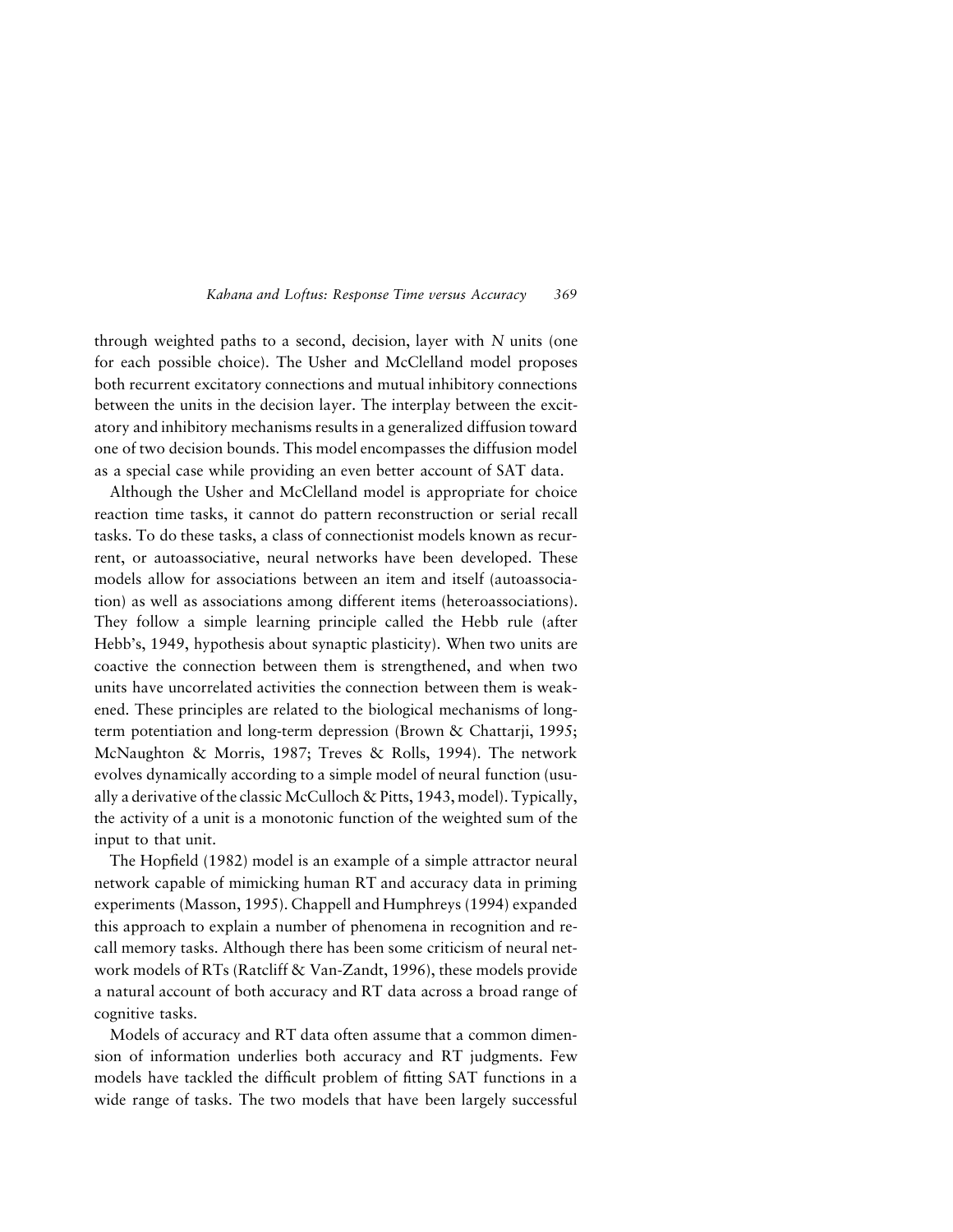in accounting for SAT data assume variability in the rate with which information continuously accrues (e.g., Ratcliff, 1978; Usher & McClelland, 1996).<sup>15</sup>

# **Conclusions: Are Accuracy and RT Data Two Sides of the Same Coin?**

Superficially, it appears that our review of theory and data concerning accuracy and RT in human memory supports the view that these two measures may reflect a single underlying dimension of information. However, this conclusion leaves us somewhat uneasy. To further examine this question, we have set out to find a few examples of cases in the literature where accuracy and RT have not provided comparable answers.

Sometimes variables that have significant effects on accuracy do not affect RTs (MacLeod & Nelson, 1984). Sternberg (1969b) reported an experiment in which subjects studied a list of items presented either once, twice, or three times. After the list presentation, a single item was presented as a cue to recall the next item in the list. As with the standard item-recognition task, RTs in this task increased linearly with list length, but interestingly, RT was not affected by the number of times the list was presented. In contrast, error rates for the longest list (six items) were quite high (23%) when the list was only presented once, but less than 5% when the list was presented three times. In this study, accuracy differences were not reflected in RT data.

There are fewer cases in the literature where a variable has a significant effect on RT data but no discernible effect on response accuracy (when accuracy is far from ceiling). Sanders, Whitaker, & Cofer (1974) found that in a recognition task, subjects did not suffer from associative interference when measured using accuracy but showed substantial interference when RT was examined. Subjects took as many trials to learn *C-D* word pairs after learning *A-B* pairs as they did after learning *A-D* pairs. In contrast, RTswere significantlyslowerwhentestedon the*A-D*list, presumably because of interference from the *A-B* pairs learned in the first list.

Santee & Egeth (1982; see also Mordkoff & Egeth, 1993) found that accuracy and latency were affected quite differently from each other in a letter recognition task. Perceptual interference caused by displaying targets very briefly affected accuracy at detection but not latency. In con-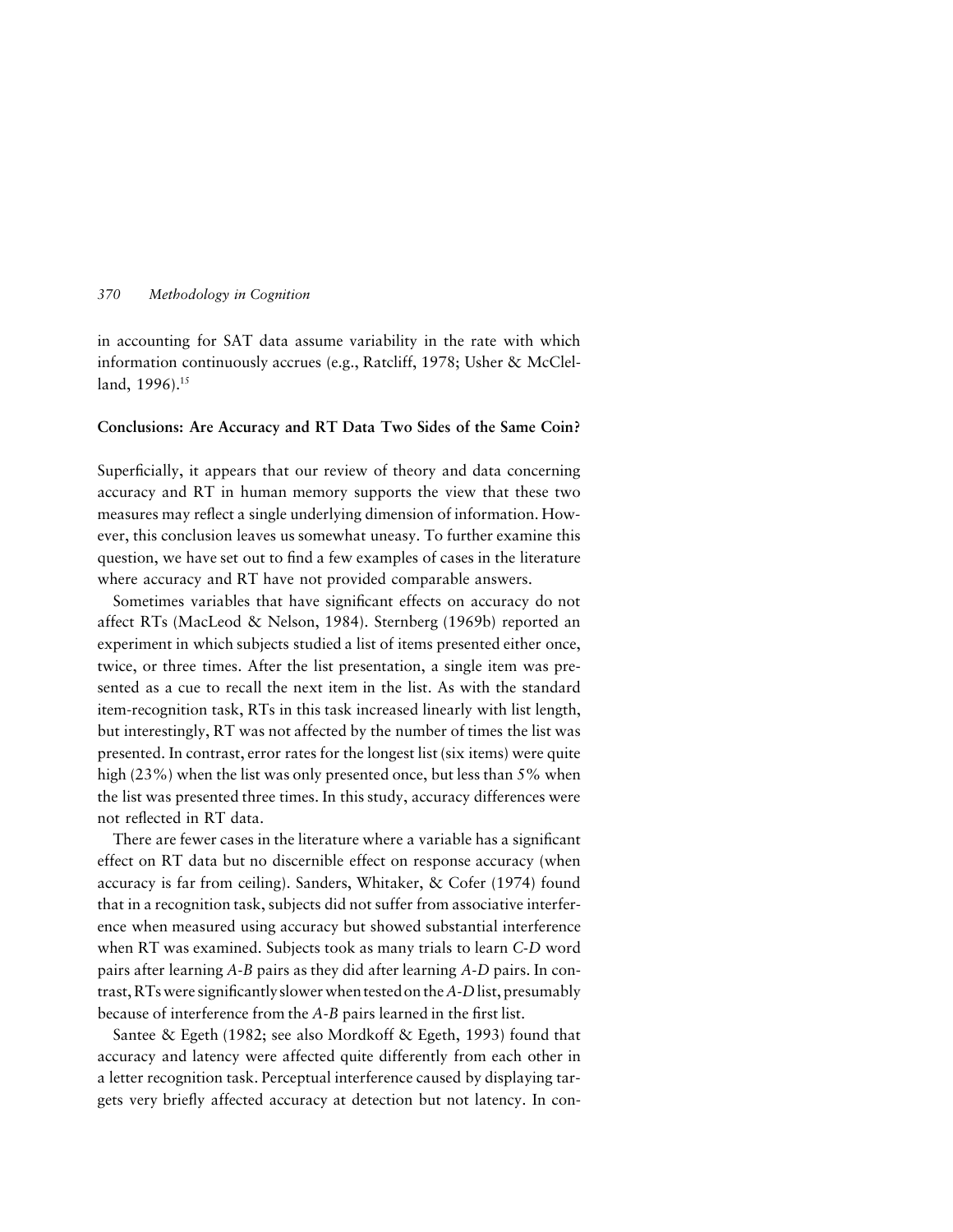trast, response competition caused by having to respond to a given target in the face of competing information from another target affected latency of responses but not accuracy.

In a recent study examining accuracy and RT in various types of associative recall tasks, Kahana (1998) found that the order in which a pair of items was studied has no significant effect on accuracy, yet forward recall was significantly faster than backward recall ( $ART > 400$  ms). Accuracy for forward recall was 87.7%, and for backward recall it was 85.1% ( $p > .10$ ). This result makes sense if one assumes that an association is a single integrated unit of information that is unpacked in the order in which it was encoded.

Perhaps the most striking example comes from a *judgment of recency* (JOR) task. In this task, subjects are presented with a short list of items (usually words or letters). Immediately after list presentation, two items are presented and the subject must select the more recent list item. For example, suppose the list consists of items XTLVDGBNW and the probe items are *V* and *N.* In this case, the subject might correctly select *N* as the more recent list item. Muter (1979) and Hacker (1980) independently discovered that RTs in this task are dependent only on the position of the more recent item and not on the relative recency of the two items. From a strength-type theory, we would expect that the difference in the recency of the two items would affect both accuracy and RT data. Data from Hacker's study are shown in figure 10.15. The peculiar finding that the position of the less recent item does not affect RT led Hacker (1980) to propose a self-terminating, backward serial-scanning model of this task. If we scan backward from the end of the list, it will take the same time to find the more recent item regardless of the position of the less recent item (cf. Murdock's, 1974, conveyer belt model of recognition memory).

McElree and Dosher (1993) performed a SAT analysis of the Muter-Hacker JOR task. They succeeded in replicating the Muter-Hacker finding that mean RTs are only affected by the recency of the more recent probe (and not the distance between the two items). The SAT study of the same task showed that there *is* an effect of the relative recency of the two probe items. Specifically, the rate of approach to asymptote was more rapid as the less recent probe was more distant. In contrast, the more recent probe had the expected effects on both the intercept and the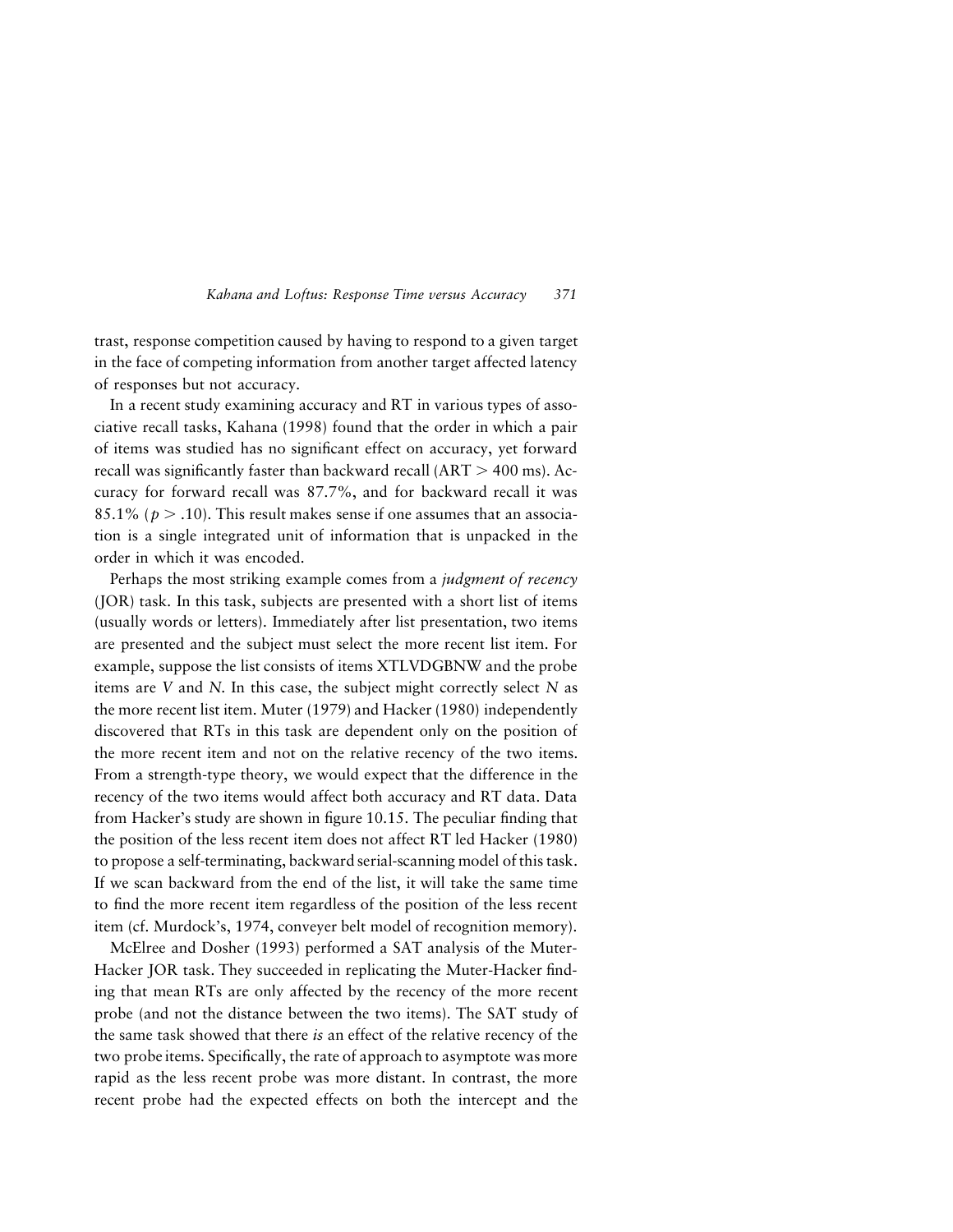



#### **Figure 10.15**

Response accuracy and latency in a *judgment of recency* task (Hacker, 1980). Mean correct RT is strongly influenced by the recency of the more recent probe item, but is unaffected by the recency of the less recent probe item. These data conflict with the reasonable prediction that the *relative* recency of the two items influences mean RT. The same basic pattern of data has also been obtained by Muter (1979), Hockley (1984), and McElree & Dosher (1993).

asymptote of the SAT functions. This SAT approach clearly demonstrated that the relative lag of the first list item, which did not affect mean RTs, did have a significant effect on processing rate.

Additional studies using SAT techniques have begun to provide convergent evidence against the idea that memories vary along a single dimension. Rather, SAT studies of human memory have lent support to the view that different types of information are represented in memory (e.g., Murdock, 1974; Underwood, 1983). Gronlund and Ratcliff (1989) compared single-item recognition with associative recognition (recognition that two items were paired together in a list). They found that item information became available before associative information. Ratcliff and McKoon (1989) and Dosher (1984) found that preexperimental relations among items influenced recognition of word pairs or sentences early in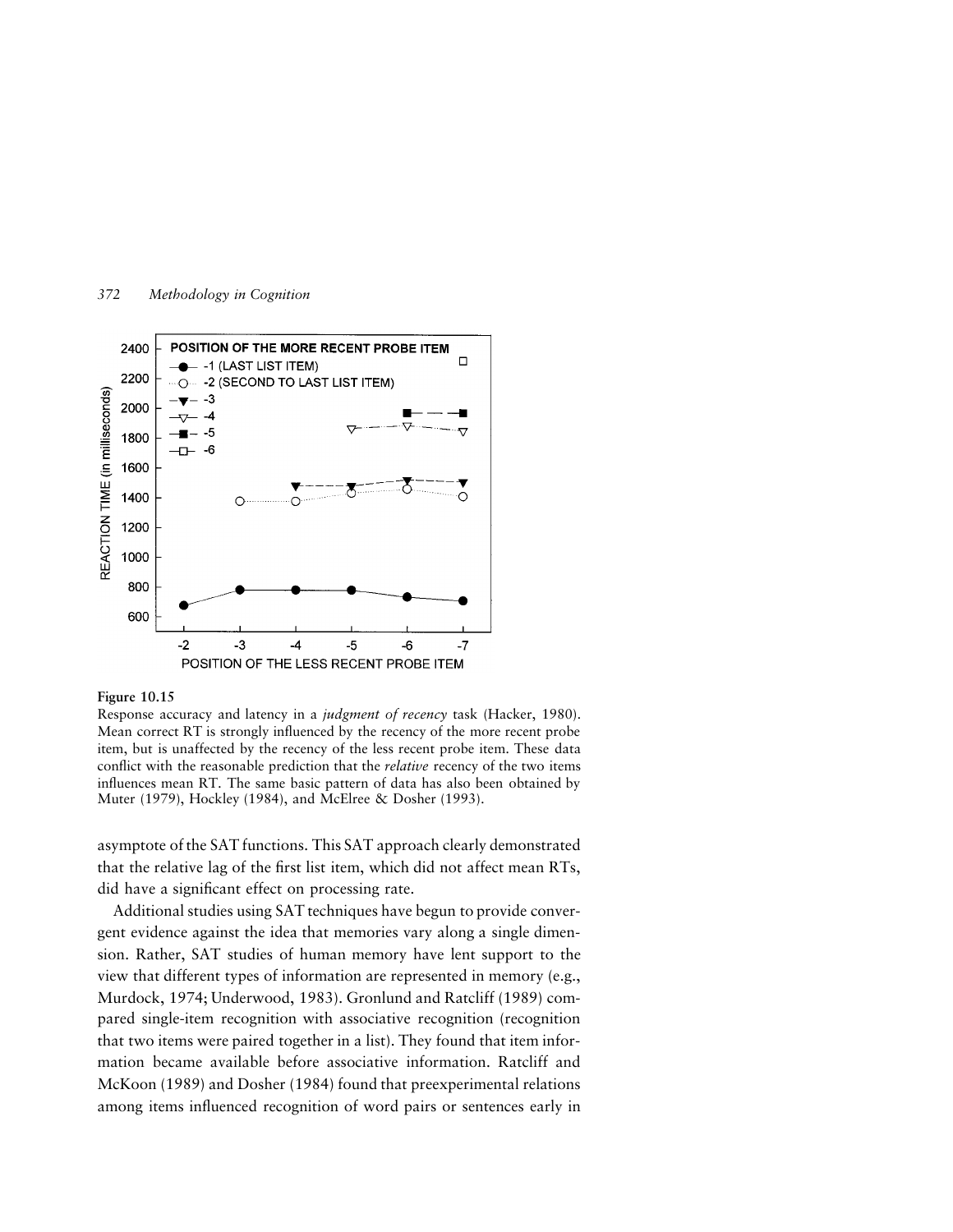processing and that the necessary contextual information did not become available until later stages of processing. Hintzman and Curran (1994) found evidence that item recognition judgments are influenced by a fastacting familiarity mechanism followed by a slower recall-like retrieval process (c.f., Atkinson & Juola, 1973).

All of these results support the cognitive idea that multiple kinds of information provide us with our ''memory strength.'' In particular, the range of studies reported converge on the need to distinguish between information on item familiarity (the closest idea to the traditional notion of strength), experimentally formed associations between items, and contextual information that binds items and associations to a particular time and place. These different kinds of information are often characterized by different SAT functions. If several different types of information, or memory processes, mediate performance in a task, the accuracy-RT relation would have to be identical for each process in order for accuracy and RT to be measuring the same thing. If each process has a different accuracy-RT relation, it is good cause for studying the effects of experimental variables on both accuracy and RT data.

In recent years the evidence for the involvement multiple processes and types of information in memory tasks has been accumulating. More information implies better accuracy and shorter RT, making accuracy and RT measures highly correlated. But the results of SAT studies have shown that the precise pattern of accuracy-RT effects may teach us a great deal about memory processes. In addressing the question posed in the beginning of this chapter, accuracy and RT cannot be two sides of the same coin unless the cognitive process of interest is a single operation acting on a single type of information. Consequently, consideration of both accuracy and RT data is often critical in distinguishing theories of cognition, and the use of only one of these measures may provide a skewed interpretation of the phenomena of interest.

## **Notes**

<sup>1.</sup> See, for example, Gronlund & Ratcliff (1989); Hintzman & Curran (1994); Kounios, Osman, & Meyer (1987); McElree (1996); McElree & Dosher (1989, 1993); Meyer, Irwin, Osman & Kounios (1988); Ratcliff & McKoon (1989); Ratcliff & Van Zandt (1996); and Rohrer & Wixted (1994).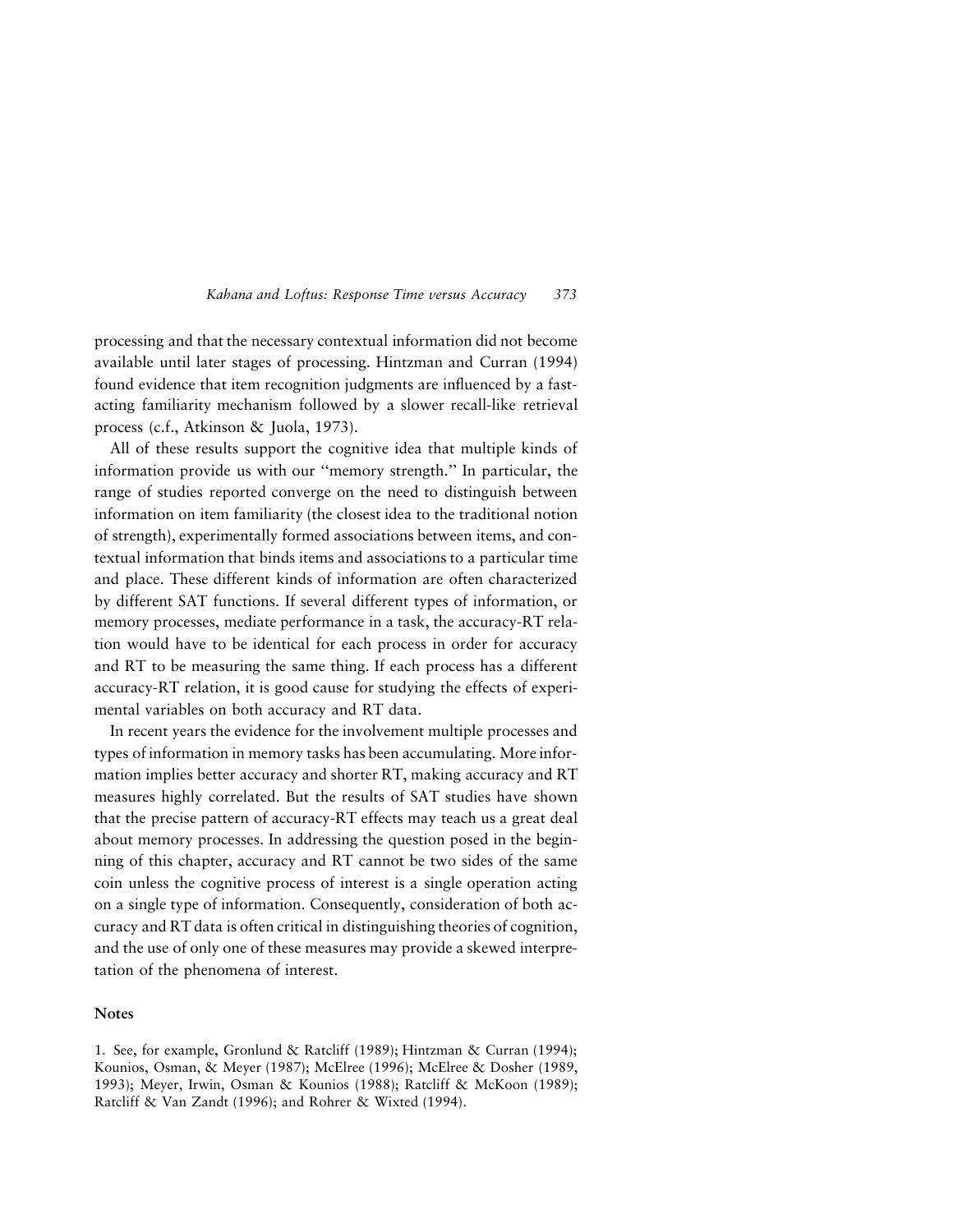2. In these experiments lists are usually made up of between 15 and 40 randomly chosen words. The advantage in recall is for the first 3 to 4 words and the last 6 to 8 words. The size of the recency effect does not depend on the length of the list, the presentation rate, or other variables that generally effect overall memory (Murdock, 1962).

3. Latent constructs are variables (often representing mental processes) that are not directly observed but whose existence is inferred from the data. The idea of association is a latent construct, as is intelligence or morale.

4. See, for example, Brown, Conover, Flores, & Goodman (1991); Cooke, Durso, & Shvaneveldt (1986); and Romney, Brewer, & Batchelder (1993). See Shuell (1969) for a review of the earlier literature.

5. In rapid serial visual presentation (RSVP) of sentences, subjects are impaired at recalling the second presentation of a repeated element. This is known as *repetition blindness* (Kanwisher, 1987). There is some debate as to how repetition blindness is related to the Ranschburg effect: Kanwisher (1987) maintains that the two are distinct phenomena; however, Fagot and Pashler (1995) suggest that the two phenomena may be closely related (see also Whittlesea, et al., 1996).

6. The reader may note that in free recall, performance is *best* at the end of the list. However, in serial or ordered recall, performance is best at the beginning of the list. This makes sense because subjects must start recalling at the beginning in serial recall but are free to recall from the end in free recall.

7. In the recognition memory literature, investigators often call positive probes *old items* and negative probes *new items.*

8. see Murdock (1985) for an attempt to fit such a model to data from the Sternberg task.

9. See Murdock & Walker (1969).

10. For opposing views see Baddeley & Hitch (1974, 1977); Crowder (1982) and Greene (1986, 1992).

11. For an interesting alternative view see Sternberg (1998b).

12. See, for example, Loftus (1985); Loftus & Bell (1975); Loftus, Busey, & Senders (1993); Loftus, Duncan, & Gehrig (1992); Loftus, Johnson, & Shimamura (1985); Reinitz (1990); Reinitz, Wright, & Loftus (1989); Rumelhart (1970); Shibuya & Bundeson (1988); and Townsend (1981).

13. In a continuous recognition task, there is no differentiation between the study and test phases. Stimuli are presented one by one, and as each stimulus appears, subjects respond yes if they think they have seen it before and no if they think it is a new word.

14. In a choice reaction time task a stimulus is presented (e.g., a row of asterisks on a computer screen) and subjects are supposed to make one of several discrete responses according to the qualities of the stimulus (e.g., many or few asterisks). Although a recognition memory task is a kind of two-choice RT task (was the presented word on the list, yes or no?), the term *choice reaction time* is used to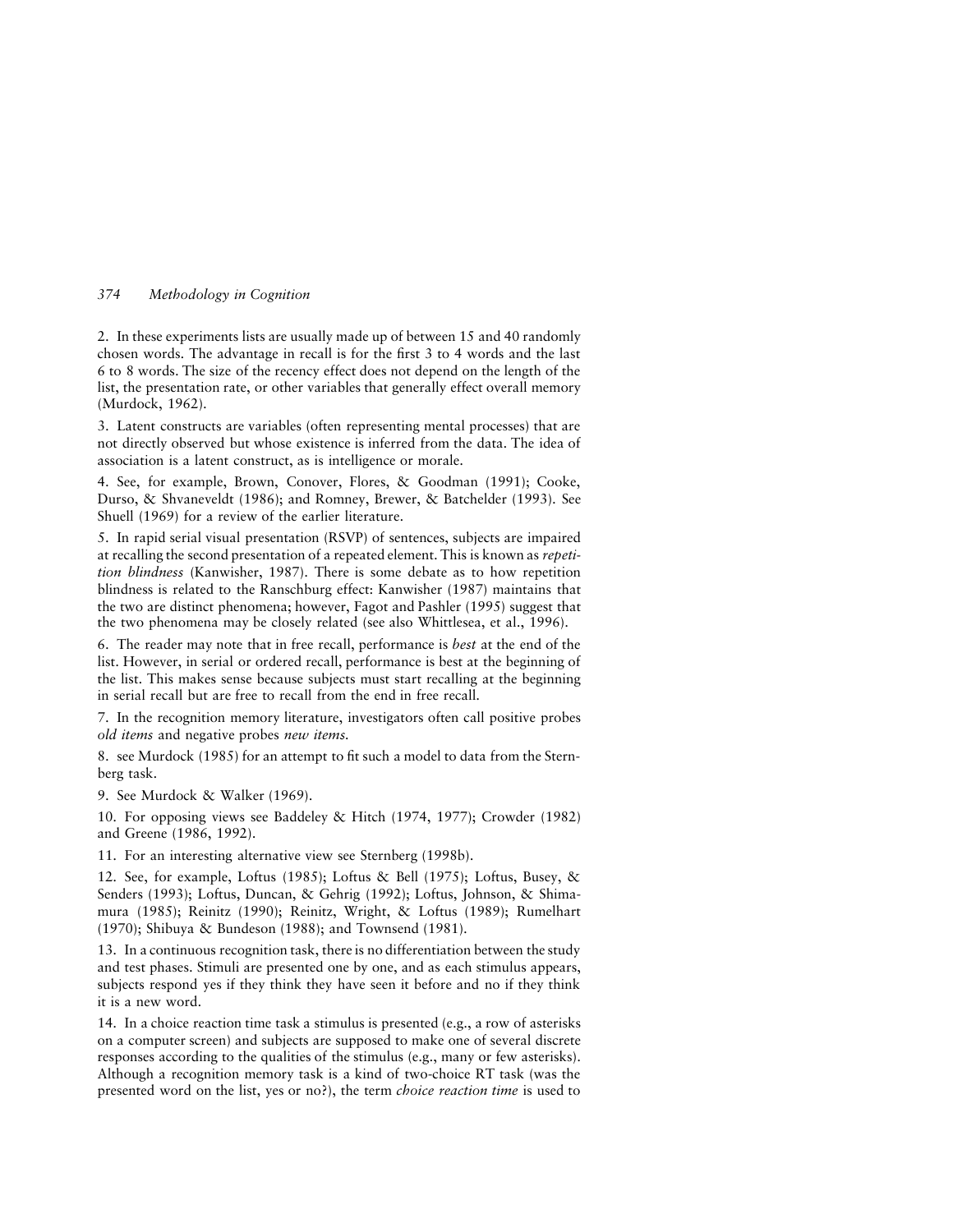refer to judgments concerning a stimulus that is present rather than judgments concerning one's memory for a stimulus.

15. Hanes and Schall (1996) have found an interesting parallel to the variable rate assumption in single-cell studies of the rhesus monkey.

# **References**

Anderson, J. A. (1973). A theory for the recognition of items from short memorized lists. *Psychological Review, 80,* 417–438.

Anderson, J. R. (1995). *Learning and memory: An integrated approach.* New York: Wiley.

Ashby, F. G. (1982). Deriving exact predictions from the cascade model. *Psychological Review, 89,* 599–607.

Ashby, F. G., & Perrin, N. A. (1988). Toward a unified theory of similarity and recognition. *Psychological Review, 95,* 124–150.

Ashby, F. G., Tein, J. Y., & Balakrishan, J. D. (1993). Response time distributions in memory scanning. *Journal of Mathematical Psychology, 37,* 526–555.

Atkinson, R. C., & Juola, J. F. (1974). Search and decision processes in recognition memory. In D. H. Krantz, R. C. Atkinson, R. D. Luce, & P. Suppes (Eds.), *Contemporary developments in mathematical psychology* (Vol. 1, pp. 242–293) San Francisco: Freeman.

Baddeley, A. D. (1976). The psychology of memory. New York: Basic Books.

Baddeley, A. D., & Ecob, J. R. (1973). Reaction time and short-term memory: Implications of repetition effects for the high-speed exhaustive scan hypothesis. *Quarterly Journal of Experimental Psychology, 25,* 229–240.

Baddeley, A. D., & Hitch, G. (1974). Working Memory. In G. H. Bower (Ed.), *The psychology of learning and motivation: Advances in research and theory* (Vol. 8, pp. 47–90). New York: Academic Press.

Baddeley, A. D., & Hitch, G. (1977). Recency Re-examined. In S. Dornic (Ed.), *Attention and Performance* (Vol. 6, pp. 647–667). Hillsdale, NJ: Erlbaum.

Brown, S. C., Conover, J. N., Flores, L. M., & Goodman, K. M. (1991). Clustering and recall: Do high clusterers recall more than low clusterers because of clustering? *Journal of Experimental Psychology: Learning, Memory, and Cognition, 17,* 710–721.

Brown, T. H., & Chattarji, S. (1995). Hebbian synaptic plasticity. In M. A. Arbib (Ed.), *The handbook of brain theory and neural networks* (pp. 454–459). Cambridge, MA: MIT Press.

Burrows, D., & Okada, R. (1975). Memory retrieval from long and short lists. *Science, 188,* 1031–1033.

Chappell M., & Humphreys, M. S. (1994). An autoassociative neural network for sparse representations: Analysis and application to models of recognition and cued recall. *Psychological Review, 101,* 103–128.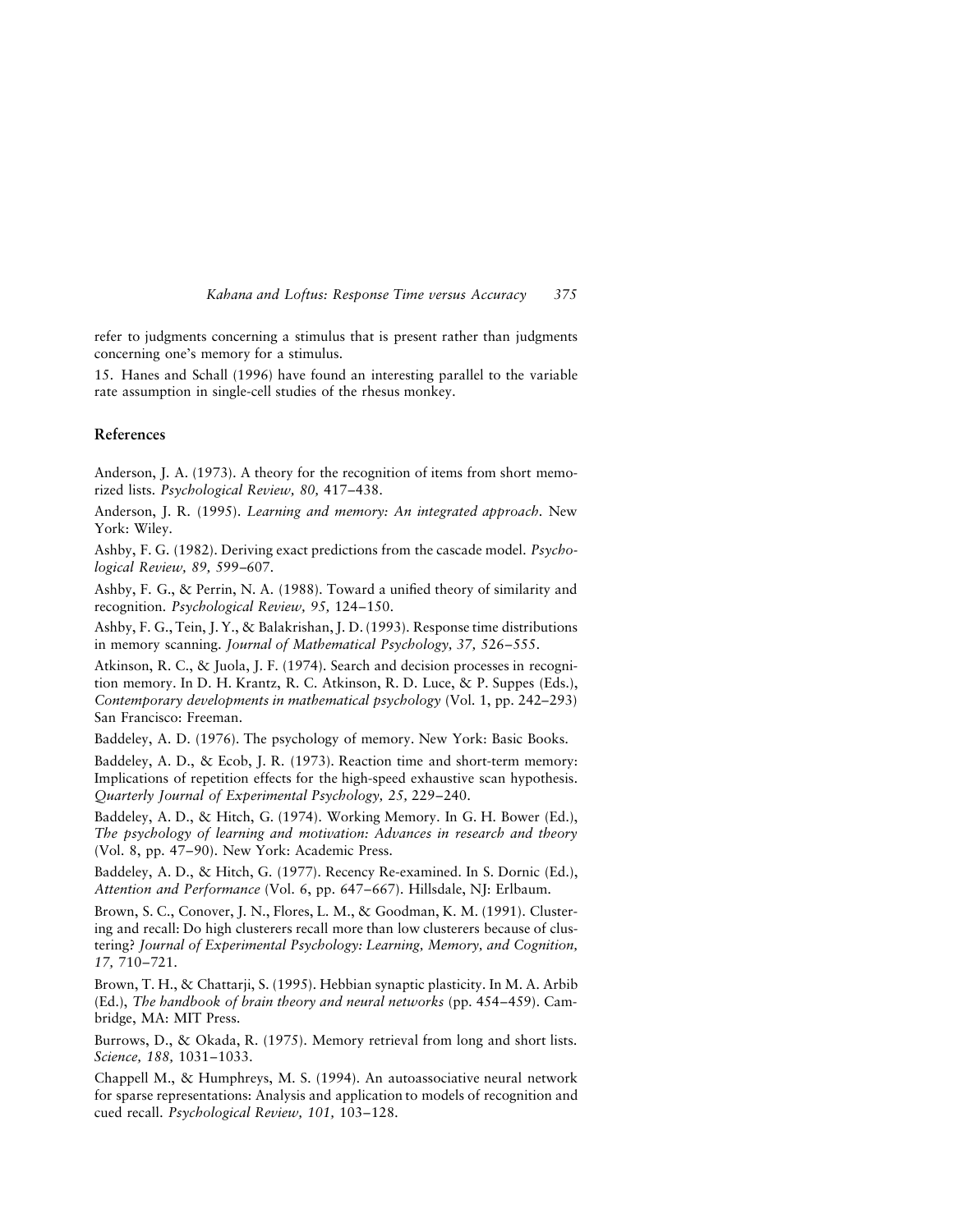Cleeremans, A., & McClelland, J. L. (1991). Learning the structure of event sequences. *Journal of Experimental Psychology: General, 120,* 235–253.

Cooke, N. M., Durso, F. T., & Schvaneveldt, R. W. (1986). Recall and measures of memory organization. *Journal of Experimental Psychology: Learning, Memory, and Cognition, 12,* 538–549.

Corbett, A., & Wickelgren, W. (1978). Semantic memory retrieval: Analysis by speed-accuracy tradeoff functions. *Quarterly Journal of Experimental Psychology, 30,* 1–15.

Crannell, C. W., & Parish, J. M. (1957). A comparison of immediate memory span for digits, letters and words. *Journal of Psychology, 44,* 319–327.

Crowder, R. G. (1968). Intraserial repetition effects in immediate memory. *Journal of Verbal Learning and Verbal Behavior, 7,* 446–451, 1968.

Crowder, R. G. (1976). *Principles of learning and memory.* Hillsdale, NJ: Erlbaum.

Crowder, R. G. (1982). The demise of short-term memory. *Acta Psychologica, 50,* 291–323.

De Jong, R. (1991). Partial information or facilitation? Different interpretations of results from speed-accuracy decomposition. *Perception & Psychophysics, 50,* 333–350.

Donders, F. C. (1969). On the speed of mental processes. In W. G. Koster (Ed. & Trans.), *Attention and performance* (Vol. 2, pp. 412–431). Amsterdam: North Holland. (Original work published 1868.)

Dosher, B. A. (1984). Discriminating preexperimental (semantic) from learned (episodic) associations: A speed-accuracy study. *Cognitive Psychology, 16,* 519– 555.

Egan, J. P. (1958). Recognition memory and the operating characteristic. Technical Note AFCRC-TN-58-51. Indiana University, Hearing and communication laboratory. See Green, D. M., and Swets, J. A. *Signal detection theory and psychophysics.* New York: Wiley.

Fagot, C. & Pashler, H. (1995), Repetition blindness: perception or memory failure? *Journal of Experimental Psychology: Human Perception & Performance, 21,* 275–92.

Forrin, B., & Cunningham, K. (1973). Recognition time and serial position of probed item in short-term memory. *Journal of Experimental Psychology, 99,* 272–279.

Goshen-Gottstein, Y., & Moscovitch, M. (1995a). Repetition priming for newly formed and preexisting associations: Perceptual and conceptual influences. *Journal of Experimental Psychology: Learning, Memory, and Cognition, 21,* 1229– 1248.

Goshen-Gottstein, Y., & Moscovitch, M. (1995b). Repetition priming effects for newly formed associations are perceptually based: Evidence from shallow encod-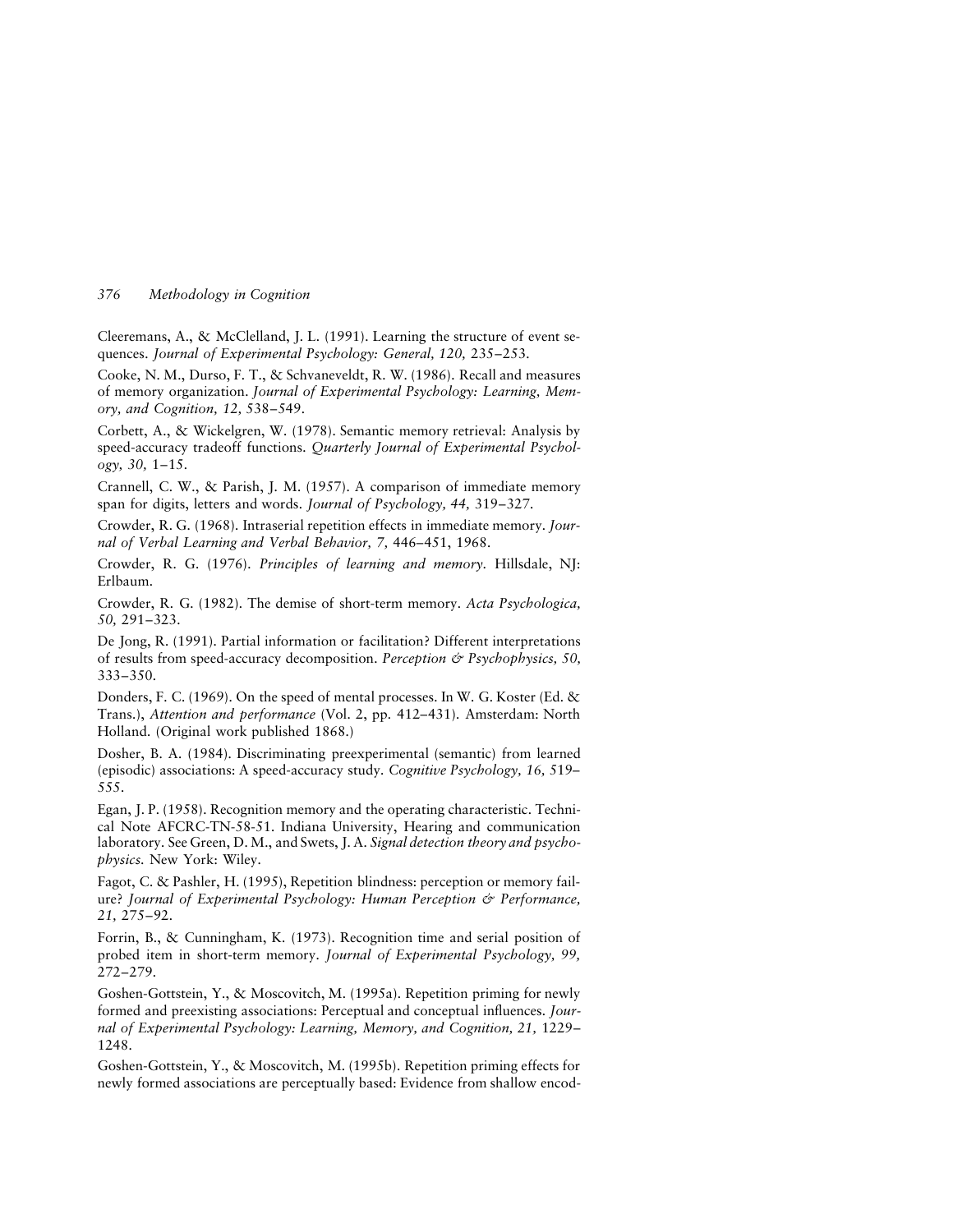ing and format specificity. *Journal of Experimental Psychology: Learning, Memory, and Cognition, 21,* 1249–1262.

Graf, P., & Schacter, D. L. (1985). Implicit and explicit memory for new associations in normal and amnesic subjects. *Journal of Experimental Psychology: Learning, Memory, and Cognition, 11,* 501–518.

Greene, R. L. (1986). Sources of recency effects in free recall. *Psychological Bulletin, 99,* 221–228.

Greene, R. L. (1991). The Ranschburg effect: The role of guessing strategies. *Memory and Cognition, 19,* 313–317.

Greene, R. L. (1992). *Human memory: Paradigms and paradoxes,* Hillsdale, NJ: Erlbaum.

Gronlund, S. D., & Ratcliff, R. (1989). Time course of item and associative information: Implications for global memory models. *Journal of Experimental Psychology: Learning, Memory, and Cognition, 15,* 846–858.

Hacker, M. J. (1980). Speed and accuracy of recency judgments for events in short-term memory. *Journal of Experimental Psychology: Human Learning and Memory, 6,* 651–675.

Hall, J. F. (1971). Verbal learning and retention. Philadelphia: Lippincott.

Hanes, D. P., & Schall, J. D. (1996). Neural control of voluntary movement initiation. *Science, 274,* 427–430.

Hebb, D. O. (1949). *Organization of behavior.* New York: Wiley.

Helmholtz, H. von (1853). *Philosophical Magazine, 4,* 313–325. (Original work published 1850.)

Hintzman, D. L. (1986). "Schema abstraction" in a multiple-trace memory model. *Psychological Review, 93,* 411–428.

Hintzman, D. L., & Curran, T. (1994). Retrieval dynamics of recognition and frequency judgments: Evidence for separate processes of familiarity and recall. *Journal of Memory and Language, 33,* 1–18.

Hockley, W. E. (1982). Retrieval processes in continuous recognition. *Journal of Experimental Psychology:Learning, Memory, and Cognition, 8,* 497–512.

Hockley, W. E. (1984). The analysis of reaction time distributions in the study of cognitive processes. *Journal of Experimental Psychology: Learning, Memory, & Cognition, 10,* 598–615.

Hockley, W. E., & Murdock, B. B. (1987). A decision model for accuracy and response latency in recognition memory. *Psychological Review, 94,* 341–358.

Hopfield, J. J. (1982). Neural networks and physical systems with emergent collective computational abilities. *Proceedings of the National Academy of Sciences, U.S.A., 84,* 8429–8433.

Jacoby, L. L., & Dallas, M. (1981). On the relationship between autobiographical memory and perceptual learning. *Journal of Experimental Psychology: General, 110,* 306–340.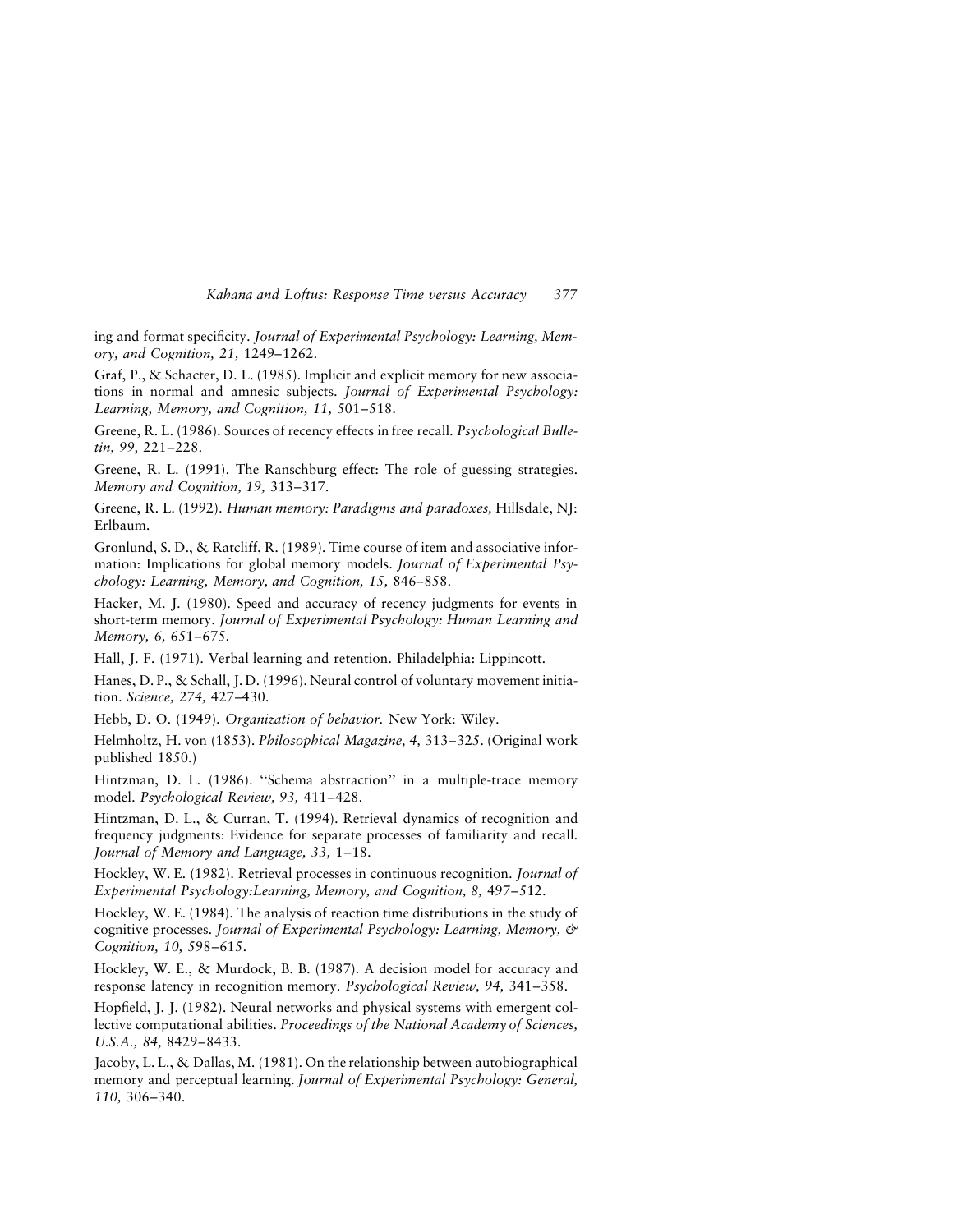Jahnke, J. C. (1969). The Ranschburg effect. *Psychological Review, 76,* 592– 605.

Jahnke, J. C. (1970). Probed recall of strings that contain repeated elements. *Journal of Verbal Learning and Verbal Behavior, 9,* 450–455.

Jahnke, J. C. (1972). The effects of intraserial and interserial repetition on recall. *Journal of Verbal Learning and Verbal Behavior, 11,* 706–716.

Jahnke, J. C. (1974). Restrictions on the Ranschburg effect. *Journal of Experimental Psychology, 103,* 183–185.

Jimenez, L., Mendez, C., & Cleeremans, A. (1996). Comparing direct and indirect measures of sequence learning. *Journal of Experimental Psychology: Learning, Memory, and Cognition, 22,* 948–969.

Kahana, M. J. (1996). Associative retrieval processes in free recall. *Memory & Cognition, 24,* 103–109.

Kahana, M. J. (1998). *An analysis of distributed memory models of ordered recall: Effects of compound cueing, target ambiguity, and recall direction.* Manuscript submitted for publication.

Kahana, M. J., & Jacobs, J. (1998). *A response time analysis of the Ranschburg effect: Implications for distributed memory models of serial recall.* Manuscript in preparation.

Kanwisher, N. G. (1987). Repetition blindness: type recognition without token individuation. *Cognition, 27,* 117–43.

Kausler, D. H. (1974). Psychology of verbal learning and memory. New York: Academic Press.

Koppell, S. (1977). Decision latencies in recognition memory: A signal detection theory analysis. *Journal of Experimental Psychology, 3,* 445–457.

Kounios, J. (1993). Process complexity in semantic memory. *Journal of Experimental Psychology: Learning, Memory, and Cognition, 19,* 338–351.

Kounios, J. (1996). On the continuity of thought and the representation of knowledge: Electrophysiological and behavioral time-course measures reveal levels of structure in human memory. *Psychonomic Bulletin & Review, 3,* 265–286.

Kounios, J., Montgomery, E. C., & Smith R. W. (1994). Semantic memory and the granularity of semantic relations: Evidence from speed-accuracy decomposition. *Memory & Cognition, 22,* 729–741.

Kounios, J., Osman, A. M., & Meyer, D. E. (1987). Structure and process in semantic memory: New evidence based on speed-accuracy decomposition. *Journal of Experimental Psychology: General, 116,* 3–25.

Loftus, G. R. (1985). Picture perception: Effects of luminance level on available information and information-extraction rate. *Journal of Experimental Psychology: General, 114,* 342–356.

Loftus, G. R., & Bell, S. M. (1975). Two types of information in picture memory. *Journal of Experimental Psychology: Human Learning and Memory, 104,* 103– 113.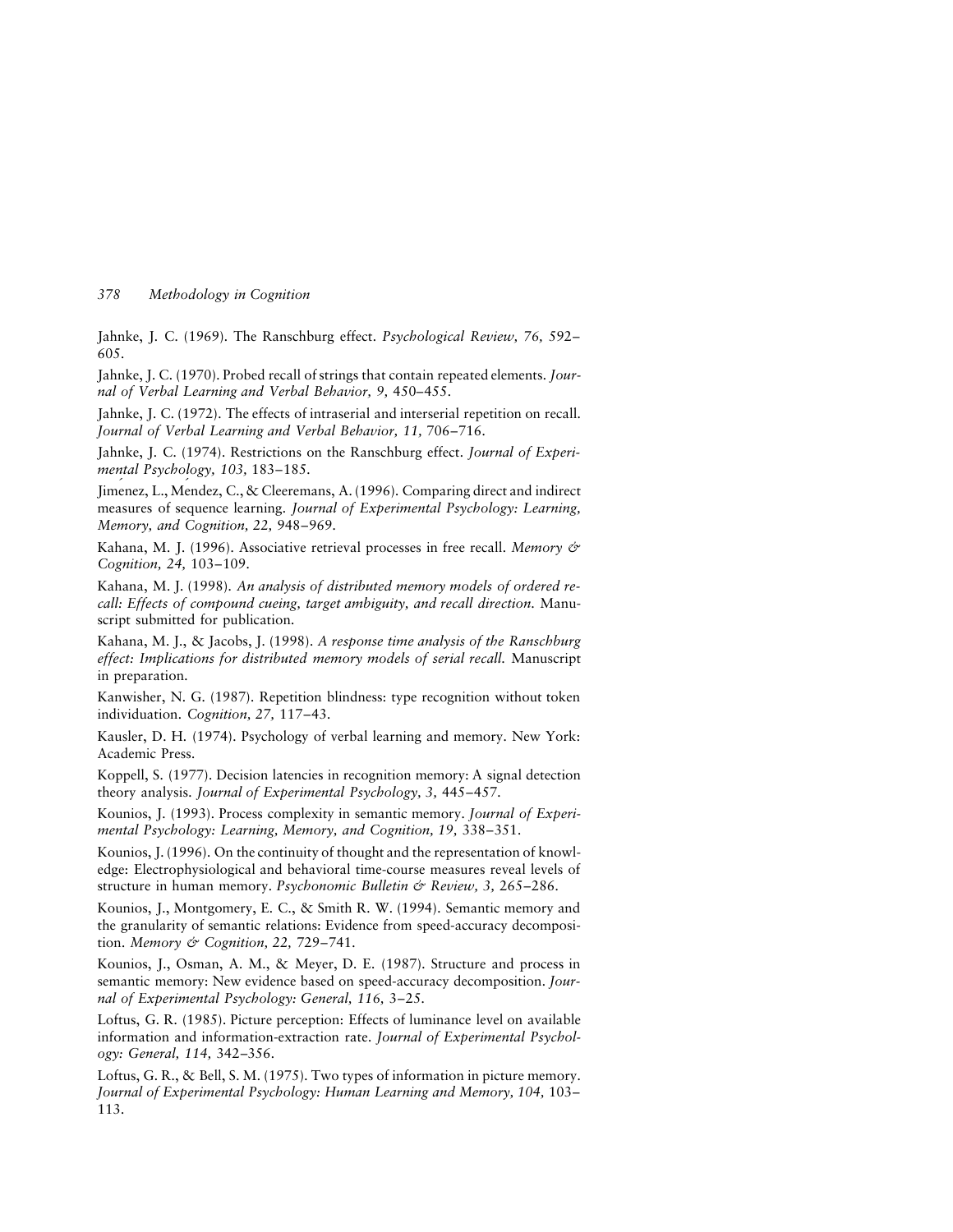Loftus, G. R., Busey, T. A., & Senders, J. W. (1993). Providing a sensory basis for models of visual information acquisition. *Perception & Psychophysics, 54,* 535–554.

Loftus, G. R., Duncan, J., & Gehrig, P. (1992). On the time course of perceptual information that results from a brief visual presentation. *Journal of Experimental Psychology: Human Perception and Performance, 18,* 530–549.

Loftus, G. R., Johnson, C. A., & Shimamura, A. P. (1985). How much is an icon worth? *Journal of Experimental Psychology: Human Perception and Performance, 11,* 1–13.

Luce, R. D. (1986). *Response times.* New York: Oxford University Press.

MacLeod, C. M., & Nelson, T. O. (1984). Response latency and response accuracy as measures of memory. *Acta Psychologica, 57,* 215–235.

Maddox, W. T., & Ashby, F. G. (1996). Perceptual separability, decisional separability, and the identification-speeded classification relationship. *Journal of Experimental Psychology: Human Perception & Performance, 22,* 795– 817.

Masson, M. E. J. (1995). A distributed memory model of semantic priming. *Journal of Experimental Psychology: Learning, Memory, and Cognition, 21,* 3–23.

McClelland, J. L. (1979). On the time relations of mental processes: An examination of systems of processes in cascade. *Psychological Review, 86,* 287–330.

McCulloch, W. S., & Pitts, W. H. (1943). A logical calculus of the ideas immanent in nervous activity. *Bulletin of Mathematical Biophysics, 5,* 115–133.

McElree, B. (1996). Accessing short-term memory with semantic and phonological information: A time-course analysis. *Memory & Cognition, 24,* 173–187.

McElree, B., & Dosher, B. A. (1989). Serial position and set size in short-term memory: The time course of recognition. *Journal of Experimental Psychology: General, 118,* 346–373.

McElree, B., & Dosher, B. A. (1993). Serial retrieval processes in the recovery of order information. *Journal of Experimental Psychology: General, 122,* 291– 315.

McNaughton, B. L., & Morris, R. G. M. (1987). Hippocampal synaptic enhancement and information storage within a distributed memory system. *Trends in Neuroscience, 10,* 408–415.

Metcalfe, J. (1990). Composite holographic associative recall model (CHARM) and blended memories in eyewitness testimony. *Journal of Experimental Psychology: General, 119,* 145–160.

Metcalfe-Eich, J. (1982). A composite holographic associative recall model. *Psychological Review, 89,* 627–661.

Meyer, D. E., Irwin, D. E., Osman, A. M., & Kounios, J. (1988). The dynamics of cognition and action: Mental processes inferred from speed-accuracy decomposition. *Psychological Review, 95,* 183–237.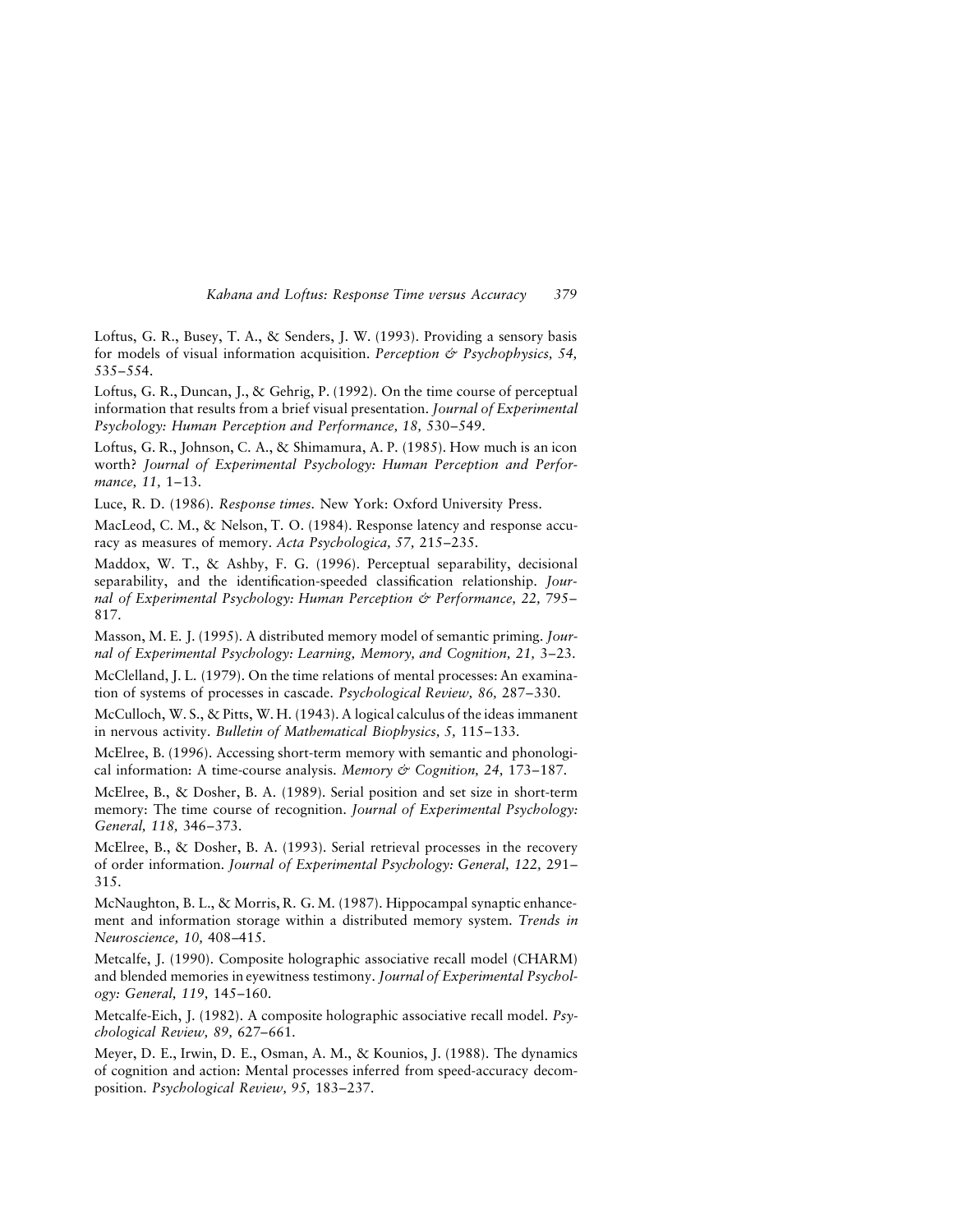Meyer, D. E., & Schvaneveldt, R. W. (1971). Facilitation in recognizing pairs of words: Evidence of a dependence between retrieval operations. *Journal of Experimental Psychology, 90,* 227–234.

Miller, J. (1993). A queue-series model for reaction time, with discrete-stage and continuous-flow models as special cases. *Psychological Review, 100,* 702–715.

Monsell, S. (1978). Recency, immediate recognition memory, and reaction time. *Cognitive Psychology, 10,* 465–501.

Mordkoff, J. T., & Egeth, H. E. (1993). Response time and accuracy revisited: Converging support for the interactive race model. *Journal of Experimental Psychology: Human Perception & Performance, 19,* 981–991.

Murdock, B. B. (1962). The serial position effect of free recall. *Journal of Experimental Psychology, 64,* 482–488.

Murdock, B. B. (1974). *Human memory: Theory and data.* Potomac, MD: Erlbaum.

Murdock, B. B. (1982). A theory for the storage and retrieval of item and associative information. *Psychological Review, 89,* 609–626.

Murdock, B. B. (1985). An analysis of the strength-latency relationship. *Memory and Cognition, 13,* 511–521.

Murdock, B. B., & Anderson, R. E. (1975). In R. L. Solso (Ed.), *Information processing and cognition: The Loyola symposium.* (pp. 145–194) Hillsdale, NJ: Erlbaum.

Murdock, B. B., & Kahana, M. J. (1993a). Analysis of the list-strength effect. *Journal of Experimental Psychology: Learning, Memory, and Cognition, 19,* 689–697.

Murdock, B. B. & Kahana, M. J. (1993b). List-strength and list-length effects: Reply to Shiffrin, Ratcliff, Murnane, and Nobel (1993). *Journal of Experimental Psychology: Learning, Memory, and Cognition, 19,* 1450–1453.

Murdock, B. B., & Okada, R. (1970). Interresponse times in single-trial free recall. *Journal of Verbal Learning and Verbal Behavior, 86,* 263–267.

Murdock, B. B., & Walker, K. D. (1969). Modality effects in free recall. *Journal of Verbal Learning and Verbal Behavior, 8,* 665–676.

Muter, P. (1979). Response latencies in discriminations of recency. *Journal of Experimental Psychology: Human Learning and Memory, 5,* 160–169.

Newell, A., & Rosenbloom, P. S. (1981). Mechanisms of skill acquisition and the law of practice. In J. R. Anderson (Ed.), *Cognitive skills and their acquisition.* Hillsdale, NJ: Erlbaum.

Norman, D. A., & Wickelgren, W. A. (1969). Strength theory of decision rules and latency in short-term memory. *Journal of Mathematical Psychology, 6,* 192– 208.

Nosofsky, R. M. (1986). Attention, similarity, and the identification-categorization relationship. *Journal of Experimental psychology: General, 115,* 39–57.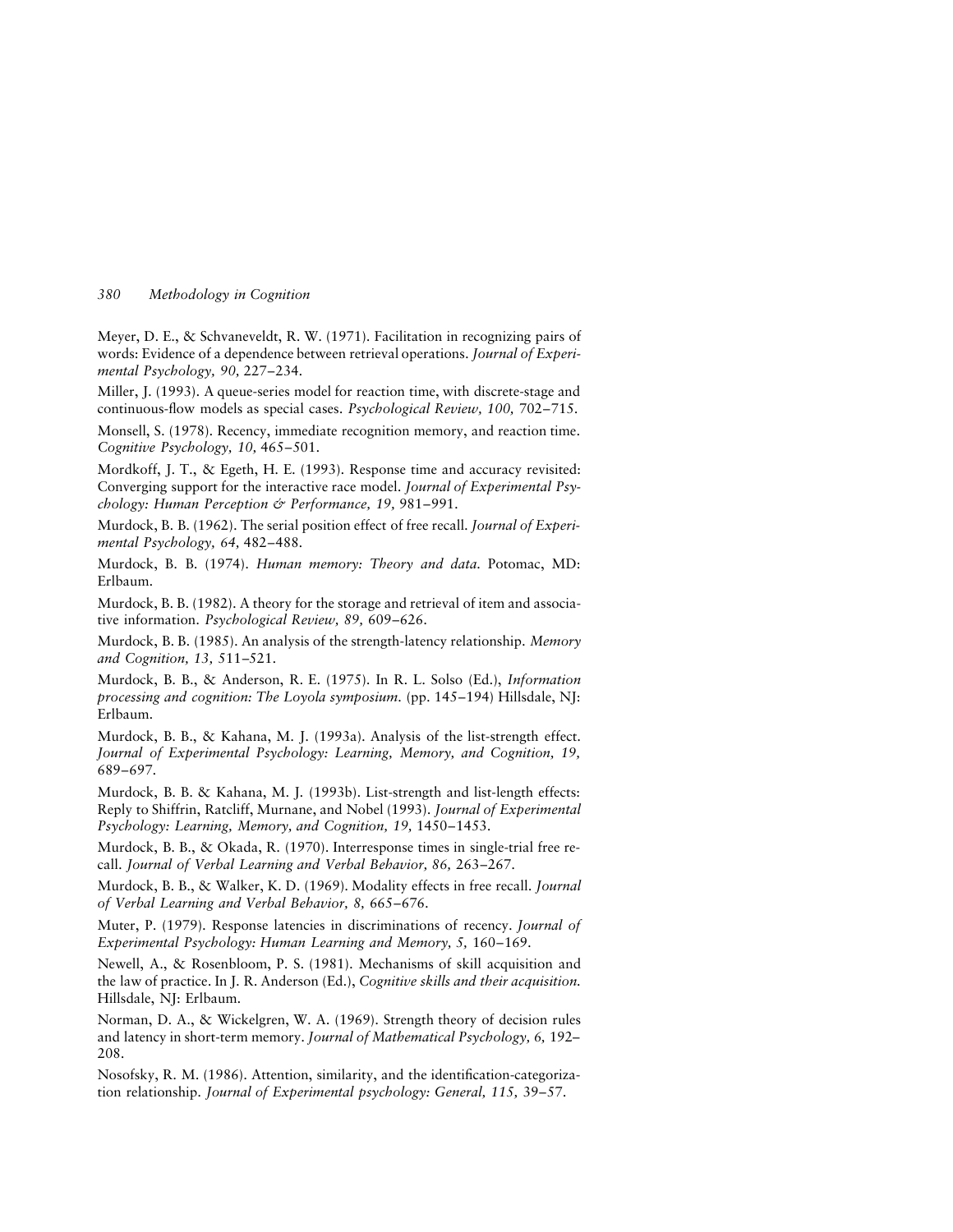Nosofsky, R. M., & Palmeri, T. J. (in 1997). An exemplar-based random walk model of speeded classification. *Psychological Review, 104,* 266–300.

Pachella, R. G. (1974). The interpretation of reaction time in information processing research. In B. Kantowitz (Ed.) *Human information processing: Tutorials in performance and cognition.* New York: Halstead Press.

Pachella, R. G., & Fisher, D. F. (1969). Effect of stimulus degradation and similarity on the trade-off between speed and accuracy in absolute judgments. *Journal of Experimental Psychology, 81,* 7–9.

Patterson, K. E., Meltzer, R. H., & Mandler, G. (1971). Inter-response times in categorized free recall. *Journal of Verbal Learning and Verbal Behavior, 10,* 417– 426.

Pollio, H. R., Kasschau, R. A., & DeNise, H. E. (1968). Associative structure and the temporal characteristics of free recall. *Journal of Experimental Psychology, 76,* 190–197.

Pollio, H. R., Richards, S., & Lucas, R. (1969). Temporal properties of category recall. *Journal of Verbal Learning and Verbal Behavior, 8,* 529–536.

Proctor, R. W. (1981). A unified theory for matching-task phenomena. *Psychological Review, 88,* 291–326.

Raaijmakers, J. G. W., & Shiffrin, R. M. (1980). SAM: A theory of probabilistic search of associative memory. In G. H. Bower (Ed.), *The psychology of learning and motivation: Advances in research and theory,* (Vol. 14, pp. 207–262). New York: Academic Press.

Raaijmakers, J. G. W., & Shiffrin, R. M. (1981). Search of associative memory. *Psychological Review, 88,* 93–134.

Ratcliff, R. (1978). A theory of memory retrieval. *Psychological Review, 85,* 59– 108.

Ratcliff, R. (1981). A theory of order relations in perceptual matching. *Psychological Review, 88,* 552–572.

Ratcliff, R., & McKoon, G. (1989). Similarity information versus relational information: Differences in the time course of retrieval. *Cognitive Psychology, 21,* 139–155.

Ratcliff, R., McKoon, G., & Tindall, M. H. (1994). Empirical generality of data from recognition memory receiver-operating characteristic functions and implications for the global memory models. *Journal of Experimental Psychology: Learning, Memory, and Cognition, 20,* 763–785.

Ratcliff, R., & Van-Zandt, T. (1996). *Connectionist and diffusion models of reaction time.* Manuscript submitted for publication.

Reber, A. S. (1967). Implicit learning of artificial grammars. *Journal of Verbal Learning and Verbal Behavior, 6,* 855–863.

Reed, A. V. (1973). Speed-accuracy trade-off in recognition memory. *Science, 181,* 574–576.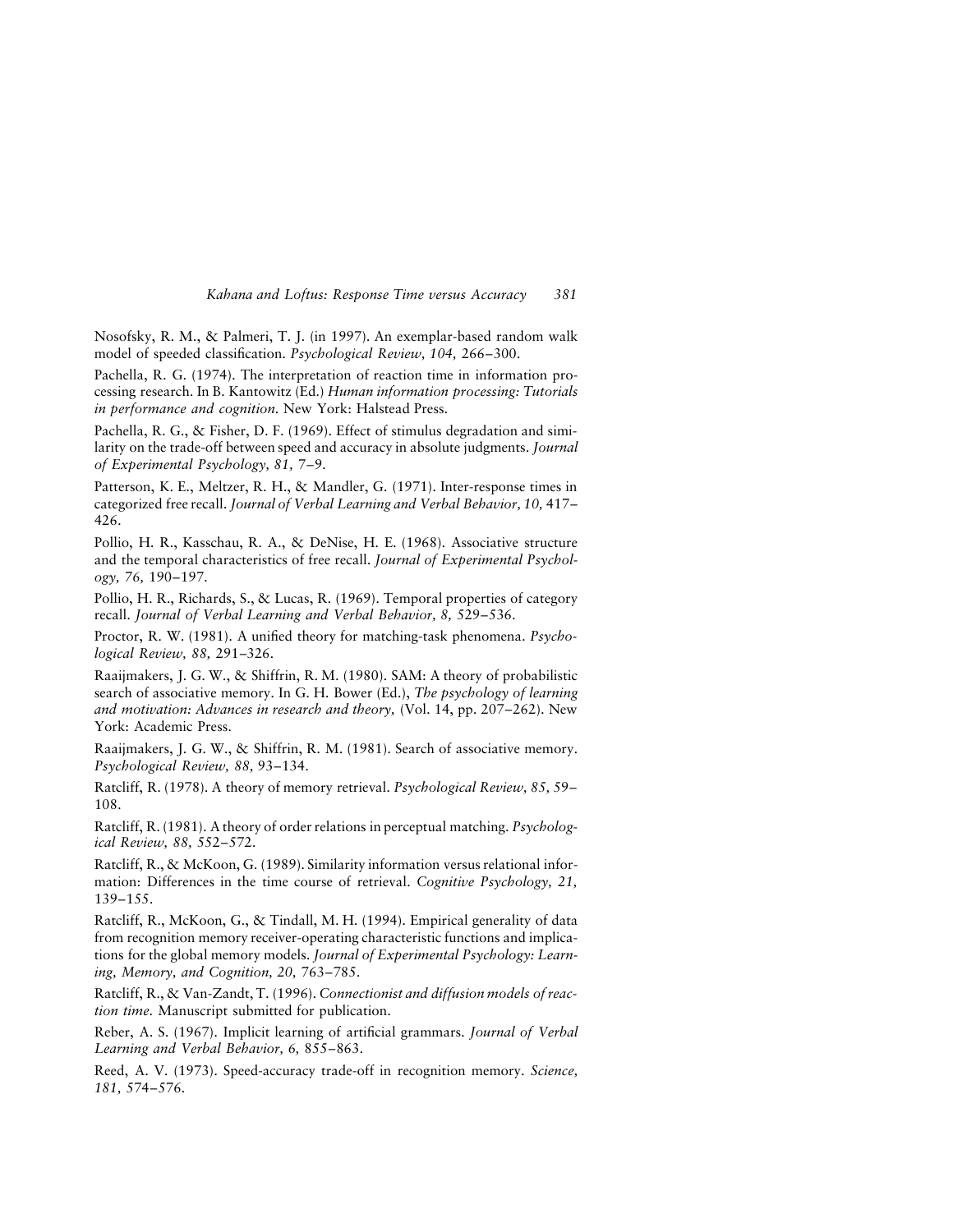Reed, A. V. (1976). List length and the time-course of recognition in immediate memory. *Memory & Cognition, 4,* 16–30.

Reinitz, M. T. (1990). Effects of spatially directed attention on visual encoding. *Perception and Psychophysics, 47,* 497–505.

Reinitz, M. T., Wright, E., & Loftus, G. R. (1989). The effects of semantic priming on visual encoding of pictures. *Journal of Experimental Psychology: General, 118,* 280–297.

Roberts, S. (1987). Evidence for distinct serial processes in animals: The multiplicative-factors method. *Animal learning & Behavior, 15,* 135–173.

Roberts, S., & Sternberg, S. (1993). The meaning of additive reaction-time effects: Tests of three alternatives. In D. E. Meyer & S. Kornblum (Eds.) *Attention and performance XIV: Synergies in experimental psychology, artificial intelligence, and cognitive neuroscience,* pp. 611–653. Cambridge, MA: MIT Press.

Rohrer, D., & Wixted, J. T. (1994). An analysis of latency and interresponse time in free recall. *Memory and Cognition, 22,* 511–524.

Romney, A. K., Brewer, D. D., & Batchelder, W. H. (1993). Predicting clustering from semantic structure. *Psychological Science, 4,* 28–34.

Rubin, D., & Wenzel, A. E. (1996). One hundred years of forgetting: A quantitative description of retention. *Psychological Review, 4,* 734–760.

Rumelhart, D. E. (1970). A multicomponent theory of the perception of briefly exposed visual displays. *Journal of Mathematical Psychology, 7,* 191–218.

Sanders, A. F. (1980). Stage analysis of reaction processes. In G. E. Stelmach & J. Requin (Eds.), *Tutorials in motor behavior* (pp. 331–354). Amsterdam: North-Holland.

Sanders, A. F., Whitaker, L., & Cofer, C. N. (1974). Evidence for retroactive interference in recognition from reaction time. *Journal of Experimental Psychology, 102,* 1126–1129.

Santee, J. L., & Egeth, H. E. (1982). Do reaction time and accuracy measure the same aspects of letter recognition? *Journal of Experimental Psychology: Human Perception & Performance, 8,* 489–501.

Schouten, J. F. & Bekker, J. A. M. (1967) Reaction time and accuracy. *Acta Psychologica, 27,* 143–153.

Schweickert, R. (1985). Separable effects of factors on speed and accuracy: Memory scanning, lexical decision, and choice tasks. *Psychological Bulletin, 97,* 530– 546.

Shibuya, H., & Bundsen, C. (1988). Visual selection from multielement displays: Measuring and modeling effects of exposure duration. *Journal of Experimental Psychology: Human Perception and Performance, 14,* 591–600.

Shiffrin, R. M., & Raaijmakers, J. (1992). The SAM retrieval model: A retrospective and prospective. In A. F. Healy, S. M. Kosslyn, and R. M. Shiffrin (Eds.). *From learning processes to cognitive processes: Essays in honor of William K. Estes* (Vol. 1), Potomac, MD: Erlbaum.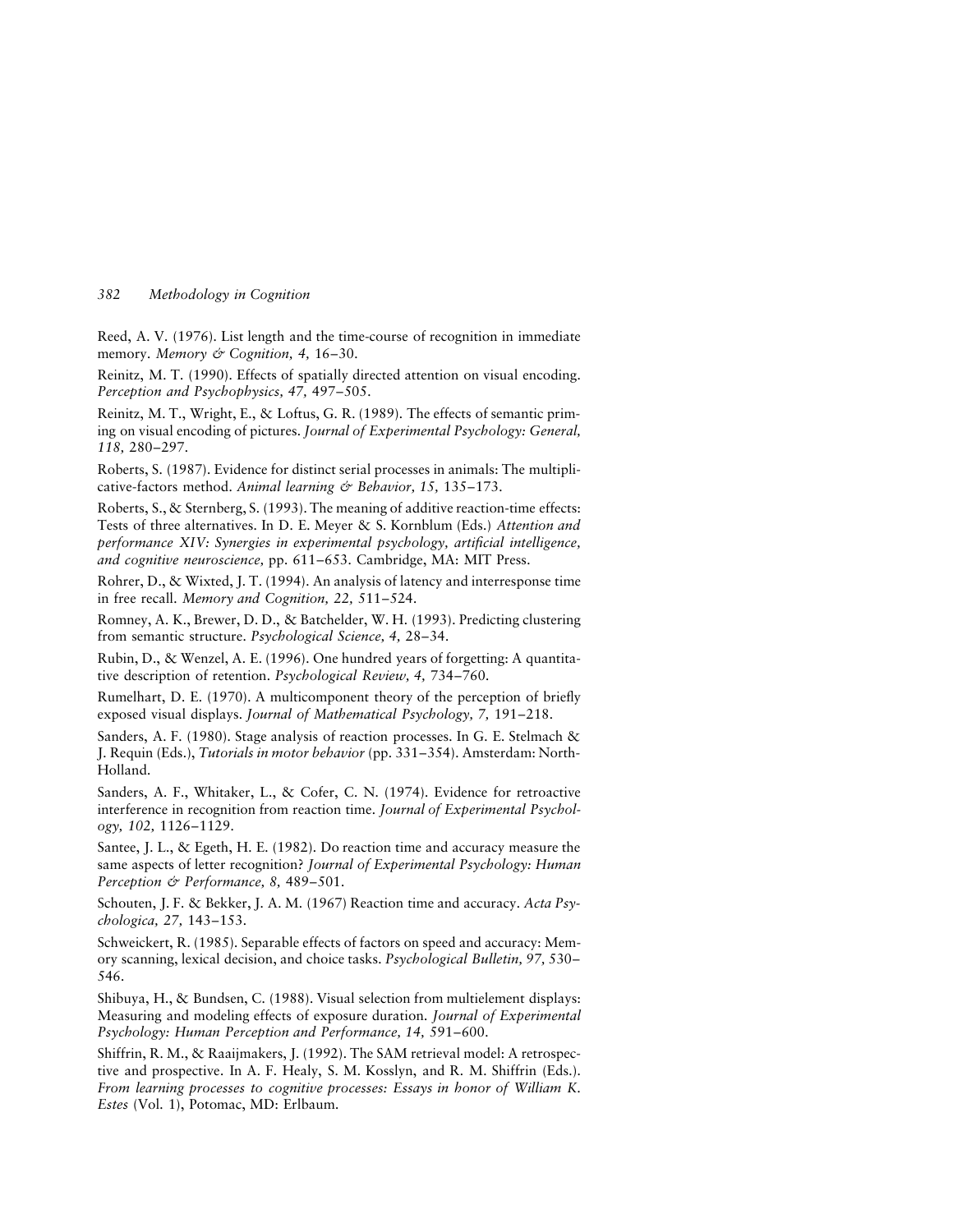Shiffrin, R. M., Ratcliff, R., Murnane, K., & Nobel, P. (1993). TODAM and the list-strength and list-length effects: A reply to Murdock and Kahana. *Journal of Experimental Psychology: Learning, Memory, and Cognition, 19,* 1445–1449.

Shuell, T. J. (1969). Clustering and organization in free recall. *Psychological Bulletin, 72,* 353–374.

Smith, R. W., & Kounios, J. (1996). Sudden insight: All-or-none processing revealed by speed-accuracy decomposition. *Journal of Experimental Psychology: Learning, Memory, and Cognition, 22,* 1443–1462.

Smith, R. W., Kounious, J., & Osterhout, L. (1997). The robustness and applicability of speed and accuracy decomposition: A technique for measuring partial information. *Psychological Methods, 2,* 95–120.

Sternberg, S. (1966). High-speed scanning in human memory. *Science, 153,* 652– 654.

Sternberg, S. (1967a). Retrieval of contextual information from memory. *Psychonomic Science, 8,* 55–56.

Sternberg, S. (1967b). Two operations in character-recognition: Some evidence from reaction-time measurements. *Perception & Psychophysics, 2,* 45–53.

Sternberg, S. (1969a). The discovery of processing stages: Extensions of Donders' method. *Acta Psychologica, 30,* 276–315.

Sternberg, S. (1969b). Memory-scanning: Mental processes revealed by reactiontime experiments. *American Scientist, 57,* 421–457.

Sternberg, S. (1975). Memory Scanning: New findings and current controversies. *Quarterly Journal of Experimental Psychology, 27,* 1–32.

Sternberg, S. (1998a). Discovering mental processing stages: The method of additive factors. In D. Osherson (Series Ed.), D. Scarborough & S. Sternberg (Vol. Eds.), *An invitation to cognitive science. Vol. 4: Methods, models, and conceptual issues* (2nd ed., pp. 703–861). Cambridge, MA: MIT Press.

Sternberg, S. (1998b). Inferring mental operations from reaction-time data: How we compare objects. In D. Osherson (Series Ed.), D. Scarborough, & S. Sternberg, (Vol. Eds.), *An invitation to cognitive science. Vol. 4: Methods, models, and conceptual issues* (2nd ed., pp. 365–454). Cambridge, MA: MIT Press.

Strong, E. K., Jr. (1912). The effect of length of series upon recognition memory. *Psychological Review, 19,* 447–462.

Swets, J. A. (1998). Separating discrimination and decision in detection, recognition, and matters of life and death. In D. Osherson (Series Ed.), D. Scarborough, & S. Sternberg, (Vol. Eds.), *An invitation to cognitive science. Vol. 4: Methods, models, and conceptual issues* (2<sup>nd</sup> ed., pp. 635–702). Cambridge, MA: MIT Press.

Townsend, J. T. (1976). Serial and within-stage independent parallel model equivalence on the minimum completion time. *Journal of Mathematical Psychology, 14,* 219–238